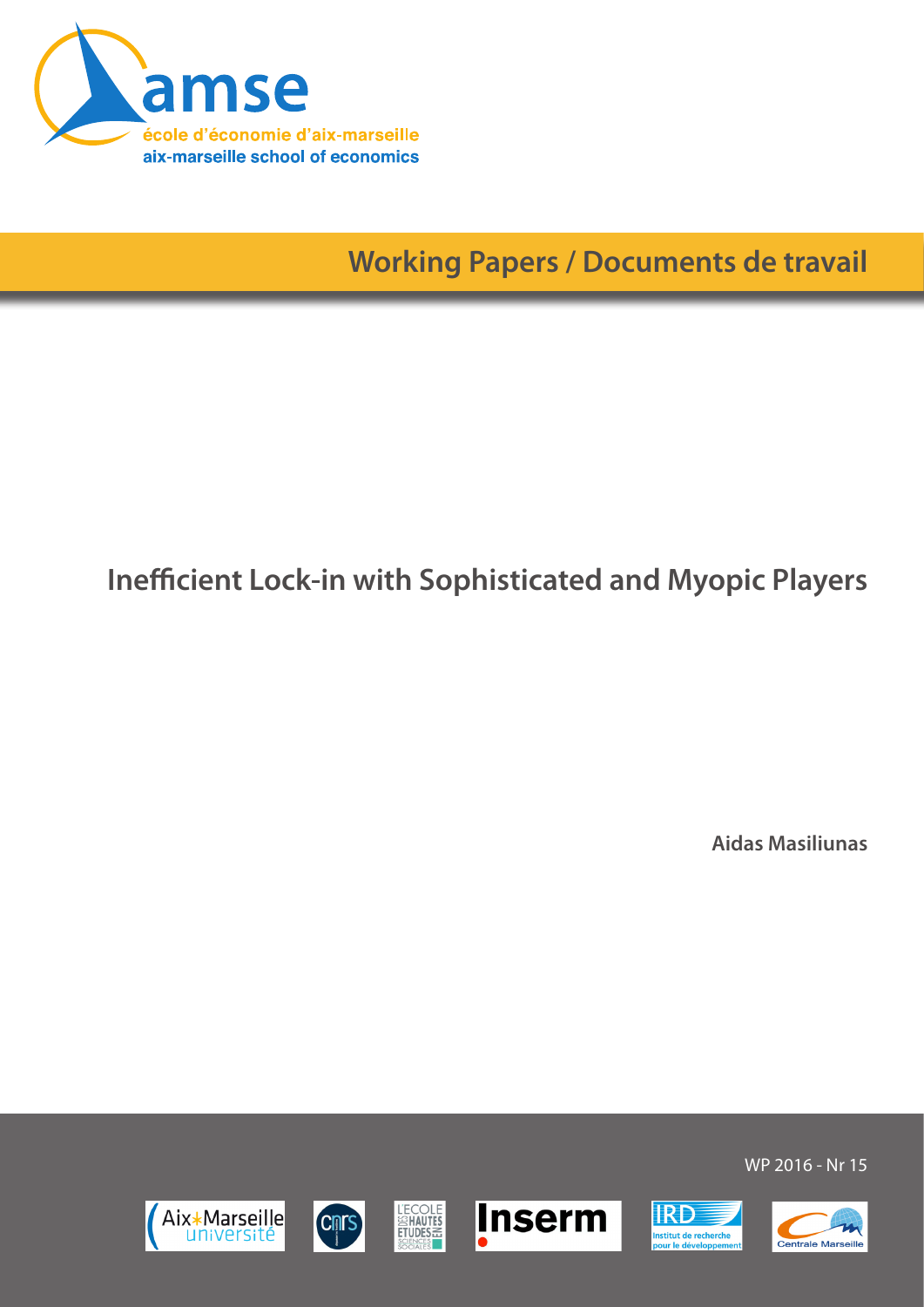# Inefficient Lock-in with Sophisticated and Myopic Players

Aidas Masiliūnas<sup>\*</sup>

April 19, 2016

#### Abstract

Path-dependence in coordination games may lead to lock-in on inefficient outcomes, such as adoption of inferior technologies [\(Arthur, 1989\)](#page-32-0) or inefficient economic institutions [\(North, 1990\)](#page-33-0). We aim to find conditions under which lock-in is overcome by developing a solution concept that makes ex-ante predictions about the adaptation process following lock-in. We assume that some players are myopic, forming beliefs according to fictitious play, while others are sophisticated, anticipating the learning process of the myopic players. We propose a solution concept based on a Nash equilibrium of the strategies chosen by sophisticated players. Our model predicts that no players would switch from the efficient to the inefficient action, but deviations in the other direction are possible. Three types of equilibria may exist: in the first type lock-in is sustained, while in the other two types lock-in is overcome. We determine the existence conditions for each of these equilibria and show that the equilibria in which lock-in is overcome are more likely and the transition is faster when sophisticated players have a longer planning horizon, or when the history of inefficient coordination is shorter.

Keywords: game theory, learning, lock-in, farsightedness, coordination

JEL classification: C73, D83

<sup>\*</sup>Aix-Marseille University (Aix-Marseille School of Economics), CNRS & EHESS, Château Lafarge, Route des Milles, 13290 Les Milles, France. E-mail: aidas.masiliunas@gmail.com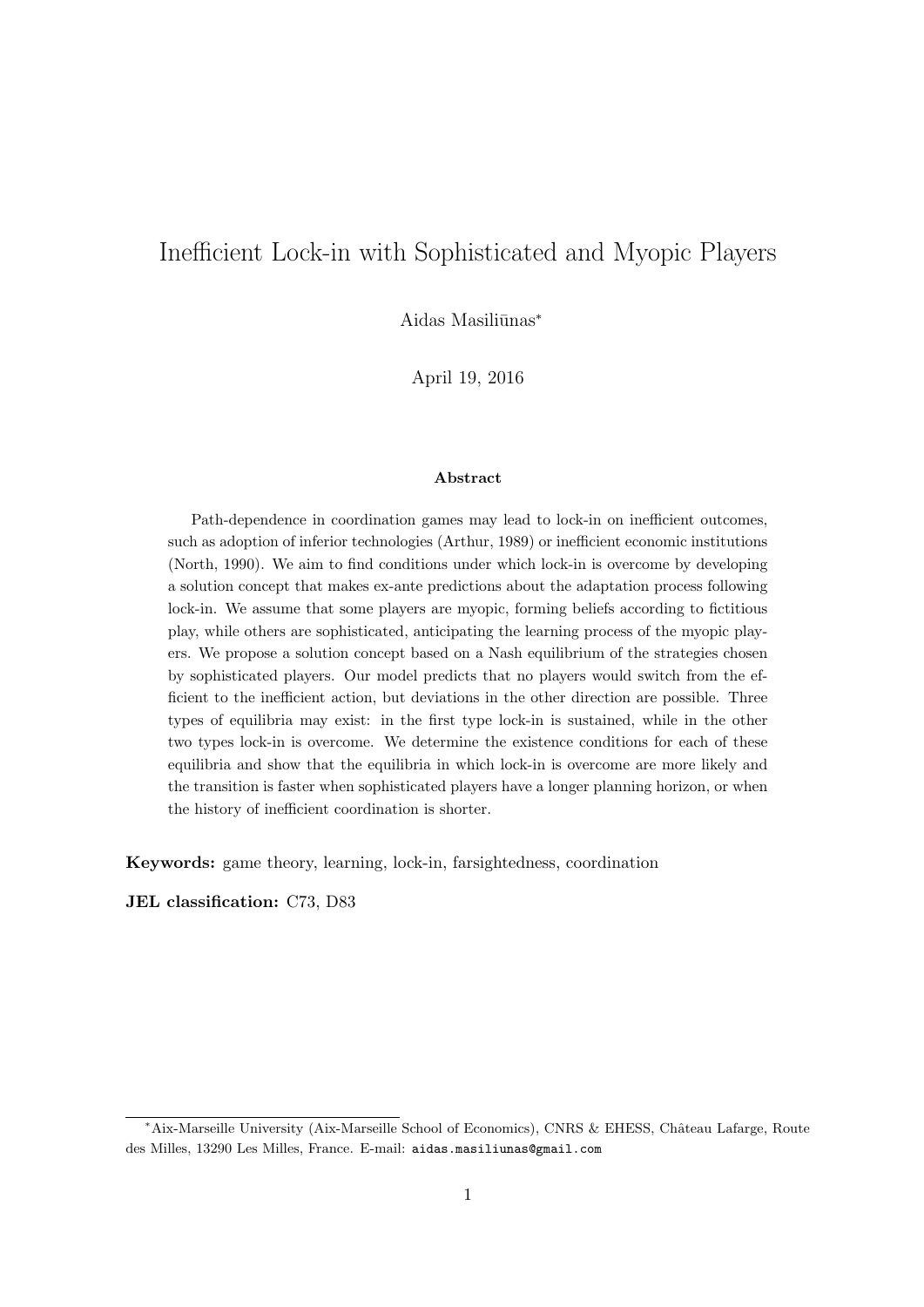# 1 Introduction

One of the central problems of game theory is equilibrium selection in games with multiple Nash equilibrium. The problem is even more difficult in repeated games, where usual solution concepts permit a diverse set of sequences to be played on the equilibrium path. Any repetition of a stage game Nash equilibria could be supported by some subgame perfect Nash equilibrium, but even miscoordination can occur at the start of the game if the players are using strategies that implement efficient coordination only following such miscoordination. One reason for the multiplicity of equilibria is the lack of history dependence. As an example, consider figure [1](#page-2-0) that represents two stages of a repeated game between players 1 and 2. Subgames starting at nodes [1](#page-2-1)b and 1c for player 1 are identical<sup>1</sup>, therefore if there is an equilibrium that supports an action for player A in node 1b, there will also be an equilibrium that supports this action in node 1c. Nash equilibrium requires mutually consistent beliefs and actions but places no restrictions on how beliefs should depend on observed history. However, even though expecting the same action to be played is just as rational as expecting a different action [\(Goodman, 1983\)](#page-32-1), there is robust experimental evidence that choices and beliefs do depend on past play, especially in games with multiple stable states [\(Van Huyck et al., 1990;](#page-33-1) [Romero, 2015\)](#page-33-2). We use this evidence to place additional restrictions on the belief formation process and develop a solution concept that depends on past play and refines the predictions of a subgame perfect Nash equilibrium.

<span id="page-2-0"></span>

Figure 1: Two stages of a repeated two player game, where the first number indicates the player to whom the node belongs. End nodes display payoffs from the second stage.

<span id="page-2-1"></span><sup>&</sup>lt;sup>1</sup>Except for the accumulated earnings that play no role under the standard assumptions of risk neutrality and selfishness.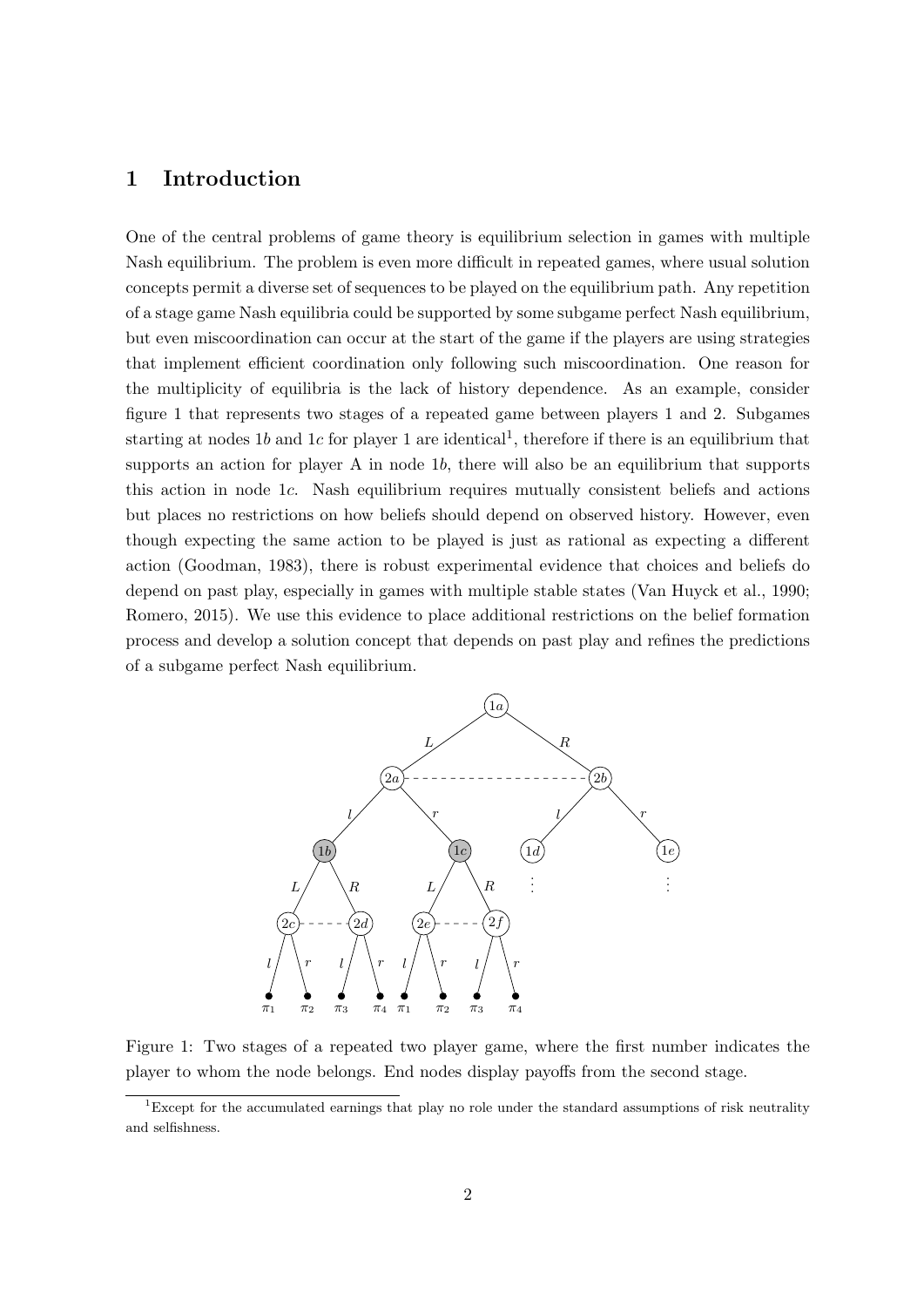Instead of using solution concepts, such as a subgame perfect Nash equilibrium, we could use learning models, which make predictions about the path of play based on outcomes in previous rounds. However, in learning models (see [Fudenberg and Levine, 1998,](#page-32-2) [Camerer,](#page-32-3) [2003\)](#page-32-3) choices are determined only by observed history, ignoring the structure of upcoming rounds. In this paper the belief formation assumed in learning models is combined with an equilibrium concept to define a solution concept that takes into account both the observed history and the structure of future rounds.

Players in our model are assumed to be either "myopic" or "sophisticated". Myopic players behave as predicted by adaptive learning models: they form beliefs about the actions of other players, update beliefs based on observed history and choose a myopic best response. Sophisticated players have a certain planning horizon and compare payoffs of action plans that prescribe an action for each point in time within this planning horizon. We also assume that sophisticated players anticipate the learning process of myopic players and know about other sophisticated players, therefore our solution concept requires action plans of sophisticated players to be mutual best responses to each other.

One advantage of our solution concept is the ability to make predictions following a particular history of choices. Specifically, we are interested in convergence to an efficient state following previous coordination on an inefficient state. Standard solution concepts abstract from experience that players have prior to the game, although there is robust experimental evidence that behavioral spillovers occur if players experience the same game with different parameters [\(Romero, 2015,](#page-33-2) [Kamijo et al., 2015\)](#page-32-4) or if two different games are played consecutively [\(Deve](#page-32-5)[tag, 2005,](#page-32-5) [Dolan and Galizzi, 2015\)](#page-32-6). Likewise, in many real life situations decisions are made repeatedly and choices are sensitive to conventions that have been established in the past. It is important to have a theory that could explain how transitions to an efficient state depend on the history of play, but existing models are not able to do that. An adaptive learning model with a deterministic choice rule predicts that no player deviates from an inefficient state once it has been reached. In a subgame perfect Nash equilibrium the history of previous interactions plays no role. A model presented in this paper combines the two approaches and predicts that a transition from an inefficient to the efficient state can occur if certain conditions are satisfied, while transitions in the opposite direction never occur.

Our model also predicts that some players may deviate from an inefficient state, but none will deviate from the efficient one, therefore the efficient state is absorbing and there is a unique point in time when play transitions from the inefficient to the efficient state. For sophisticated players action paths that prescribe a switch from an efficient to an inefficient action are dominated, therefore sophisticated players will switch to the efficient action at most once. We calculate how such action plans of sophisticated players affect the switching period of myopic players, and how the latter affects sophisticated player payoffs. This mapping from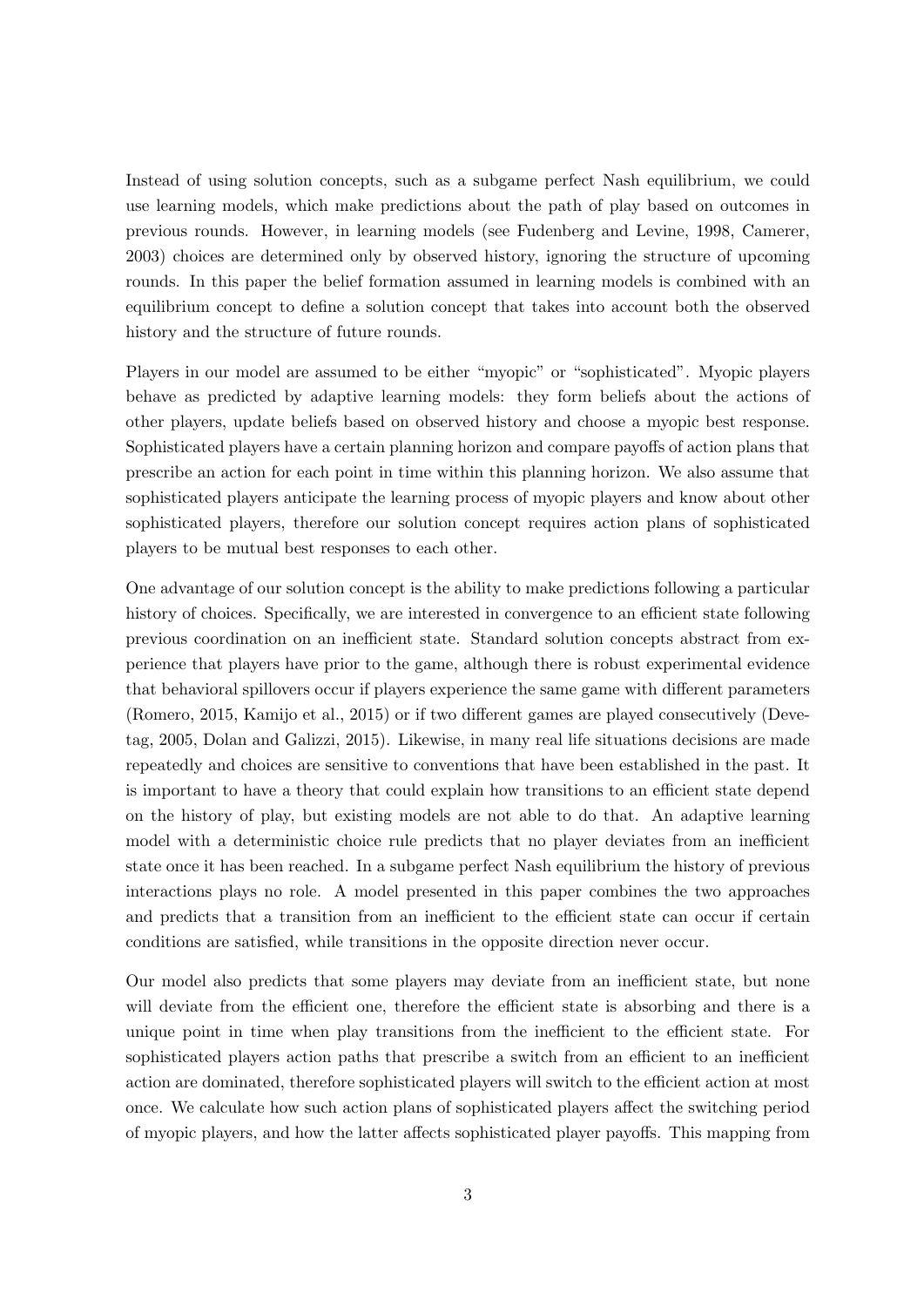sophisticated player action plans to payoffs is then used to determine the combinations of action plans that are mutual best responses to each other.

It is important to know whether inefficient lock-in [\(Arthur, 1989\)](#page-32-0) can be overcome, and how the conditions can be changed to improve the chances of an efficiency-enhancing transition. We show that three types of equilibria may exist in the repeated game: in a "teaching equilibrium" sophisticated players switch to the efficient action at the start of the game, and myopic players switch later. In an "interior equilibrium" sophisticated players initially play the inefficient action, but switch to the efficient one and are subsequently followed by myopic players. In a "delay" equilibrium all sophisticated players choose the inefficient action for the entire duration of the game, and myopic players never switch. Inefficient lock-in is therefore overcome in the first two types of equilibria, but not in the third one. Point predictions cannot be made because of the multiplicy of equilibria, therefore instead we show how the speed of transition and the types of equilibria that exist respond to changes in game parameters. We find that as the planning horizon of sophisticated players increases, the teaching and the interior equilibria are more likely to exist, while the delay equilibrium is less likely. A longer history of inefficient coordination makes teaching equilibrium less likely and delays transitions. The effect of player composition is ambiguous: on one hand, a larger number of sophisticated players leads to a faster transition and higher profits in the teaching and interior equilibria, reducing incentives to completely stop teaching. On the other hand, as the number of sophisticated players grows, one player's actions have a smaller effect on myopic players, increasing incentives to delay teaching and leading to a potential breakdown of a teaching equilibrium.

Several other studies have extended the adaptive learning model with sophistication in different ways. [Camerer et al.](#page-32-7) [\(2002a\)](#page-32-7) and [Camerer et al.](#page-32-8) [\(2002b\)](#page-32-8) propose a sophisticated experience-weighted attraction (EWA) model in which some players are adaptive and learn using adaptive EWA, while others are sophisticated, anticipate how adaptive players learn and use strategic teaching. While conceptually this paper is similar to the model of sophisticated EWA, we develop a solution concept that can be used to make ex-ante predictions about the path of play in the game, while the parameters of sophisticated EWA can be estimated only ex-post. [Ellison](#page-32-9) [\(1997\)](#page-32-9) models a population of adaptive players, learning according to fictitious play, repeatedly matched in pairs to play a binary choice coordination game. Adding one rational player to the population of adaptive players can change the outcome from coordination on the inefficient equilibrium to coordination on the efficient one, as long as the number of players is fixed and the rational player is patient enough. [Acemoglu and Jackson](#page-32-10) [\(2011\)](#page-32-10) develop an overlapping generations model that shows how a social norm of low cooperation can be overturned by a single forward-looking player. [Schipper](#page-33-3) [\(2011\)](#page-33-3) uses an optimal control model with two players and shows how a strategic player can control an adaptive player in repeated games with strategic substitutes or strategic complements. [Mengel](#page-32-11) [\(2014\)](#page-32-11) studies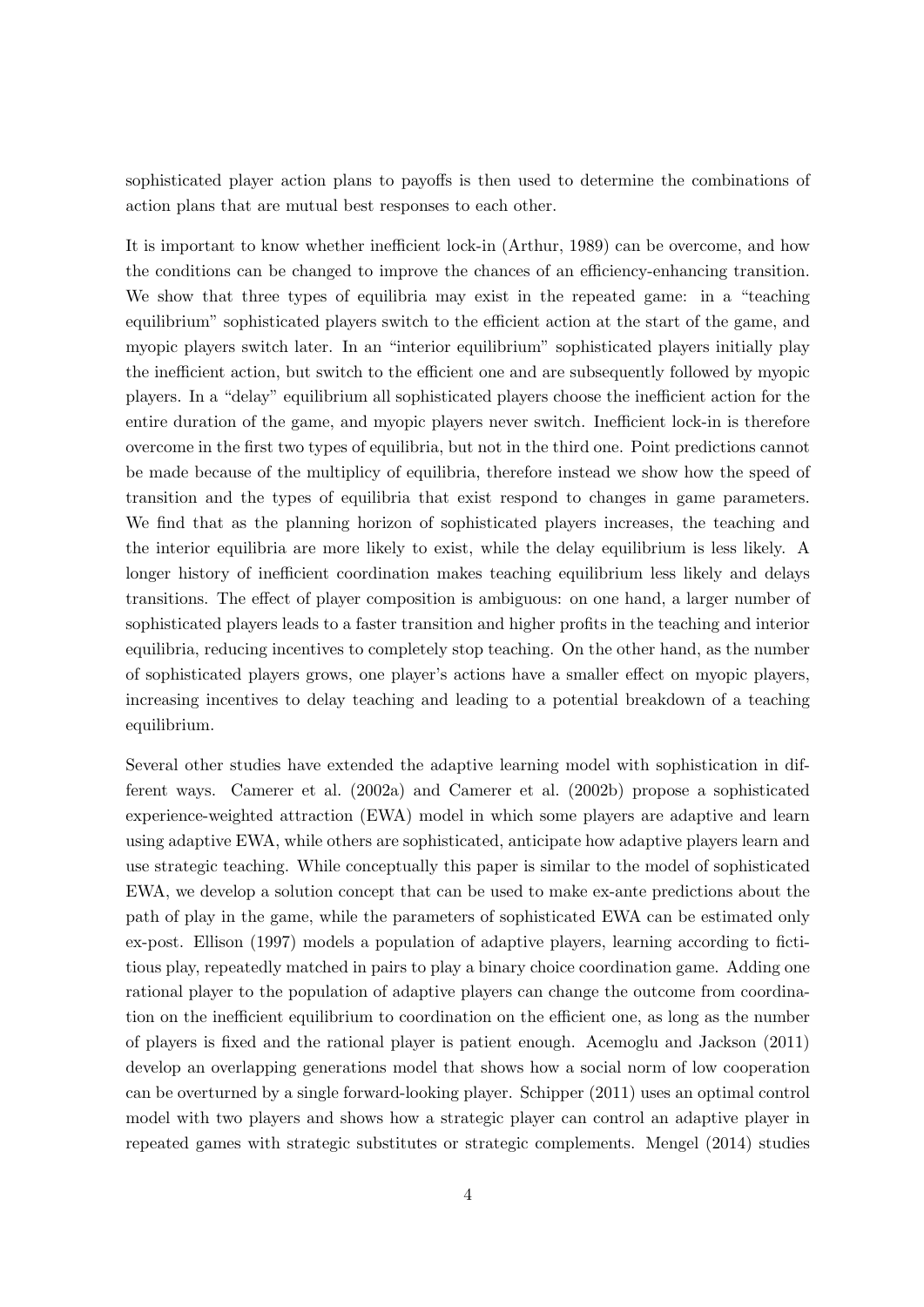adaptive players who are also forward-looking and finds that in two-player coordination games the efficient equilibrium may be stochastically stable, in contrast to the the case with only adaptive players.

# 2 Sophisticated Player Equilibrium

Consider n players, indexed by  $i \in N \equiv \{1, 2, \ldots, n\}$ , who play a repeated game in continuous time by choosing an action from a stage game action space  $\{A, B\}$ . We denote the time at which the game starts by 0, the duration of the remaining game by  $\overline{T}$  and the duration of observed history by T', with  $\overline{T}$ ,  $T' \in (0,\infty)$ . We implement the history of inefficient coordination by assuming that prior to time 0 only action B has been chosen.

We assume two types of players: m players are myopic and  $n - m$  players are sophisticated. Throughout the paper we will index sophisticated players by  $s \in S$  and myopic players by  $i \in N \setminus S$ . The two types of players follow different choice rules, respectively denoted by  $a_i$ and  $a_s$ , which prescribe an action for each moment in time. We will refer to  $a_i$  as a *choice* function and to  $a_s$  as an action plan. Denote the action of player i at time t by  $a_i(t)$  and the action of player s by  $a_s(t)$ , where action A is coded as 1 and action B is coded as 0. Denote the combination of actions of all players except i by  $a_{-i}(t) = \times_{i \in N \setminus \{i\}} a_i(t)$ , with  $a_{-i}(t) \in A_{-i}$ , and denote the combination of actions of all sophisticated players except s by  $a_{-s}(t) = \times_{j \in S \backslash \{s\}} a_j(t)$ , with  $a_{-s}(t) \in A_{-s}$ . The payoff flow for player i at time t is  $\pi_i(a_i(t), \times_{i \in N\setminus \{i\}} a_j(t))$ . Similarly, denote the combination of choice functions of all myopic players except i by  $a_{-i} = \frac{\chi_{j\in\{N\setminus S\}\backslash\{i\}}a_j}{\chi_{j\in\{N\setminus S\}\backslash\{i\}}a_j}$  and the combination of action plans for all sophisticated players except s by  $a_{-s} = \times_{j \in S \backslash \{s\}} a_j$ .

The difference between a choice function for myopic players and an action plan for sophisticated players lies in how these functions are determined: choices of myopic players are determined by the history of play while the choices of sophisticated players must be optimal given the choices of all other players. Before specifying these two function we first have to define the beliefs and expected payoffs of myopic players.

Belief of a myopic player is a probability assigned to the event that a randomly chosen other group member chooses action A. Denote the belief of player i at time t by  $x_i(t)$ . Belief formation is assumed to follow a one parameter weighted fictitious play model, $2$  proposed by [Cheung and Friedman](#page-32-12) [\(1997\)](#page-32-12). The original weighted fictitious play model is specified for two player games and we extend it to  $N$ -person games by assuming that a joint distribution

<span id="page-5-0"></span><sup>&</sup>lt;sup>2</sup>Fictitious play corresponds to Bayesian updating of the probability that any group member will choose A, using a Dirichlet prior and assuming that the choice of each group member was independently drawn from the distribution about which players are learning.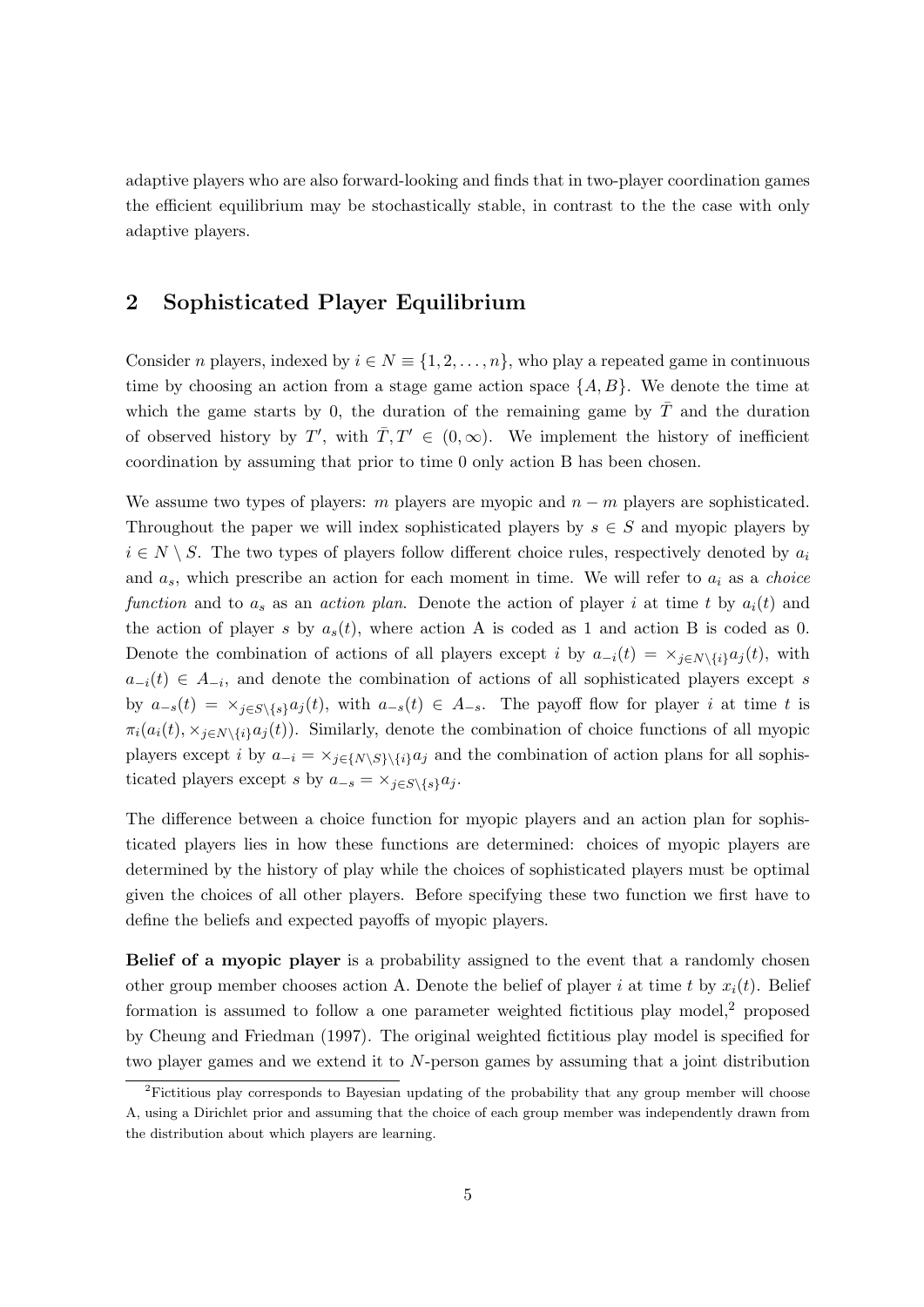of choices is used to form beliefs about the actions of group members, but players do not distinguish between the identities of others.<sup>[3](#page-6-0)</sup> Beliefs are therefore homogeneous [\(Rapoport,](#page-33-4) [1985;](#page-33-4) [Rapoport and Eshed-Levy, 1989\)](#page-33-5): a single belief is formed about the probability that any other player will choose A. The fictitious play rule used to calculate myopic player beliefs is as follows:

<span id="page-6-3"></span>
$$
x_i(t) = \frac{\int_{k=0}^t \gamma^k \sum_{j \in N \setminus \{i\}} \frac{a_j(t-k)}{n-1} dk}{\int_{k=0}^{t+T'} \gamma^k dk}
$$
(1)

The integral in the numerator measures the weighted length of time in which action A has been observed, determined by the action plans of other group members. Observations prior to time 0 play no role because we assume that prior to time 0 only action B has been observed. The  $\gamma$  parameter measures the rate at which old observations are forgotten. We assume that  $\gamma \in (0, 1)$ , where values close to 1 indicate that all past observations are given similar weights, while values close to 0 indicate that only the most recent experience is taken into account.

Expected payoffs of myopic players associated with each pure action are determined by beliefs  $x_i(t)$ , which are used to assign a probability to each action profile of other group members:

$$
E\pi_i(a, x_i(t)) = \sum_{a_{-i} \in A_{-i}} [Pr(a_{-i}(t) = a_{-i}|x_i(t)) \times \pi_i(a, a_{-i})] =
$$
  
= 
$$
\sum_{a_{-i} \in A_{-i}} [x_i(t)^{(\sum a_{-i})} (1 - x_i(t))^{(n-1 - \sum a_{-i})} \times \pi_i(a, a_{-i})], \quad \forall a \in \{1, 0\}
$$
 (2)

**Choice function**  $a_i(t, \times_{s \in S} a_s)$  prescribes an action for a myopic player *i* at any point in time  $t \in [0, \overline{T}]$ , conditional on the profile of action plans chosen by sophisticated players,  $\times_{s \in S} a_s$ . We assume that myopic players choose the action that maximizes immediate expected utility and ties are broken in favour of action A:

<span id="page-6-2"></span><span id="page-6-1"></span>
$$
a_i(t, \times_{s \in S} a_s) = \begin{cases} 1 & \text{if } E \pi_i(1, x_i(t)) \ge E \pi_i(0, x_i(t)) \\ 0 & \text{otherwise} \end{cases}
$$
(3)

<span id="page-6-0"></span> $3$ There are several other ways how weighted fictitious play could be extended to N-person games. One way could be to assume that players form beliefs about the joint distribution of the actions of all others and update it using observed aggregate feedback: for example, [Crawford](#page-32-13) [\(1995\)](#page-32-13) assumes that players form beliefs and observe feedback about an order statistic of all the choices. Another way is to assume that separate beliefs are formed about every other player j based on the empirical distribution of j's choices (e.g. [Monderer and](#page-32-14) [Shapley, 1996\)](#page-32-14). We combine the two approaches by assuming that players use the joint distribution of choices to form beliefs about the action of any opponent, but do not distinguish between their identities.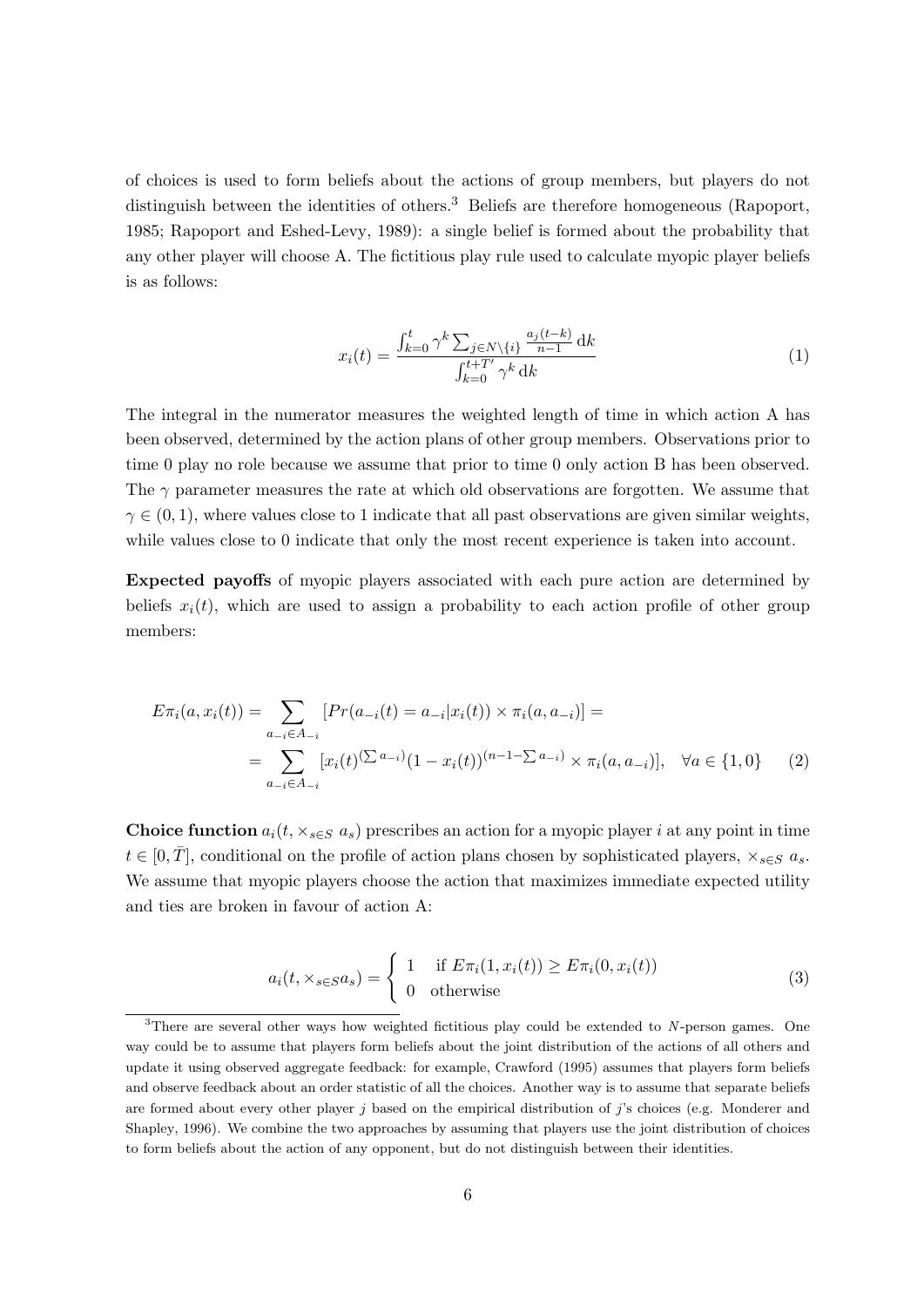Action plans chosen by sophisticated players,  $\times_{s \in S} a_s$ , are explicitly included in the choice function to make it transparent that myopic player actions can be affected by sophisticated players. Note that the choice function depends only on the current round payoffs and beliefs, which are determined by observed history, therefore it is possible to anticipate myopic player choices at any history.

Sophisticated players anticipate the learning process of myopic players and are also farsighted, thus at time 0 they choose an action plan for the interval  $[0, T]$ , where T is the length of the planning horizon of sophisticated players.

**Action plan**  $a_s$  prescribes an action for a sophisticated player s at any point in time  $t \in [0, T]$ . Denote the set of all action plans by  $A_s$ . The action plan is assumed to be an open-loop strategy, which depends only on time and not on observed history. Sophisticated players face no strategic uncertainty about the actions of myopic players, but they do face uncertainty about the actions of other sophisticated players. Payoffs associated with an action plan  $a_s$ depend on the vector of action plans of other sophisticated players,  $a_{-s}$ , and on the choices of myopic players, whose choice function  $a_i(t, a_s \times a_{-s})$  also depends on the action plans of all sophisticated players. The total payoff that a sophisticated player expects to earn over the period of length  $T$  is calculated as follows:

$$
\Pi(a_s, a_{-s}, a_i(\cdot, a_s \times a_{-s})) = \int_0^T \pi[a_s(t), a_{-s}(t) \times a_i(t, a_s \times a_{-s})]dt
$$
\n(4)

Since sophisticated players choose action plans and face no strategic uncertainty about the actions of myopic players, the game can be reduced to a static game between sophisticated players. Theoretical predictions in static games are typically made using a Nash equilibrium, so we follow the convention and require that sophisticated players choose action plans that are mutual best responses to each other.

Definition 1. A combination of action plans  $\times_{s\in S} a_s^*$  is a symmetric sophisticated player equilibrium if for each player  $s \in S$ ,  $a_s^*$  satisfies

<span id="page-7-0"></span>
$$
\Pi(a_s^*, a_{-s}^*, a_i(\cdot, a_s^*, a_{-s}^*)) \ge \Pi(a_s, a_{-s}^*, a_i(\cdot, a_s, a_{-s}^*)), \quad \forall a_s \in A_s
$$
\n
$$
(5)
$$
\n
$$
and \ a_s^* = a_j^*, \quad \forall s, j \in S
$$

and  $a_i(\cdot, a_s, a_{-s})$  is defined in [\(3\)](#page-6-1).

If there were no myopic players, equation [\(5\)](#page-7-0) would reduce to the standard Nash equilibrium. If all players were myopic, equation [\(5\)](#page-7-0) would not apply, and the choices of all players would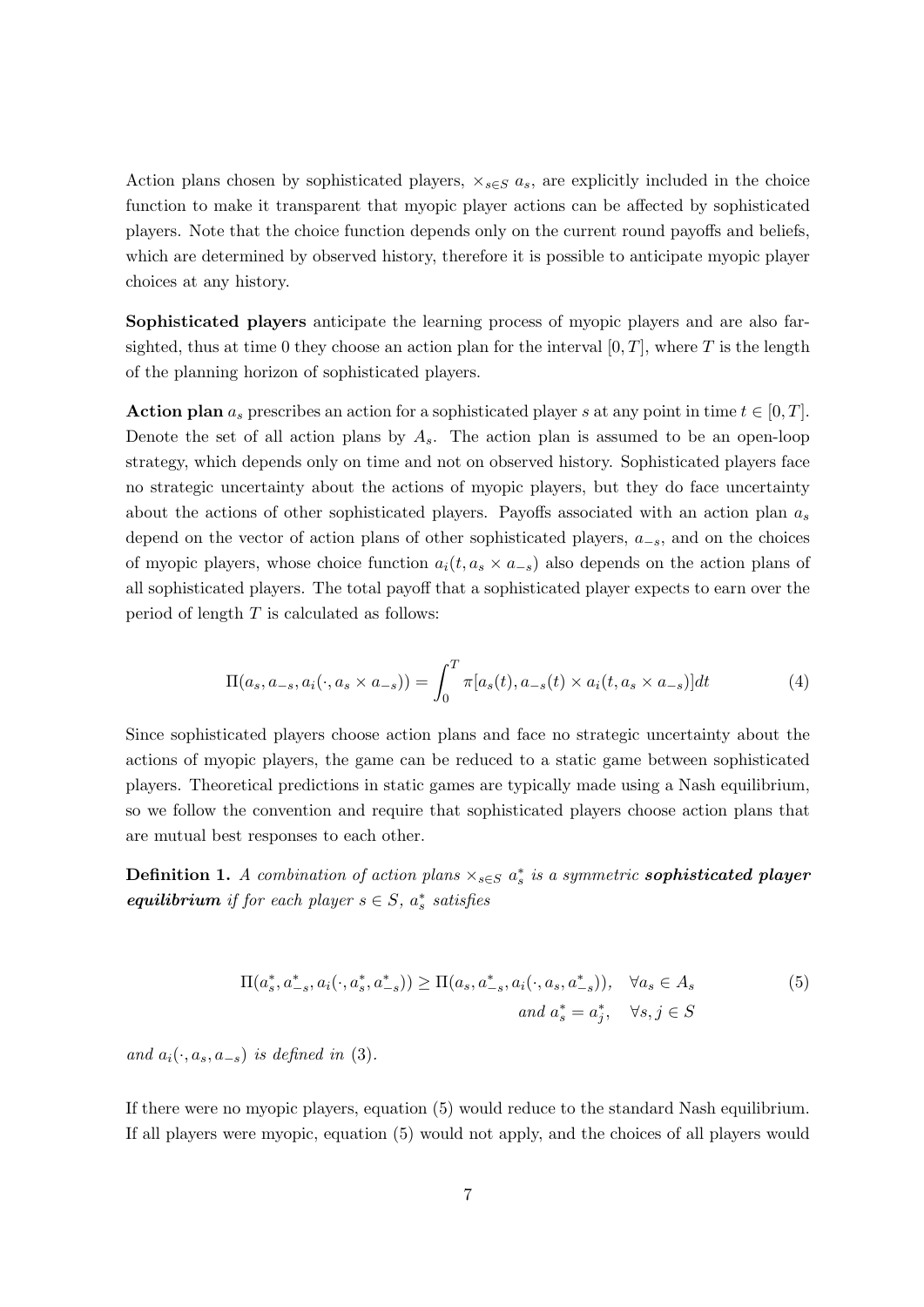be calculated using the belief learning model. We will look at an intermediate case where both myopic and sophisticated players are present.

In the remainder of the paper we will characterize the symmetric sophisticated player equilibria for a repeated N-person critical mass coordination game.

# 3 Sophisticated Player Equilibrium in a Critical Mass Game

We are interested in determining conditions under which an inefficient convention could be replaced by an efficient one. One way how such a transition could take place is by strategic choice: sophisticated players could attempt to teach other players to play according to the efficient convention. To determine conditions under which such strategic teaching is possible we will characterize symmetric sophisticated player equilibria following lock-in to an inefficient state.

## 3.1 Critical Mass Game

Recall that we defined a sophisticated player equilibrium for a class of games with  $n$  players and an action space  $\{A, B\}$ . A special class of such games is a critical mass game, in which payoffs of each player depend on their action,  $a_i(t)$  and on the total number of other group members who chose action A at time t, denoted by  $r(a_{-i}, t) = \sum_{j \in N \setminus \{i\}} a_j(t)$ , with  $r(a_{-i}, t) \in$  $\{0, 1, \ldots, n-1\}$ . The payoff flow for player i at time t is defined as follows:

<span id="page-8-1"></span>
$$
\pi(a_i(t), a_{-i}(t)) = \begin{cases}\nH & \text{if } r(a_{-i}, t) \ge \theta \text{ and } a_i(t) = 1 \\
0 & \text{if } r(a_{-i}, t) < \theta \text{ and } a_i(t) = 1 \\
M & \text{if } r(a_{-i}, t) \ge \theta \text{ and } a_i(t) = 0 \\
L & \text{if } r(a_{-i}, t) < \theta \text{ and } a_i(t) = 0\n\end{cases}
$$
\n(6)

To have a coordination game, we assume that  $H > M$  and  $L > 0$ . The coordination requirement is determined by an exogenous threshold  $\theta$ : action A generates a larger payoff than B if and only if at least  $\theta$  other group members choose A. There are two stable states<sup>[4](#page-8-0)</sup> in pure strategies if one point in time is considered in isolation: in the first stable state all players choose A and in the second one all players choose B. We assume that states are Pareto-ranked and define coordination on A as an efficient state by assuming that  $H > L$ . Finally, we assume that  $M \geq L$ , so that players who choose B also prefer a situation in which the threshold has been exceeded.

<span id="page-8-0"></span><sup>&</sup>lt;sup>4</sup>We will use the term "state" rather than "equilibrium" when referring to a Nash equilibrium in a stage game to avoid confusion with the sophisticated player equilibrium.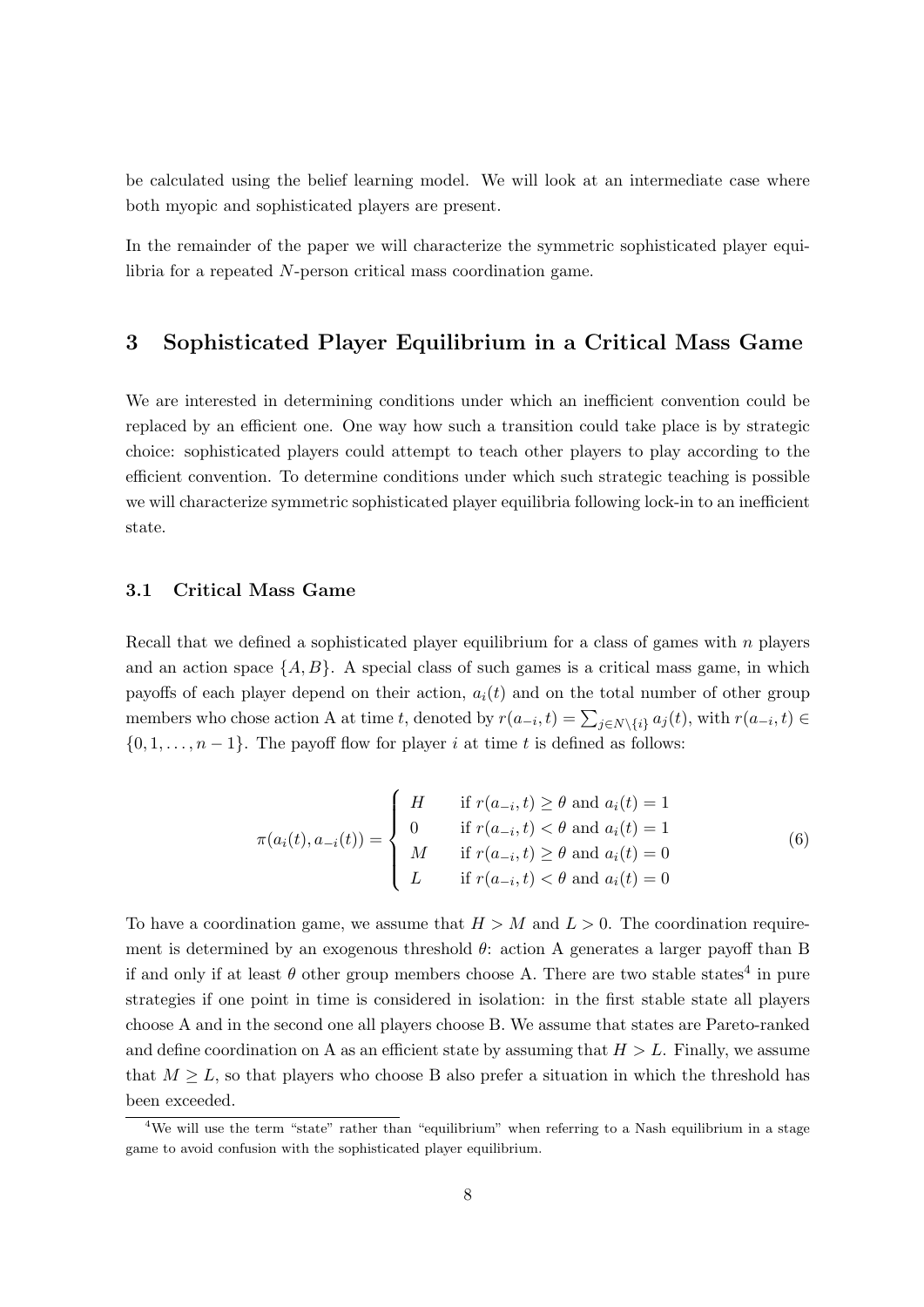## Assumption 1:  $H > M \geq L > 0$ .

We assume that there are at least 2 sophisticated players so that an equilibrium could be defined using equation [5.](#page-7-0) We also assume that the number of myopic players is sufficiently large to implement the efficient state, and the number of sophisticated players is small enough so that sophisticated players on their own could not implement the efficient state. If the latter condition was not satisfied, a sophisticated player equilibrium would reduce to the standard Nash equilibrium because sophisticated players would not need to take into account the learning process of myopic players.

Assumption 2:  $2 \leq n-m < \theta \leq m$ .

# 3.2 Choice Function of Myopic Players

Myopic players form beliefs about the actions of other players and choose an action that maximizes immediate payoffs. In this subsection we specify the choice function  $a_i(t, a_s)$  that prescribes an action for player  $i$  at time  $t$  when sophisticated players are choosing action plans  $\times_{s\in S}a_s$  (for brevity, we will omit the subscript under the product sign).

<span id="page-9-2"></span>Proposition 1. Suppose that in a game with payoffs defined by [\(6\)](#page-8-1) at time t myopic player i holds beliefs  $x_i(t)$ . Then the choice function from [\(3\)](#page-6-1) simplifies to:

<span id="page-9-3"></span>
$$
a_i(t, \times a_s) = \begin{cases} 1 & \text{if } x_i(t) \ge I_{L}^{-1}(\theta, n - \theta) \\ 0 & \text{otherwise} \end{cases}
$$
(7)

where  $I^{-1}$  is the inverse of an incomplete regularized beta function.

#### Proof.

From  $(3)$ , action A is chosen if the expected payoff of A at time t exceeds the expected payoff of B:

<span id="page-9-1"></span><span id="page-9-0"></span>
$$
a_i(t) = 1 \Leftrightarrow E\pi(1, x_i(t)) \ge E\pi(0, x_i(t))
$$
\n(8)

In a critical mass game payoff depends only on the chosen action and on whether the number of other group members who chose A exceeds  $\theta$ . Denote the subjective probability assigned to the latter event by  $Pr[r(a_{-i}, t) \geq \theta | x_i(t)]$ . Then expected payoffs in equation [\(2\)](#page-6-2) can be defined as:

$$
E\pi(1, x_i(t)) = 0 \times (1 - Pr[r(a_{-i}, t) \ge \theta | x_i(t)]) + H \times Pr[r(a_{-i}, t) \ge \theta | x_i(t)]
$$
  
\n
$$
E\pi(0, x_i(t)) = L \times (1 - Pr[r(a_{-i}, t) \ge \theta | x_i(t)]) + M \times Pr[r(a_{-i}, t) \ge \theta | x_i(t)]
$$
 (9)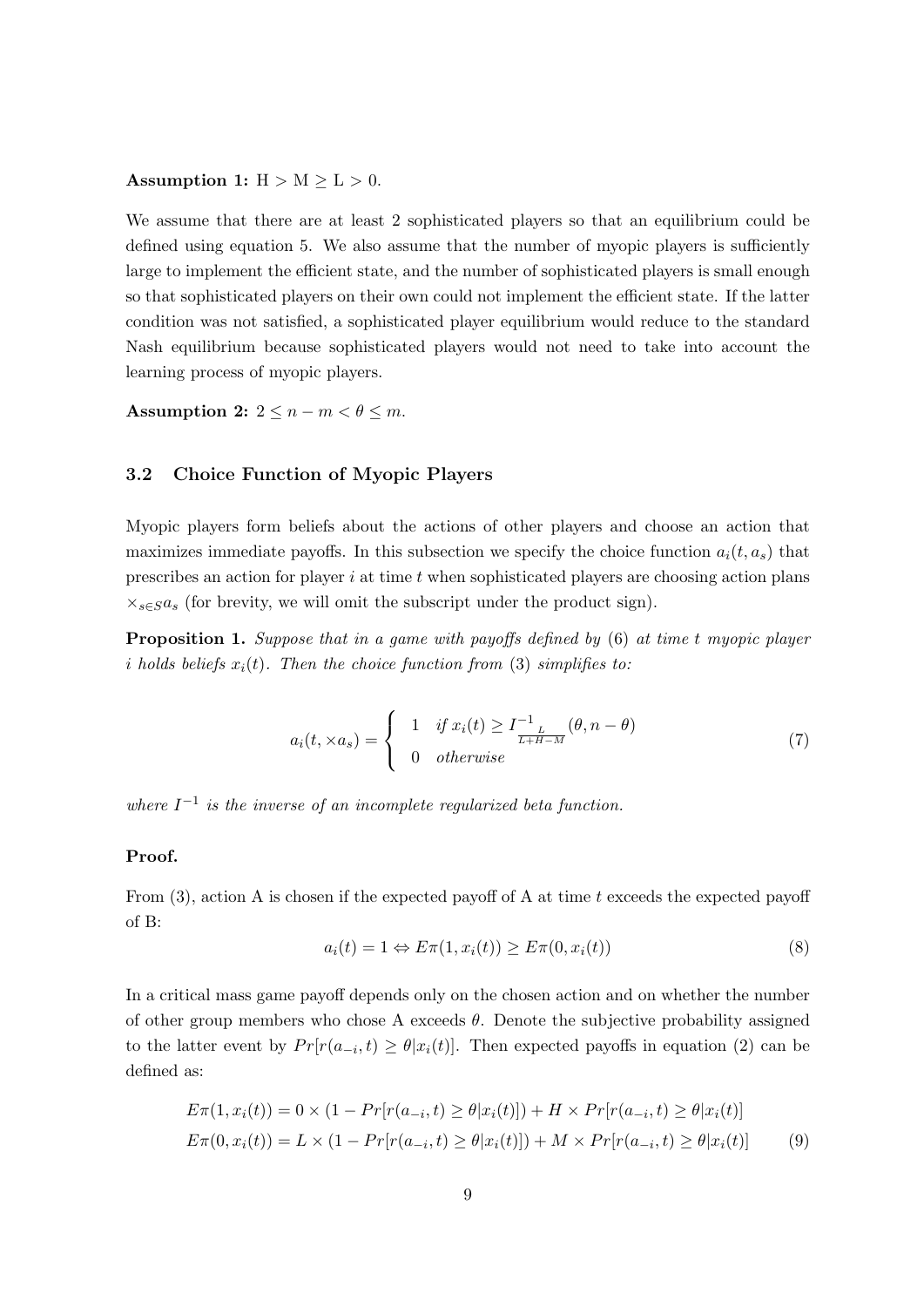The subjective probability that the threshold will be exceeded is calculated by adding the probabilities assigned to all action profiles of other players in which more than  $\theta$  players choose A:

$$
Pr[r(a_{-i}, t) \ge \theta | x_i(t)] = \sum_{k=\theta}^{n-1} (x_i(t))^k (1 - x_i(t))^{n-1-k} {n-1 \choose k}
$$
 (10)

Use equations  $(9)$  and  $(10)$  to rewrite  $(8)$  the following way:

 $\blacksquare$ 

<span id="page-10-1"></span>
$$
a_i(t) = 1 \Leftrightarrow \sum_{k=0}^{n-1} (x_i(t))^k (1 - x_i(t))^{n-1-k} {n-1 \choose k} \ge \frac{L}{L+H-M}
$$
 (11)

Notation in [\(11\)](#page-10-1) is simplified using the definition of an incomplete regularized beta function:<sup>[5](#page-10-2)</sup>

<span id="page-10-3"></span><span id="page-10-0"></span>
$$
a_i(t) = 1 \Leftrightarrow I_{x(t)}(\theta, n - \theta) \ge \frac{L}{L + H - M}
$$
\n(12)

Taking the inverse of [\(12\)](#page-10-3) and substituting into [\(3\)](#page-6-1) leads to the desired expression:

$$
a_i(t, \times a_s) = \begin{cases} 1 & \text{if } x_i(t) \ge I_{\frac{L}{L+H-M}}^{-1}(\theta, n-\theta) \\ 0 & \text{otherwise} \end{cases}
$$

Proposition [1](#page-9-2) states that a myopic player chooses A instead of B if his probabilistic belief exceeds  $I_{\frac{L}{L+H-M}}^{-1}(\theta, n-\theta)$ , a threshold value that depends only on the game parameters. For brevity, we will refer to this threshold value by  $I^{-1}$ . We should note that the properties of inverse regularized beta functions imply that  $I^{-1}$  is increasing in L, M and  $\theta$ , but decreasing in H and n.

Proposition [1](#page-9-2) shows that myopic player actions can be determined by comparing their beliefs to a threshold value that is fixed in a given game. Once myopic player actions are know, Assumption 2 ensures that the efficient state is implemented if and only if all myopic players choose A. The next section will simplify the payoff calculation even further by showing that to know the payoff flow it is sufficient to know the first time when myopic player beliefs exceed the threshold value.

<span id="page-10-2"></span><sup>&</sup>lt;sup>5</sup>An incomplete regularized beta function is defined as  $I_c(a, b) = \sum_{k=a}^{a+b-1} c^k (1-c)^{a+b-1-k} {a+b-1 \choose k}$ . The function is well defined because  $\frac{L}{L+H-M} \in (0,1)$ , from Assumption 1.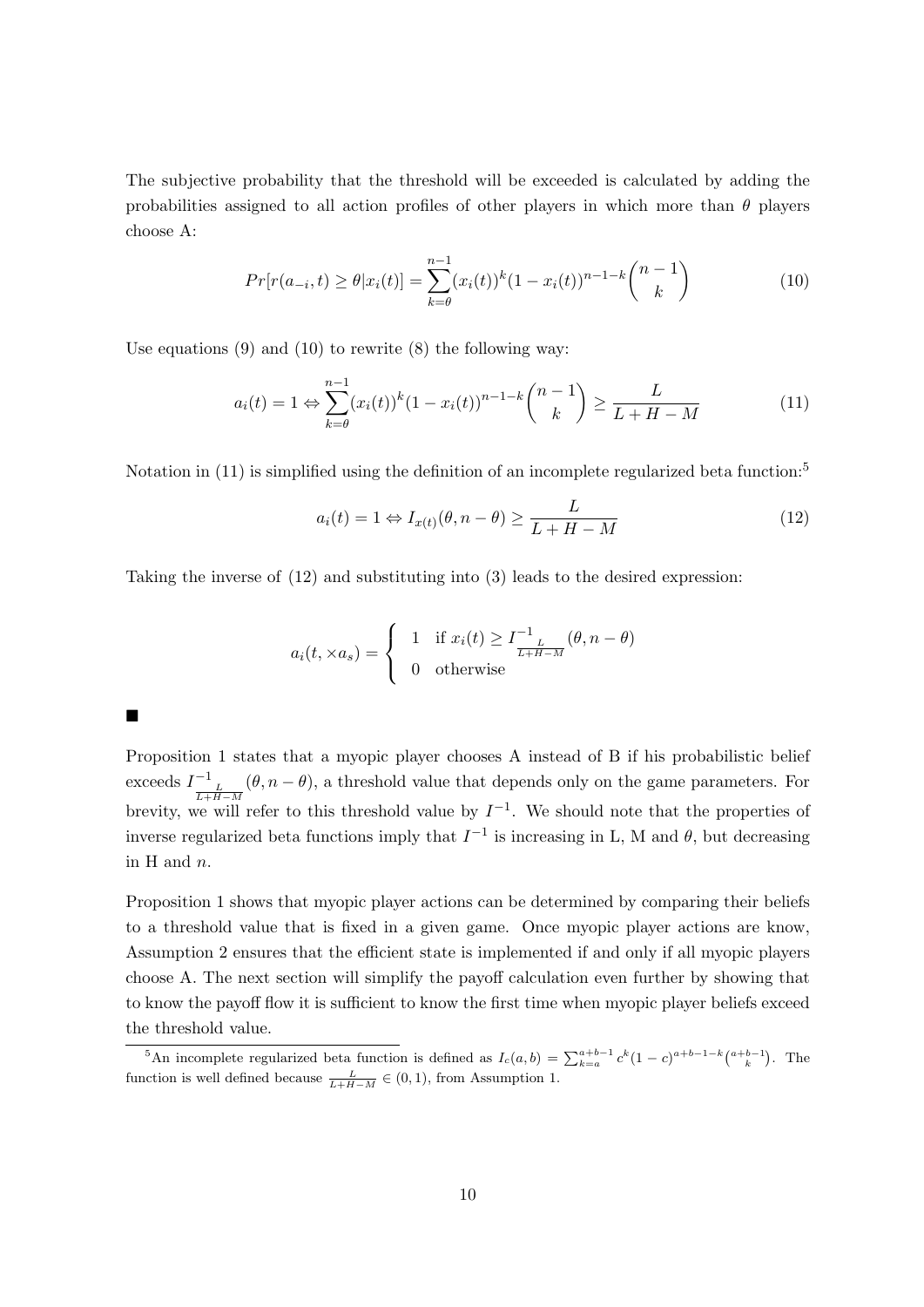## 3.3 Undominated Action Plans of Sophisticated Players

This section shows that although sophisticated players could use action plans that prescribe many switches from one action to the other, undominated action plans must prescribe at most one switch from action B to action A and no switches from action A to action B. The sophisticated player action space can therefore be restricted to a set of real numbers that denote a switching time from A to B.

**Definition 2.** Denote by  $U_s$  (for "undominated") the set of action plan profiles in which no sophisticated player is choosing strictly dominated action plans:

$$
U_s=\{\times_{s\in S}a_s\in A_s\vert\nexists a'_s:\Pi[a'_s,a_{-s},a_i(\cdot,a'_s\times a_{-s})]>\Pi[a_s,a_{-s},a_i(\cdot,a_s\times a_{-s})]\}
$$

An action profile will be called *dominated* if it is not in set  $U_s$ , that is if in this action profile at least one sophisticated player is choosing a dominated action plan.

We will show that the set of undominated action plans cannot contain any strategies that prescribe a switch from A to B. The proof requires two additional lemmas.

<span id="page-11-0"></span>**Lemma 1.** If two action plans of the sophisticated player prescribe the same action, the payoff flow is higher for the action plan with which myopic player beliefs are higher:

$$
\pi[a'_s(t), a_{-s}(t) \times a_i(t, a'_s \times a_{-s})] \ge \pi[a_s(t), a_{-s}(t) \times a_i(t, a_s \times a_{-s})]
$$
  
if  $x(t)' \ge x(t)$  and  $a'_s(t) = a_s(t)$ 

where  $x(t)'$  is the belief held by myopic players if the sophisticated player uses action plan  $a'_s$ and  $x(t)$  is the belief if the sophisticated player uses action plan  $a_s$ .

Proof: see Appendix [A.2.](#page-36-0)

Lemma [1](#page-11-0) shows that sophisticated players can only benefit from myopic players assigning a higher probability to others choosing A. The proof is based on an observation that the tendency for myopic players to choose A is increasing in their beliefs and sophisticated player payoffs are increasing in the number of players who choose action A.

**Definition 3.** Denote by  $AB_M$  the set of action plan profiles for sophisticated players with which myopic players switch from A to B:

$$
AB_M = \{ \times_{s \in S} a_s \in A_s | \exists t_1, t_2 \in [0, T] : \t_1 < t_2
$$
\n
$$
a_i(t_1, \times_{s \in S} a_s) = 1
$$
\n
$$
a_i(t_2, \times_{s \in S} a_s) = 0 \}
$$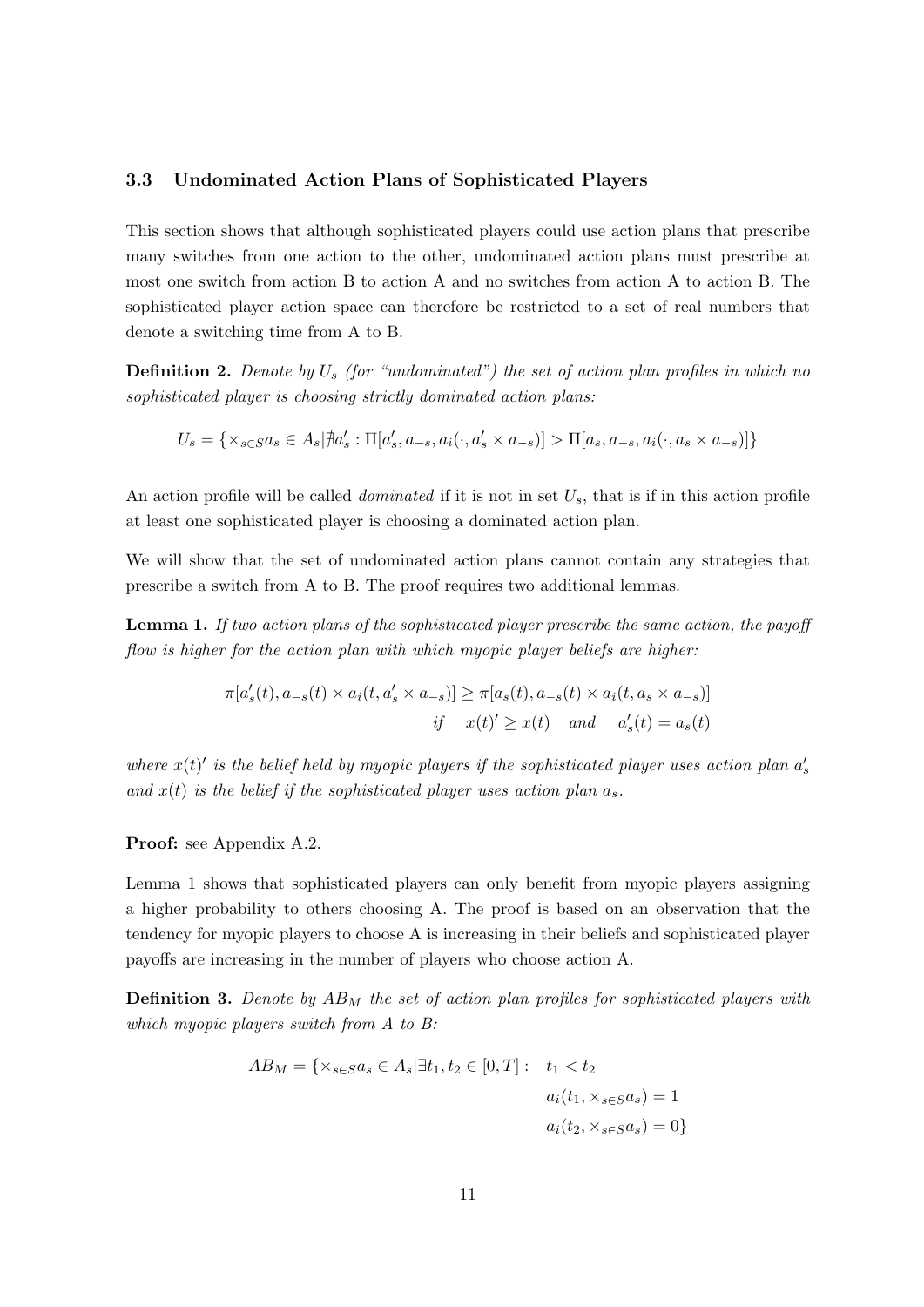<span id="page-12-0"></span>Lemma 2. All action plan profiles for sophisticated players with which myopic players switch from A to B are strictly dominated:

$$
AB_M \cap U_s = \emptyset
$$

Proof: see Appendix [A.2.](#page-36-0)

The intuition of Lemma [2](#page-12-0) is straightforward: if myopic players ever switch to an efficient action A, the participation threshold will be exceeded as long as sophisticated players continue choosing action A. Consequently, sophisticated players who would choose B would lower their earnings. However, note that the proof rests on Assumption 2, which says that the number of myopic players exceeds the participation threshold. If this assumption did not hold, an argument about dominance could not be made because other sophisticated players may prevent efficient coordination by switching to B, which would make switching to B optimal.

**Definition 4.** Denote by  $AB_S$  the set of action plan profiles for sophisticated players with which at least one sophisticated player switches from A to B:

$$
AB_S = \{ \times_{s \in S} a_s \in A_s | \exists t_1, t_2 \in [0, T], s \in S : t_1 < t_2 \}
$$
\n
$$
a_s(t_1) = 1
$$
\n
$$
a_s(t_2) = 0 \}
$$

<span id="page-12-1"></span>Proposition 2. Action plan profiles for sophisticated players that prescribe a switch from A to B for at least one sophisticated player are dominated:

$$
AB_S \cap U_s = \emptyset
$$

#### Proof.

Take an action plan profile  $\times_{s\in S}a_s \in AB_S$ . We will show that in this action profile at least one sophisticated player must be choosing an action plan that is dominated.

If  $\times_{s\in S}a_s \in AB_M$ , at least one sophisticated player must be choosing a dominated action plan, from Lemma [2,](#page-12-0) and the proof would be completed. Alternatively, assume that  $\times_{s\in S}a_s \in$  ${AB_S \setminus AB_M}$ . By the definition of  $AB_S$ , there must be a sophisticated player whose action plan prescribes a switch from A to B; denote the action plan of this player by  $\tilde{a}_s$  and denote the switching time prescribed by  $\tilde{a}_s$  by t'. Then there must be some small  $\epsilon$  such that  $\tilde{a}_s(t) = 1$  if  $t \in [t'-\epsilon, t')$  and  $\widetilde{a}_s(t) = 0$  if  $t \in [t', t'+\epsilon]$ . Since  $\times_{s \in S} a_s \notin AB_M$ , myopic players switch from B to A at most once, thus their choices can be described by a number  $\hat{t}(\tilde{a}_s)$  that identifies this switching time: B is chosen in the interval  $[0,\hat{t}(\tilde{a}_s))$  and A is chosen in the interval  $[\hat{t}(\tilde{a}_s),T]$ .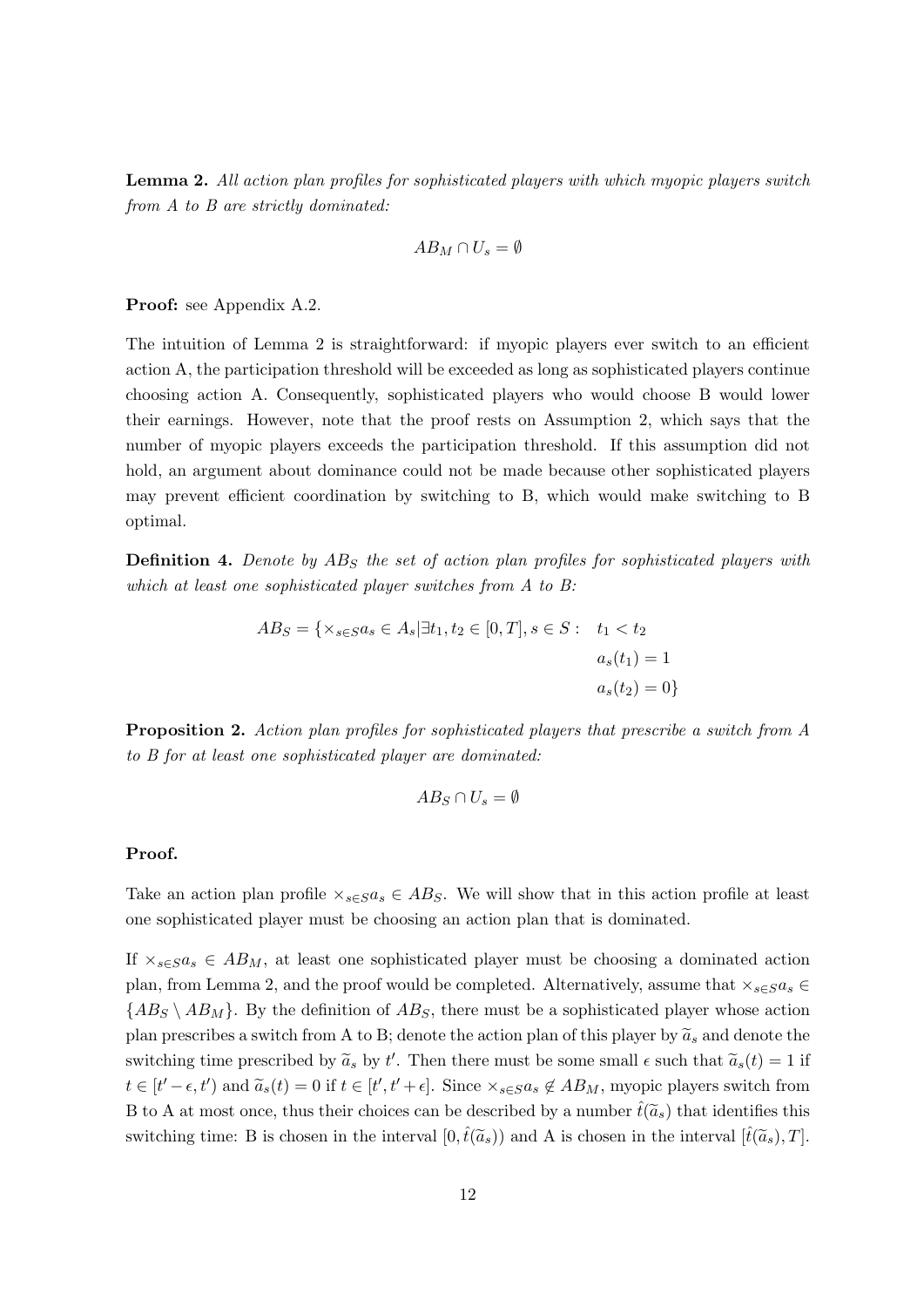First, suppose that  $t' \geq \hat{t}(\tilde{a}_s)$ , then myopic players would be choosing A at any time  $t \geq t'$ . Assumption 2 implies that the threshold will be exceeded at any such point in time, therefore an action plan  $\tilde{a}_s$  is dominated by an action plan that prescribes A at each point in time  $t \geq \hat{t}(\tilde{a}_s)$ . Next, suppose that  $t' < \hat{t}(\tilde{a}_s)$  and  $\hat{t}(\tilde{a}_s) > T$ . Then myopic players will choose B for the entire period that is taken into account by the sophisticated player, thus action plan  $\tilde{a}_s$  will be dominated by an action plan that prescribes B at all times.

Alternatively, suppose that  $\hat{t}(\tilde{a}_s) > t'$  and  $\hat{t}(\tilde{a}_s) \leq T$  (see an illustration in figure [2\)](#page-13-0). Choose  $\epsilon$  to be sufficiently small to satisfy  $\hat{t}(\tilde{a}_s) > t' + \epsilon$ . Then for any  $\tilde{a}_s$  construct an action plan  $a'_s$ the following way:

$$
a'_{s}(t) = \begin{cases} \tilde{a}_{s}(t) & \text{if } t \in [0, t' - \epsilon) \cup (t' + \epsilon, T] \\ 0 & \text{if } t \in [t' - \epsilon, t'] \\ 1 & \text{if } t \in (t', t' + \epsilon] \end{cases}
$$

In other words,  $a'_s$  is constructed by taking  $\tilde{a}_s$  and swapping choices prescribed in the interval  $(t' - \epsilon, t')$  with choices prescribed in the interval  $(t', t' + \epsilon)$ . We will show that  $\tilde{a}_s$  is dominated by  $a'_s$ .

The comparison of payoff flows generated by these two action plans is shown in figure [2.](#page-13-0) In the interval  $[0, t + \epsilon)$  the sum of payoff flows is the same for both action plans  $(\pi_1 + \pi_2 + \pi_3)$ . Payoffs are equal because with both action plans myopic players choose B in this entire interval (both  $\hat{t}(a'_s)$  and  $\hat{t}(\tilde{a}_s)$  exceed  $t' + \epsilon$ ), therefore the participation threshold is never exceeded. Action plan  $\tilde{a}_s$  prescribes A for the same duration of time as  $a'_s$ , therefore the sum of payoffs in the interval  $[0, t' + \epsilon)$  would be the same for both action plans.

<span id="page-13-0"></span>
$$
\pi(\widetilde{a}_s) = \begin{array}{c|ccccc}\n\pi_1 & & \pi_2 & \pi_3 & \pi_4 & \pi_5 & \pi_6 \\
\pi(a'_s) = & & \pi_1 & & \pi_3 & \pi_2 & \pi_4 & & \pi_5 & \pi_6 \\
\hline\n0 & & & t' - \epsilon & t' & t' + \epsilon & & \hat{t}(a'_s) & \hat{t}(\widetilde{a}_s) & & T\n\end{array}
$$

Figure 2: Payoff flows generated by action plans  $\tilde{a}_s$  and  $a'_s$  for the case  $\hat{t}(\tilde{a}_s) > t'$  and  $\hat{t}(\tilde{a}_s) \leq T$ .

In the interval  $[t' + \epsilon, T]$  the sum of payoffs generated by  $a'_s$  is strictly higher than that of  $\tilde{a}_s$ . Since  $\tilde{a}_s(t) = a'_s(t), \forall t \in (t' + \epsilon, T]$ , any payoff difference between the two action plans in this interval must be due to the choices of myopic players. From equation [1,](#page-6-3)  $x_i(t)$  would be the same under  $\tilde{a}_s(t)$  as under  $a_s(t)'$  if  $\gamma$  was equal to 1. But as  $\gamma \in (0,1)$ , older observations receive less weight and therefore myopic player beliefs would be strictly higher following  $a'_{s}$ than following  $\tilde{a}_s$  at any time  $t \in (t' + \epsilon, T]$ . Then Lemma [1](#page-11-0) implies that the payoff flow is always weakly higher for  $a'_s$  at any time in the interval  $[t'+\epsilon,T]$ . To get strict dominance, note that  $\hat{t}(a'_s) < \hat{t}(\tilde{a}_s)$ , for the following reasons. Since  $\hat{t}(a'_s) \in (t' + \epsilon, T]$  and  $x(t)$  is continuous, the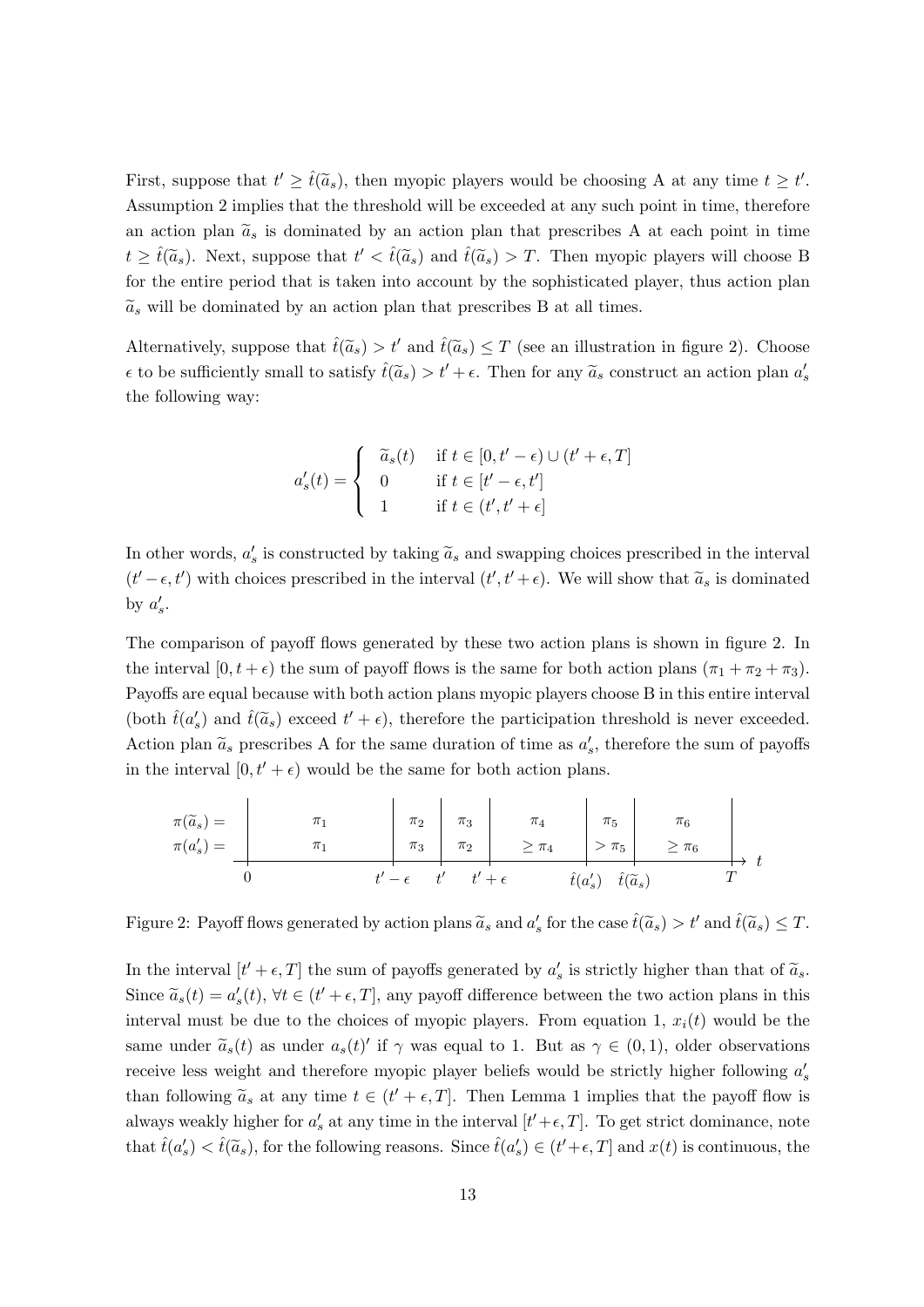switching period  $\hat{t}(a'_s)$  must satisfy  $x'_i(\hat{t}(a'_s)) = I^{-1}$ . But since  $\tilde{x}_i(t) < x'_i(t)$ ,  $\forall t \in (t' + \epsilon, T]$ , it must also hold that  $\tilde{x}_i(\hat{t}(a'_s)) < x'_i(\hat{t}(a'_s)) = I^{-1}$ . Consequently, the intersection of beliefs  $\widetilde{x}_i(t)$  and belief threshold  $I^{-1}$  must occur strictly later, so that  $\widehat{t}(a'_s) < \widehat{t}(a_s)$ . In the interval  $(\hat{t}(a'_s), \hat{t}(\tilde{a}_s))$  action plan  $\tilde{a}_s$  provides a flow of payoffs of at most L, while  $a'_s$  provides a payoff of H because more than  $\theta$  players are choosing A.

The comparison of payoff flows associated with action plans  $\tilde{a}_s$  and  $a'_s$  is shown in figure [2.](#page-13-0) The sum of payoff flows generated by  $a'_{s}$  will be strictly higher than the sum of payoff flows generated by  $\tilde{a}_s$ , therefore action plan  $\tilde{a}_s$  that prescribes switching from A to B is strictly dominated by another action plan  $a'_s$ .

 $\blacksquare$ 

The intuition of the proof is as follows: suppose that a sophisticated player switches from A to B. If myopic players switch from B to A at the same time or earlier, a sophisticated player would do better by always playing A instead. If myopic players never switch to A, there would be no incentive to play A in the first place. If myopic players switch at some time after the sophisticated player, the sophisticated player can strictly increase the earnings by teaching less at the start of the game and teaching more later.<sup>[6](#page-14-0)</sup> Doing so would not reduce the payoffs prior to the switch, but would strictly decrease the switching time of the myopic players, because weighted fictitious play puts more weight on recent experience. Consequently, whenever sophisticated players are considering teaching for some period of time, they would be better off concentrating all the teaching just before the predicted switch of myopic players, thus a switch from A to B would never occur.

This section has shown that if sophisticated players do not choose dominated action plans, both myopic and sophisticated players will switch from B to A at most once, thus in the equilibrium the path of choices for either type can be described by a scalar indicating the switching time.

Each action path of myopic players that can be induced by undominated action paths of sophisticated players has the following structure:

$$
a_i(t, \times a_s) = \begin{cases} 0 & \text{if } t \in [0, \hat{t}(\times a_s)) \\ 1 & \text{if } t \in [\hat{t}(\times a_s), T] \end{cases} \forall a_s \in U_s
$$

Define  $\hat{t} \in (0,\infty)$  as the **switching period** of myopic players. Note that  $\hat{t} > 0$  because equation [1](#page-6-3) implies that  $x_i(0) = 0$ , thus B is chosen at time 0.

<span id="page-14-0"></span> ${}^{6}$ By "teaching" we mean choosing action A to induce myopic players to choose A in the future.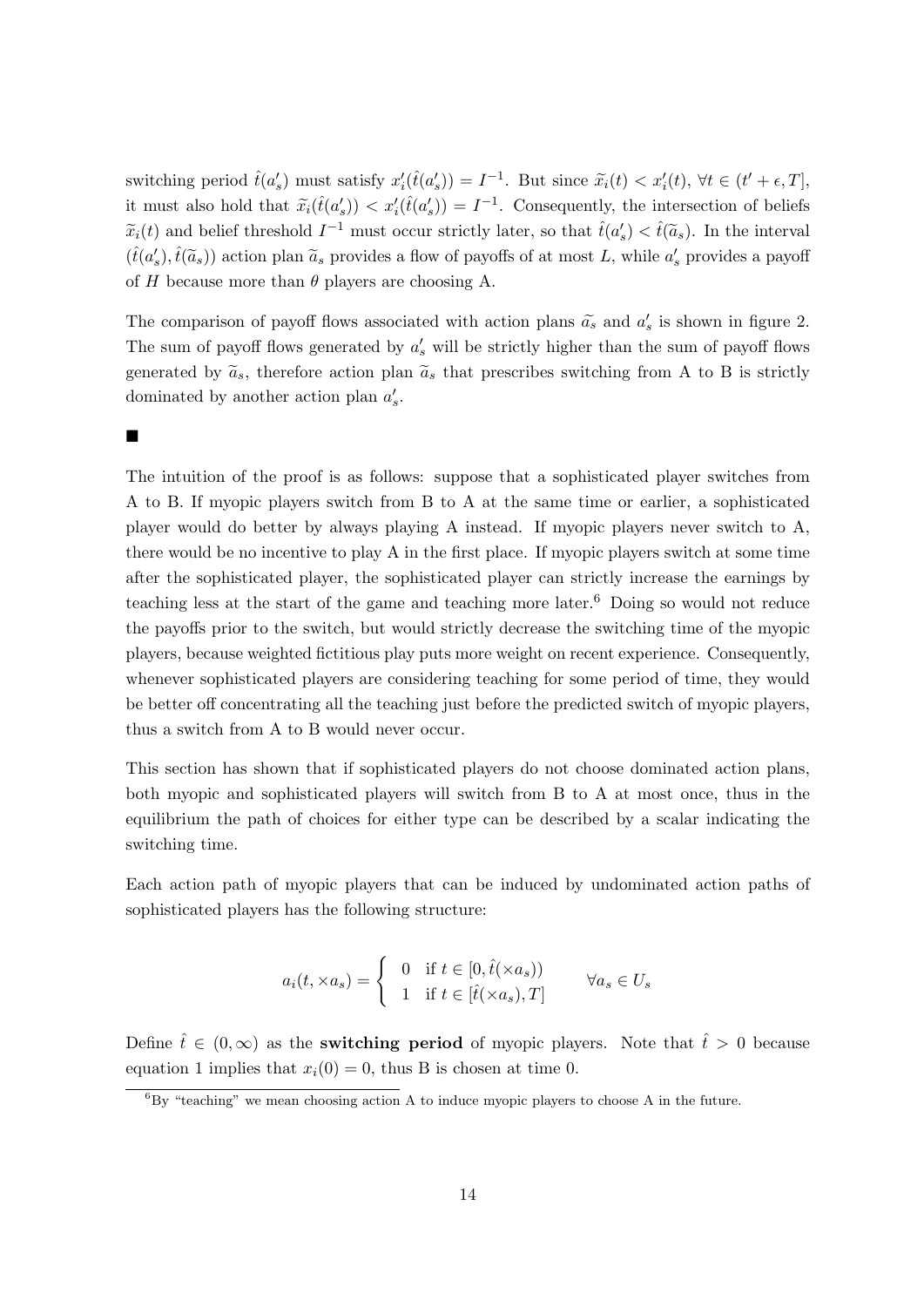Each undominated action plan for sophisticated players has the following structure:

$$
a_s(t) = \begin{cases} 0 & \text{if } t \in [0, y_s) \\ 1 & \text{if } t \in [y_s, T] \end{cases} \forall a_s \in U_s
$$

Define  $y_s \in [0, T]$  as a **strategy** for player *s*.

In the next section we will specify how the switching period of myopic players depends on the strategies of sophisticated players.

#### 3.4 Optimal Switching Period for Myopic Players

The characterization of symmetric sophisticated player equilibria requires information about payoffs in an equilibrium and payoffs from potential deviations: in the first case all  $(n - m)$ sophisticated players choose the same strategy, in the second case  $(n - m - 1)$  sophisticated players choose one strategy and one player chooses a different one. Denote the strategy of one sophisticated player by  $y_s = y$  and the strategy of other  $n - m - 1$  sophisticated players by  $y_j = \bar{y}$ , for all  $j \in \{S \setminus s\}$ . Sophisticated player payoffs are determined by the switching period of myopic players, thus we first specify function  $\hat{t}(y, \bar{y})$  that shows how the myopic player switching period depends on  $y$  and  $\bar{y}$ .

There are three cases to consider. In the first case,  $\hat{t}(y, \bar{y}) > \max\{y, \bar{y}\}\,$ , so that myopic players observe no other players choosing A from time 0 to time  $\min\{y,\bar{y}\}\text{, a fraction of } \frac{n-m}{n-1}$  others choosing A from time  $\max\{y, \bar{y}\}\)$  to  $\hat{t}(y, \bar{y})$  and either a fraction of  $\frac{1}{n-1}$  others choosing A from time  $\bar{y}$  to time y (if  $y > \bar{y}$ ) or a fraction of  $\frac{n-m-1}{n-1}$  others choosing A from time y to  $\bar{y}$  (if  $\bar{y} > y$ . Feedback observed by myopic players in this case is illustrated in figure [3.](#page-16-0)

In the second case,  $y < \hat{t}(y, \bar{y}) < \bar{y}$ . This will be true only if  $\frac{1}{n-1} > I^{-1}$ , that is if myopic players would switch to A after observing only one player choosing A. In this case each myopic player will observe no others choosing A from time 0 to y and a fraction of  $\frac{1}{n-1}$  others choosing A from time y to  $\hat{t}(y, \bar{y})$ .

In the third case,  $\bar{y} < \hat{t}(y, \bar{y}) < y$ . Then each myopic player will observe no others choosing A from time 0 to  $\bar{y}$  and a fraction of  $\frac{n-m-1}{n-1}$  others choosing A from time  $\bar{y}$  to  $\hat{t}(y, \bar{y})$ .

It is never possible that  $\hat{t}(y, \bar{y}) < \min\{y, \bar{y}\}\)$  because at time  $t \in [0, \min\{y, \bar{y}\}\)$  myopic players observe no others choosing A and therefore always choose B.

<span id="page-15-1"></span>Proposition 3. The switching period of myopic players is:

<span id="page-15-0"></span>
$$
\hat{t}(y,\bar{y}) = \begin{cases}\n\hat{t}_2(y) & \text{if } y < \hat{t}_2(y) \le \bar{y} & \text{and} & \frac{1}{n-1} > I^{-1} \\
\hat{t}_3(\bar{y}) & \text{if } \bar{y} < \hat{t}_3(\bar{y}) \le y & \text{and} & \frac{n-m-1}{n-1} > I^{-1} \\
\hat{t}_1(y,\bar{y}) & \text{if } \max\{y,\bar{y}\} < \hat{t}_1(y,\bar{y}) & \text{and} & \frac{n-m}{n-1} > I^{-1} \\
\infty & \text{otherwise}\n\end{cases}
$$
\n(13)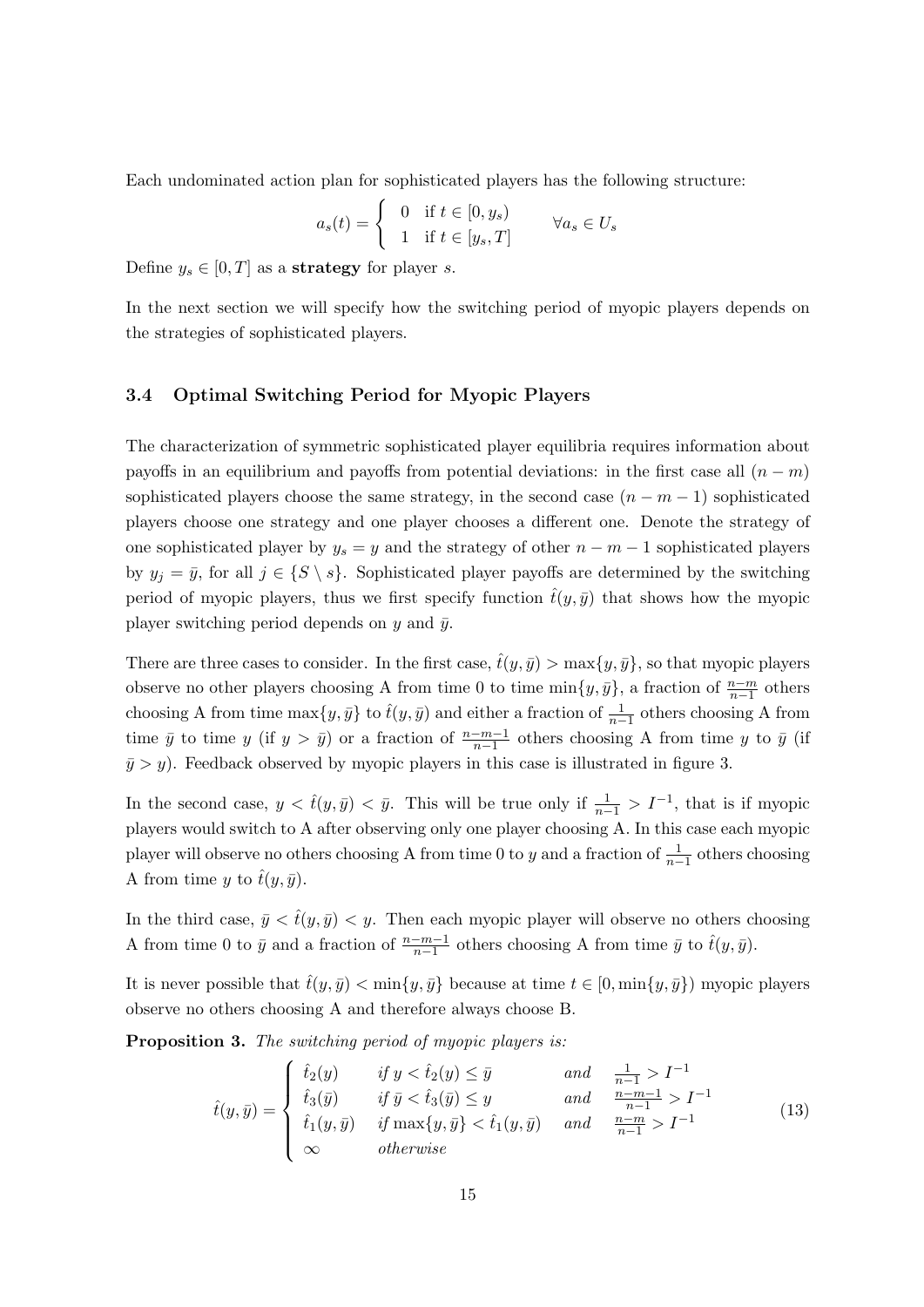such that

$$
\hat{t}_1(y,\bar{y}) = \frac{\log(\frac{n-m}{n-1} - I^{-1}) - \log(\gamma^{-\bar{y}}\frac{n-m-1}{n-1} + \gamma^{-y}\frac{1}{n-1} - \gamma^{T'}I^{-1})}{\log(\gamma)}
$$
(14)

$$
\hat{t}_2(y) = \frac{\log(\frac{1}{n-1} - I^{-1}) - \log(\gamma^{-y} \frac{1}{n-1} - \gamma^{T'} I^{-1})}{\log(\gamma)}
$$
\n(15)

$$
\hat{t}_3(\bar{y}) = \frac{\log(\frac{n-m-1}{n-1} - I^{-1}) - \log(\gamma^{-\bar{y}} \frac{n-m-1}{n-1} - \gamma^{T'} I^{-1})}{\log(\gamma)}\tag{16}
$$

where y is the strategy of one sophisticated player and  $\bar{y}$  is the strategy of other  $(n - m - 1)$ sophisticated players.

It is never possible that more than one condition of [13](#page-15-0) is satisfied because  $\hat{t}_1(y, \bar{y}) \leq \hat{t}_2(y)$ and  $\hat{t}_1(y, \bar{y}) \leq \hat{t}_3(y)$  (see Lemma [10](#page-44-0) in Appendix [A\)](#page-34-0).

# Proof.

Case 1:  $\hat{t}(y, \bar{y}) > \max\{y, \bar{y}\}\$ 

<span id="page-16-0"></span>

Figure 3: Illustration of the feedback observed by a single myopic player in the first case, where  $\hat{t}(y, \bar{y}) > \max\{y, \bar{y}\}\.$  In this example  $\bar{y} > y$ . Vertical axis shows the fraction of other players choosing A or B, horizontal axis shows the passage of time. The first sophisticated player switches from B to A at time y, other  $(n - m - 1)$  sophisticated players switch at time  $\bar{y}$  and myopic players switch at time  $\hat{t}(y, \bar{y})$ 

Recall that beliefs of myopic players are calculated using weighted fictitious play from equation [1.](#page-6-3) If sophisticated players are using strategies  $y$  and  $\bar{y}$ , myopic player beliefs at any time  $t \in (\max\{y, \bar{y}\}, \hat{t}(y, \bar{y})]$  will be calculated using the following rule: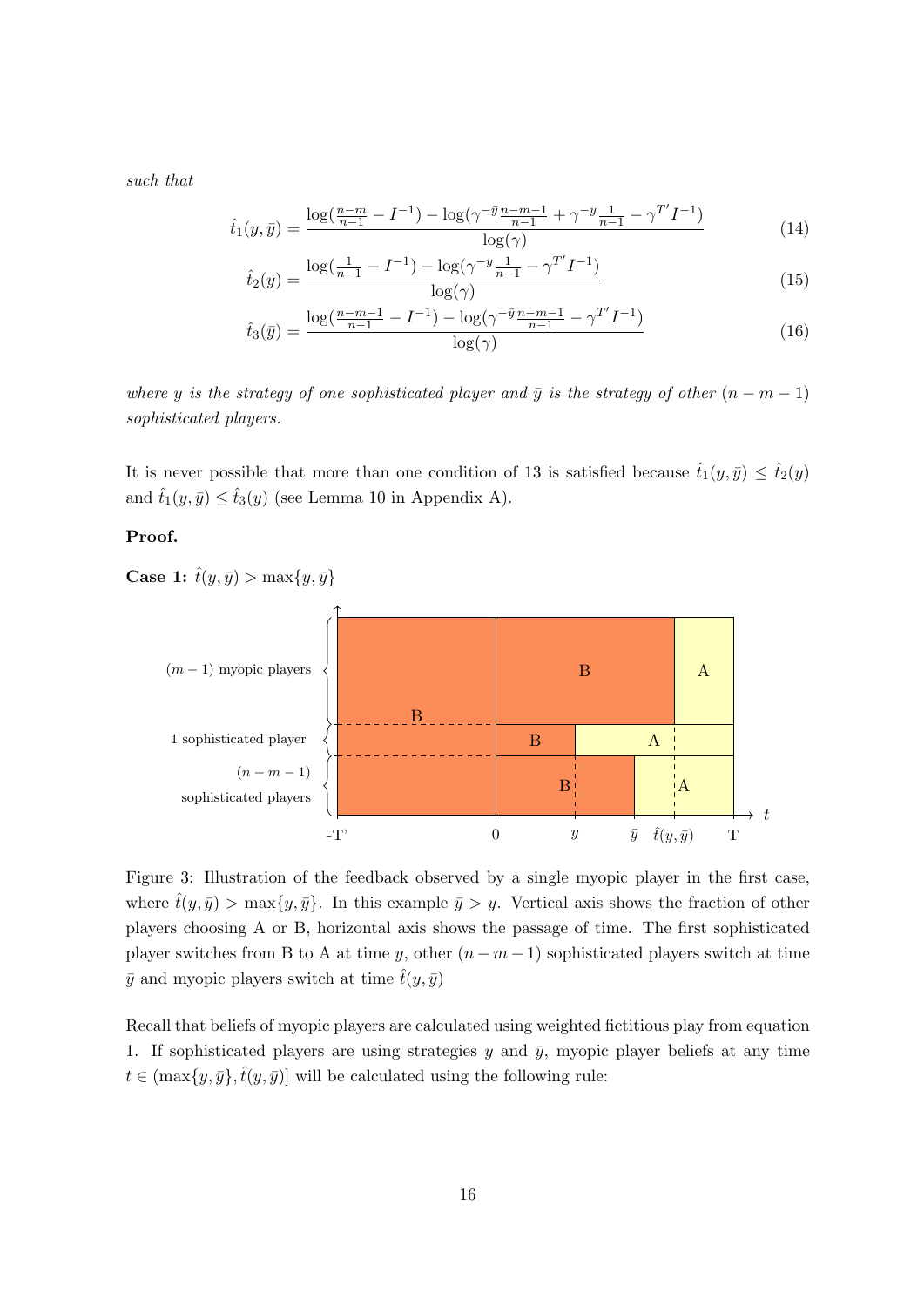$$
x_i(t) = \frac{\int_{k=0}^{t-\bar{y}} \gamma^k(\frac{n-m-1}{n-1})dk + \int_{k=0}^{t-y} \gamma^k(\frac{1}{n-1})dk}{\int_{k=0}^{t+\bar{T}'} \gamma^k dk} = \frac{(\gamma^{t-\bar{y}} - 1)(\frac{n-m-1}{n-1}) + (\gamma^{t-y} - 1)(\frac{1}{n-1})}{\gamma^{t+\bar{T}'} - 1}
$$

Expressions in the numerator correspond to the history observed by a myopic player at time  $t \in (\max\{y, \bar{y}\}, \hat{t}(y, \bar{y})]$ :  $(n-m-1)$  sophisticated players are observed choosing A for a period of  $t-\bar{y}$  and one sophisticated player is observed choosing A for a period of  $t-y$ . This feedback is illustrated in figure [3.](#page-16-0) The denominator measures the length of the entire history, including the  $T'$  rounds of inefficient coordination.

From Proposition [1,](#page-9-2) myopic players will choose A at time t if  $x_i(t) \geq I^{-1}$ :

<span id="page-17-0"></span>
$$
a_i(t) = 1 \quad \Leftrightarrow \quad \frac{(\gamma^{t-\bar{y}} - 1)(\frac{n-m-1}{n-1}) + (\gamma^{t-y} - 1)(\frac{1}{n-1})}{\gamma^{t+T'} - 1} \ge I^{-1} \quad \Leftrightarrow
$$

$$
\gamma^{t+T'}(\gamma^{-\bar{y}-T'}\frac{n-m-1}{n-1} + \gamma^{-y-T'}\frac{1}{n-1} - I^{-1}) \le \frac{n-m}{n-1} - I^{-1} \tag{17}
$$

If  $\frac{n-m}{n-1} - I^{-1} \leq 0$ , equation [\(17\)](#page-17-0) is never satisfied because of the following relationship that contradicts [\(17\)](#page-17-0):

<span id="page-17-1"></span>
$$
\gamma^{t+T'}(\gamma^{-\bar{y}-T'}\tfrac{n-m-1}{n-1} + \gamma^{-y-T'}\tfrac{1}{n-1} - I^{-1}) > \gamma^{t+T'}(\tfrac{n-m}{n-1} - I^{-1}) \ge \tfrac{n-m}{n-1} - I^{-1}
$$
\n(18)

The first inequality holds because  $\gamma^{-\bar{y}-T'} > 1$  and  $\gamma^{-y-T'} > 1$  and the second inequality holds because  $\gamma^{t+T'}$  < 1 and  $\frac{n-m}{n-1} - I^{-1} \leq 0$ . But [\(18\)](#page-17-1) contradicts [\(17\)](#page-17-0), therefore if  $\frac{n-m}{n-1} - I^{-1} \leq 0$ , equation [\(17\)](#page-17-0) is never satisfied and myopic players would choose B at any time  $t$ .

Alternatively, if  $\frac{n-m}{n-1} - I^{-1} > 0$ , condition [\(17\)](#page-17-0) can be expressed the following way:

<span id="page-17-2"></span>
$$
\gamma^{-t} \ge \frac{\gamma^{-\bar{y}} \frac{n-m-1}{n-1} + \gamma^{-y} \frac{1}{n-1} - \gamma^{T'} I^{-1}}{\frac{n-m}{n-1} - I^{-1}} \tag{19}
$$

The left-hand side of [\(19\)](#page-17-2) is strictly increasing in t and unbounded for any  $\gamma \in (0,1)$ , so (19) will be satisfied for some t, although not necessarily with  $t \leq T$ . Equation [\(19\)](#page-17-2) is not satisfied for  $t = 0$  because the RHS of [\(19\)](#page-17-2) is always strictly larger than 1 (RHS is increasing in both y and  $\bar{y}$ , but RHS > 1 even if  $y = \bar{y} = 0$  because  $\frac{n-m}{n-1} - \gamma^{T'} I^{-1} > \frac{n-m}{n-1} - I^{-1}$  and  $\gamma^{-t} < 1$ . Consequently,  $(19)$  must be satisfied with equality at a unique value of t, which we denote by  $\hat{t}_1(y,\bar{y})$ , with  $\hat{t}_1(y,\bar{y}) \in (0,\infty)$ . This value is the first moment in time at which myopic players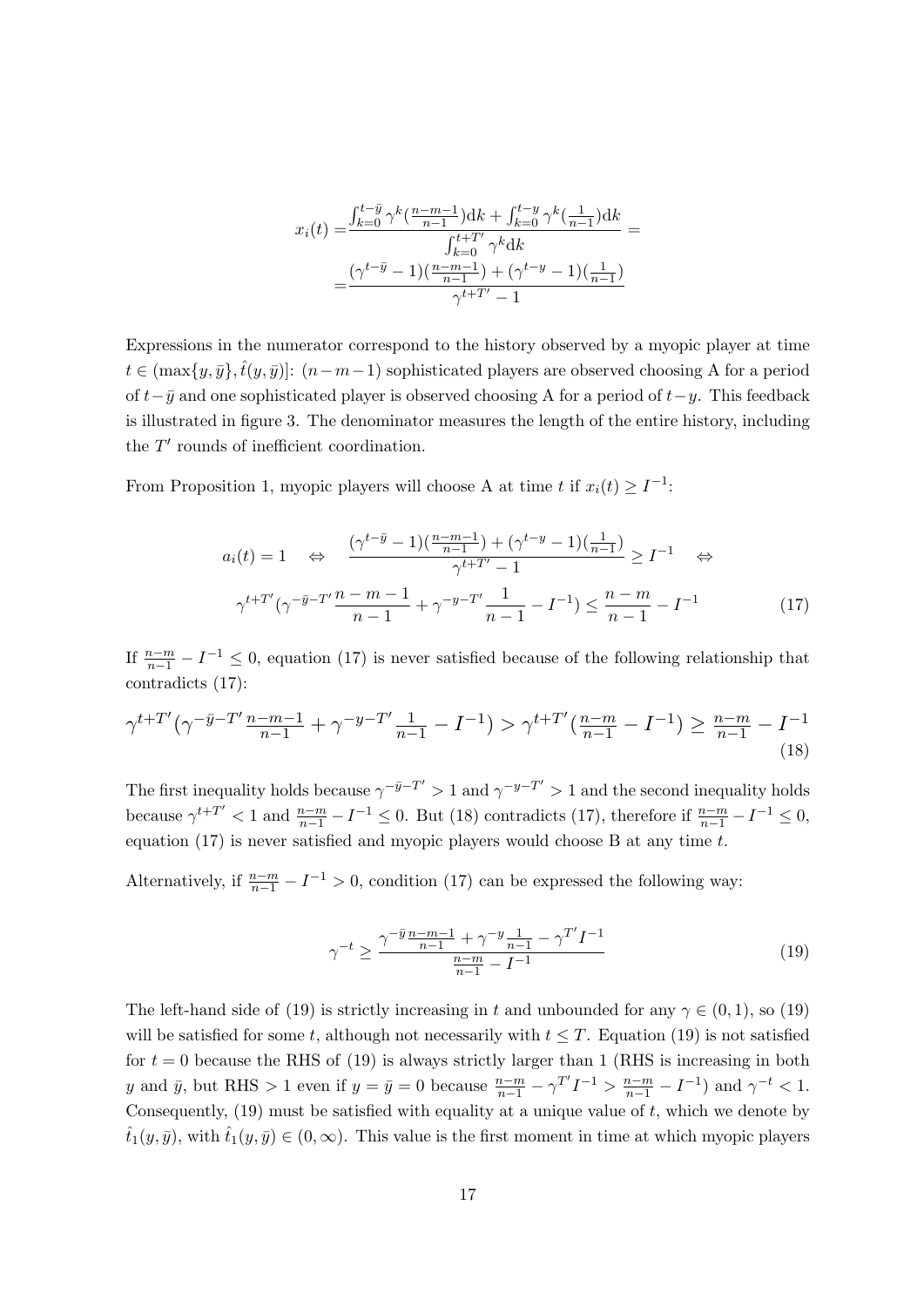are indifferent between choosing A and B, thus it is exactly the switching period which we were looking for. To get an expression for  $\hat{t}_1(y,\bar{y})$ , require [\(19\)](#page-17-2) to be satisfied with equality and rearrange the following way:

<span id="page-18-0"></span>
$$
\hat{t}_1(y,\bar{y}) = \frac{\log(\frac{n-m}{n-1} - I^{-1}) - \log(\gamma^{-\bar{y}}\frac{n-m-1}{n-1} + \gamma^{-y}\frac{1}{n-1} - \gamma^{T'}I^{-1})}{\log(\gamma)}
$$
(20)

Of course,  $\hat{t}(y, \bar{y})$  can be calculated using [\(20\)](#page-18-0) only if  $\frac{n-m}{n-1} - I^{-1} > 0$ , otherwise myopic players would always play B. The precise characterization of the switching period if case 1 is applicable is as follows:

$$
\hat{t}(y,\bar{y}) = \begin{cases} \hat{t}_1(y,\bar{y}) & \text{if } \frac{n-m}{n-1} - I^{-1} > 0 \\ \infty & \text{otherwise} \end{cases}
$$
\n(21)

Note that it is not required that  $\hat{t}_1(y, \bar{y}) \leq T$ , therefore it is possible that the planning horizon of a sophisticated player is too short to take re-coordination into account.

Case 2:  $y < \hat{t} < \bar{y}$ 

Case 3:  $\bar{y} < \hat{t} < y$ 

Proofs for Case 2 and Case 3 are in Appendix [A.1.](#page-34-1)

# Ē

<span id="page-18-1"></span>Lemma 3.  $\frac{\partial \hat{t}_2(y)}{\partial y} > 1$ .

Proof: see Appendix [A.2.](#page-36-0)

Lemma [3](#page-18-1) implies that if  $\hat{t}_2(0) < T$ , it would be optimal for all sophisticated players to choose  $y = 0$ : increasing y by an amount of  $\varepsilon$  would increase the payoffs by  $\varepsilon L$ , because of a longer delay, but would simultaneously decrease the payoffs by more than  $\varepsilon H$  because of the longer switching period of myopic players.

# 3.5 Payoffs of Sophisticated Players

Proposition [3](#page-15-1) shows how  $\hat{t}(y, \bar{y})$ , the switching period of myopic players, depends on sophisticated player strategies, if one player is using strategy y and all other players are using strategies  $\bar{y}$ . Proposition [4](#page-18-2) will show how this specification can be used to calculate the sum of payoffs received by sophisticated players over the period that is taken into consideration.

<span id="page-18-2"></span>**Proposition 4.** If a sophisticated player s uses strategy  $y_s = y$  and other sophisticated players use strategies  $y_{-s} = \bar{y}$ , total payoff received by player s over period  $[0, T]$  is  $\Pi(y, \bar{y})$  such that: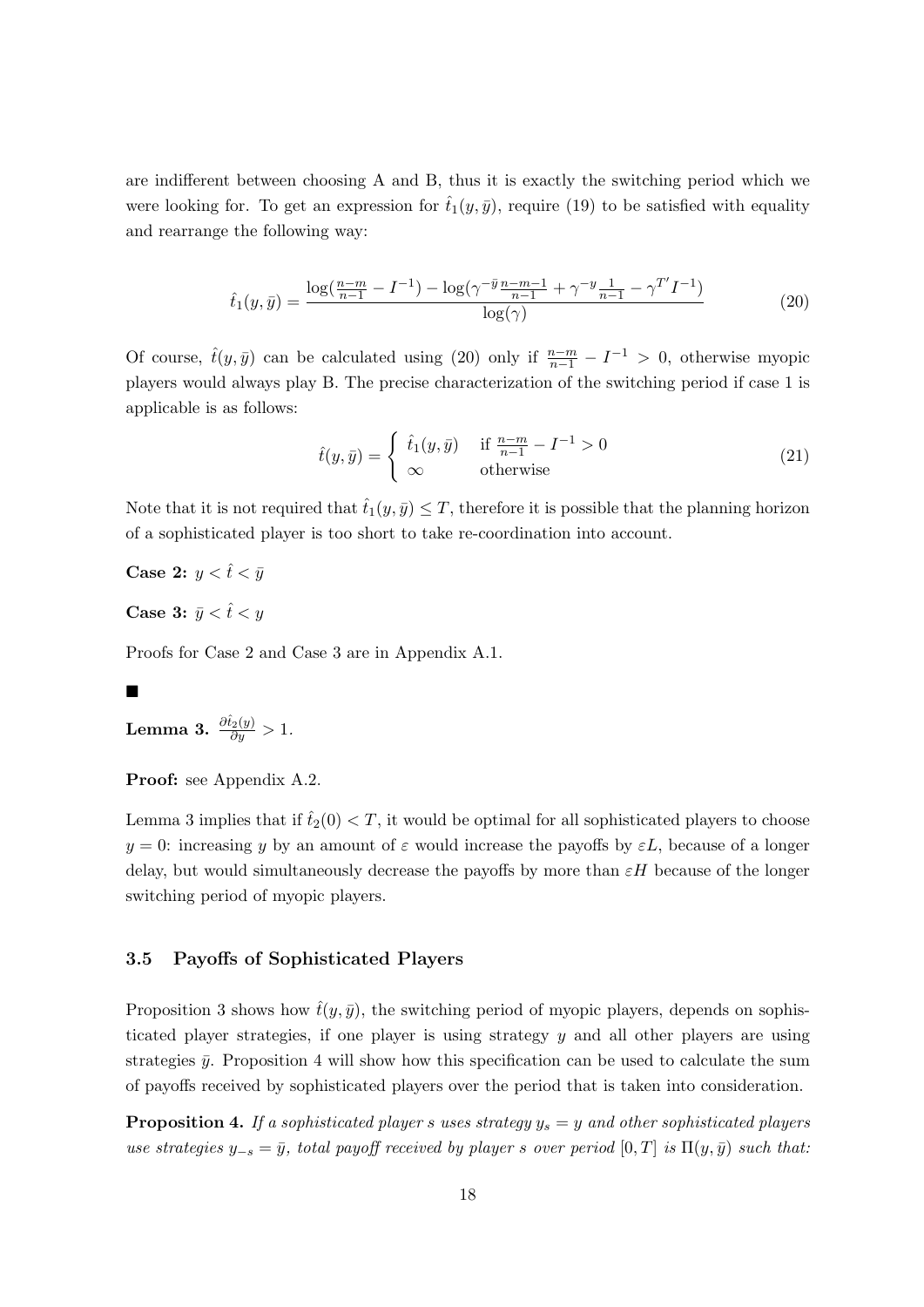<span id="page-19-2"></span>
$$
\int \Pi_1 = yL + (T - \hat{t}_1(y, \bar{y}))H \qquad \text{if } \hat{t}_1(y, \bar{y}) \le T, \ \hat{t}_2(y) \ge \bar{y}, \ \hat{t}_3(\bar{y}) \ge y \tag{22a}
$$

$$
\Pi(y,\bar{y}) = \begin{cases}\n\Pi_2 = yL + (T - \hat{t}_2(y))H & \text{if } \hat{t}_2(y) < \bar{y} \\
\Pi_1 = yL + (T - y)H & \text{if } \hat{t}_1(\bar{y}) < y\n\end{cases}
$$
\n(22b)

$$
\begin{cases}\n\Pi_3 = yL + (T - y)H & \text{if } \hat{t}_3(\bar{y}) < y \\
\Pi_4 = yL & \text{if } \hat{t}_1(y, \bar{y}) > T\n\end{cases}
$$
\n(22c)

where  $\hat{t}_1(y,\bar{y}), \hat{t}_2(y)$  and  $\hat{t}_3(\bar{y})$  are specified in Proposition [3.](#page-15-1)

#### Proof.

The payoff function depends on the switching period of myopic players, which is determined by one of the four equations in condition [\(13\)](#page-15-0). Each possibility is shown in figure [4.](#page-19-0) Consider panel (a), which illustrates a situation where all sophisticated players switch to A first<sup>[7](#page-19-1)</sup>, and myopic players follow later, therefore their switching time is calculated as  $\hat{t}_1(y,\bar{y})$ . The participation threshold is not exceeded at any time prior to  $\hat{t}_1(y, \bar{y})$  and is exceeded afterwards, therefore the payoff flow of a sophisticated player is  $L$  prior to time  $y$ , 0 between time  $y$  and  $\hat{t}_1(y,\bar{y})$  and H afterwards. The sum of payoffs in this case would be equal to  $\Pi_1(y,\bar{y}) =$  $yL + (T - \hat{t}_1(y, \bar{y}))H$ . Panel (a), however, applies only if myopic players switch after all sophisticated ones, that is if  $\hat{t}_2(y) \geq \bar{y}$  and  $\hat{t}_3(\bar{y}) \geq y$ , and if switching occurs prior to time T.

<span id="page-19-0"></span>

| Panel (a): $\hat{t}(y, \bar{y}) = \hat{t}_1(y, \bar{y})$ | Panel (c): $\hat{t}(y, \bar{y}) = \hat{t}_3(\bar{y})$ |                         |   |           |                      |   |   |
|----------------------------------------------------------|-------------------------------------------------------|-------------------------|---|-----------|----------------------|---|---|
| L                                                        | 0                                                     | H                       | L | H         |                      |   |   |
| y                                                        | $\bar{y}$                                             | $\hat{t}_1(y, \bar{y})$ | T | $\bar{y}$ | $\hat{t}_3(\bar{y})$ | y | T |

\n**Panel (b):**  $\hat{t}(y, \bar{y}) = \hat{t}_2(y)$ 

\n**Panel (d):**  $\hat{t}(y, \bar{y}) > T$ 

\n $\frac{L}{y}$ 

\n $\frac{0}{\hat{t}_2(y)}$ 

\n $\frac{H}{\bar{y}}$ 

\n $\frac{L}{\bar{y}}$ 

\n $\frac{0}{\bar{y}}$ 

\n $\frac{L}{\bar{y}}$ 

\n $\frac{0}{\bar{y}}$ 

\n $\frac{L}{\bar{t}_3(y, \bar{y})}$ 

\n $\frac{L}{\bar{t}_3(y, \bar{y})}$ 

Figure 4: Stage game payoffs for every possible case. Panel numbering corresponds to equations in  $(22)$ .

Another possibility is that myopic players switch after observing only one sophisticated player switching to A, a case illustrated in panel (b). Then the sophisticated player will receive a payoff flow equal to L at any time prior to y, a flow of 0 between time y and  $\hat{t}_2(y)$  and a flow of H between  $\hat{t}_2(y)$  and T. The sum of payoffs in this case would be equal to  $\Pi_2(y, \bar{y}) =$  $yL + (T - \hat{t}_2(y))H$ . Panel (b) applies only if  $\hat{t}_2(y) < \bar{y}$ .

In a similar way,  $(n-m-1)$  sophisticated players may switch first, followed by myopic players

<span id="page-19-1"></span><sup>&</sup>lt;sup>7</sup>Panel (a) illustrates the situation with  $y < \bar{y}$ , but the payoff calculation for  $y \geq \bar{y}$  would be equivalent.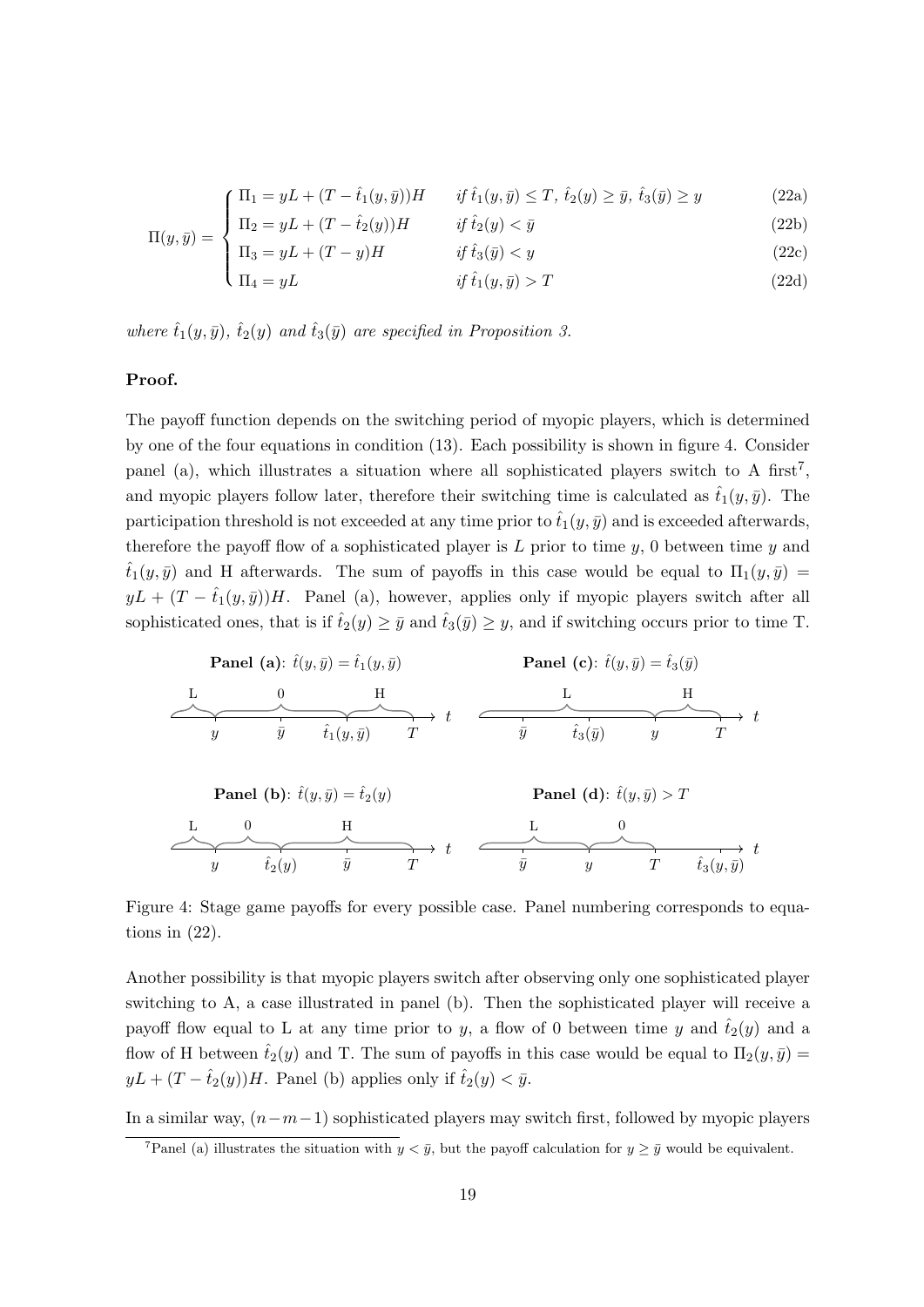and then by a single sophisticated player, illustrated in panel (c). Sophisticated player would receive  $L$  until time  $y$ , and would receive  $H$  afterwards. The sum of payoffs would therefore be equal to  $\Pi_3(y, \bar{y}) = yL + (T - y)H$ . Panel (c) applies only if  $\hat{t}_3(\bar{y}) < y$ .

Finally, myopic players may never switch to A, as illustrated in panel (d). In this case the sophisticated player would receive  $L$  until time  $y$ , and 0 afterwards, thus the total payoff would be  $\Pi_4(y, \bar{y}) = yL$ .

п

#### 3.6 Characterisation of Symmetric Sophisticated Player Equilibria

Payoffs for each strategy of player s and the strategies of other sophisticated players are specified in [\(22\)](#page-19-2). This specification transforms a repeated game into a static game played by sophisticated players, who are able to perfectly anticipate the choice path of myopic players. To make theoretical predictions, we can use the standard solution concept for static games – a Nash equilibrium – which requires mutual best responses for each player.

Proposition [2](#page-12-1) shows that undominated action plans for sophisticated players can be identified by a strategy that identifies a switching time. We will therefore use the definition from [\(5\)](#page-7-0) to call a combination of *strategies*  $(y^*, y^*)$  a symmetric sophisticated player equilibrium if it satisfies:

<span id="page-20-1"></span>
$$
\Pi(y^*, \bar{y}^*) \ge \Pi(y, \bar{y}^*), \quad \forall y \in [0, T]
$$
\n
$$
\text{and } y^* = \bar{y}^*
$$
\n
$$
(23)
$$

We will look at the existence of three types of equilibria: interior solutions with  $y = \bar{y} \in (0, T)$ , a corner solution with  $y = \bar{y} = 0$  and a corner solution with  $y = \bar{y} = T$ . For each type we will determine the conditions under which an equilibrium exists, and the speed of transition to an efficient state.

#### 3.6.1 Interior Sophisticated Player Equilibria

In this section we will derive the existence conditions for an interior equilibrium and show how the speed of transition to the efficient equilibrium depends on the game parameters.

<span id="page-20-0"></span>**Proposition 5.** A combination of strategies  $(y^*, y^*)$  with  $y^* \in (0,T)$  is a sophisticated player equilibrium ("interior equilibrium") if and only if conditions  $\mathbf{I1}, \mathbf{I2}, \mathbf{I3}$  and  $\mathbf{I4}$  are satisfied: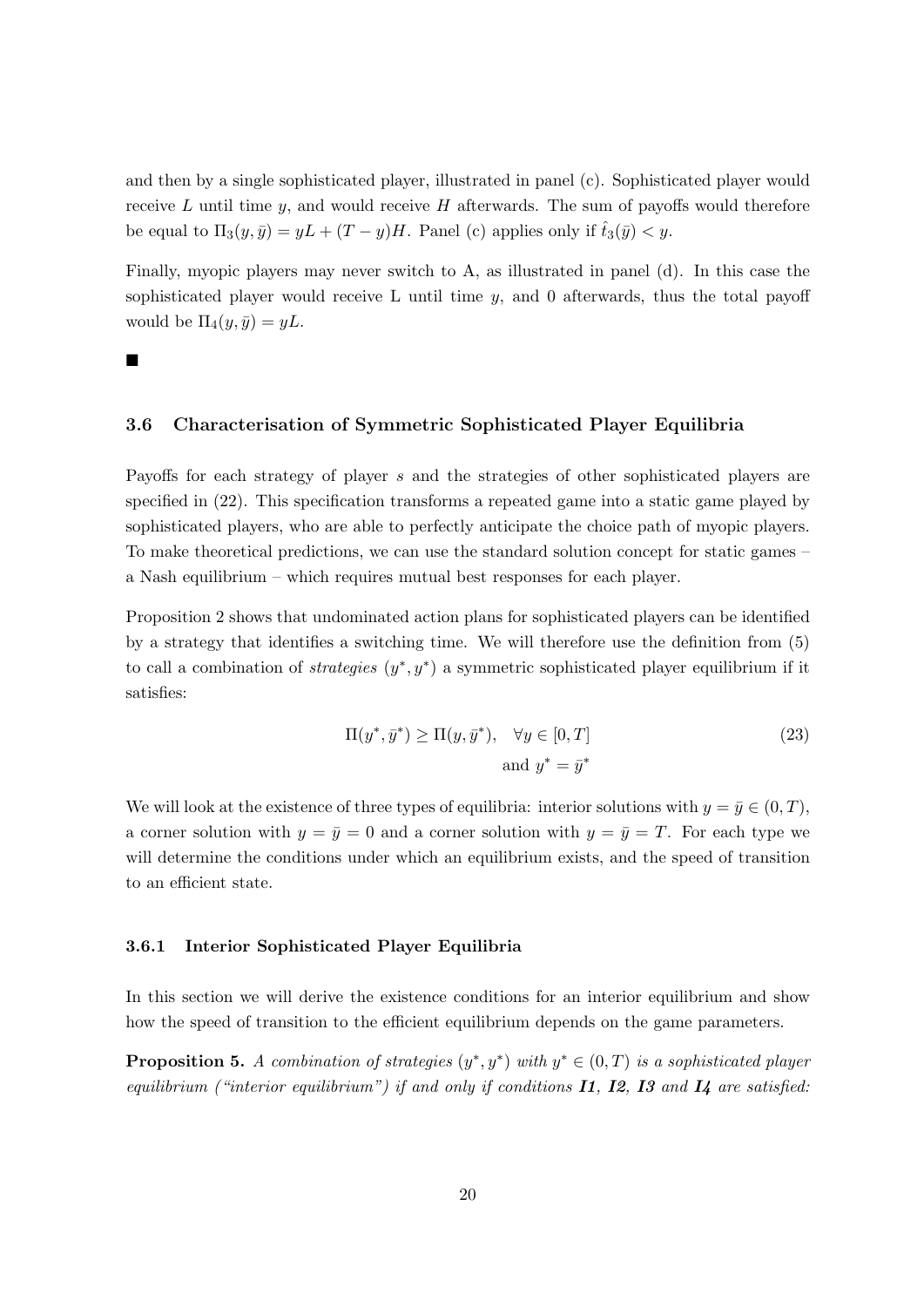$$
\hat{t}_1(y^*, y^*) < T, \quad \textbf{(I1)}
$$

$$
\frac{\log(\frac{n-m-H/L}{I^{-1}(n-1)})}{\log(\gamma)} - T' > 0, \quad (12)
$$

$$
\hat{t}_1(y^*, y^*) - y^* L/H \leq \hat{t}_2(0), \quad (13)
$$

$$
\hat{t}_1(y^*, y^*) - y^* L/H \leq T(1 - L/H), \quad (I4)
$$

where equilibrium strategies are calculated by

$$
y^* = \frac{\log(\frac{n-m-H/L}{I^{-1}(n-1)})}{\log(\gamma)} - T'
$$

#### Proof.

The structure of the proof is shown in figure [5.](#page-21-0) First we need to specify the equilibrium payoffs. If condition I1 holds, condition [\(22a\)](#page-19-2) will hold as well, from Lemma [10,](#page-44-0) therefore  $\Pi(y^*, y^*) = \Pi_1(y^*, y^*)$ . If **I1** does not hold,  $\Pi(y^*, y^*) = \Pi_4(y^*, y^*) = y^*L$ , and an interior equilibrium will not exist because there is a profitable deviation to a strategy  $y = T$  that provides a payoff of  $TL$ . Condition I1 is therefore the first necessary condition for the existence of an interior equilibrium, and we will show that it is also jointly sufficient, together with conditions I2, I3 and I4. These proofs are given in additional lemmas. Lemma [4](#page-21-1) shows that equilibrium payoffs exceed deviation payoffs if and only if equilibrium payoffs exceed the payoffs of two endpoints,  $0$  and  $T$ , and the payoffs of 'neighboring' strategies, calculated by  $\Pi_1(y, y^*)$ . Lemma [5,](#page-22-0) [6](#page-22-1) and [7](#page-22-2) derive the conditions under which there are no profitable deviations for each case.

<span id="page-21-0"></span>
$$
\Pi(y^*, y^*) \ge \Pi(y, y^*), \forall y \in [0, T] \xleftrightarrow{\text{if not } \Pi_1}(y^*, y^*) \ge \Pi_4(y, y^*), \forall y \in [0, T]
$$
\n
$$
\Downarrow \text{if } \Pi_1(y^*, y^*) \ge \Pi(y, y^*), \forall y \in [0, T]
$$
\n
$$
\Downarrow \text{Lemma 4}
$$
\n
$$
\left\{\n\begin{array}{l}\n\Pi_1(y^*, y^*) \ge \Pi_1(y, y^*), \forall y \in (y'', y') \\
\Pi_1(y^*, y^*) \ge \Pi_2(0, y^*)\n\end{array}\n\right\}\n\xrightarrow{\text{Lemma 5}}\n\begin{array}{l}\n\Pi_2 \\
\downarrow \text{Lemma 6} \\
\Pi_3 \\
\hline\n\end{array}
$$
\n
$$
\Pi_1(y^*, y^*) \ge \Pi_2(0, y^*)\n\end{array}\n\xrightarrow{\text{Lemma 6}}\n\begin{array}{l}\n\Pi_2 \\
\downarrow \text{Lemma 7} \\
\Pi_4\n\end{array}
$$

Figure 5: Structure of the proof for Proposition [5.](#page-20-0)

## <span id="page-21-1"></span>Lemma 4.

$$
\Pi_1(y^*, y^*) \geq \Pi(y, y^*), \forall y \in [0, T] \quad \Leftrightarrow \quad \begin{cases} \Pi_1(y^*, y^*) \geq \Pi_2(0, y^*) \\ \Pi_1(y^*, y^*) \geq \Pi_1(y, y^*), \forall y \in [y'', y'] \\ \Pi_1(y^*, y^*) \geq \Pi_4(T, y^*) \end{cases}
$$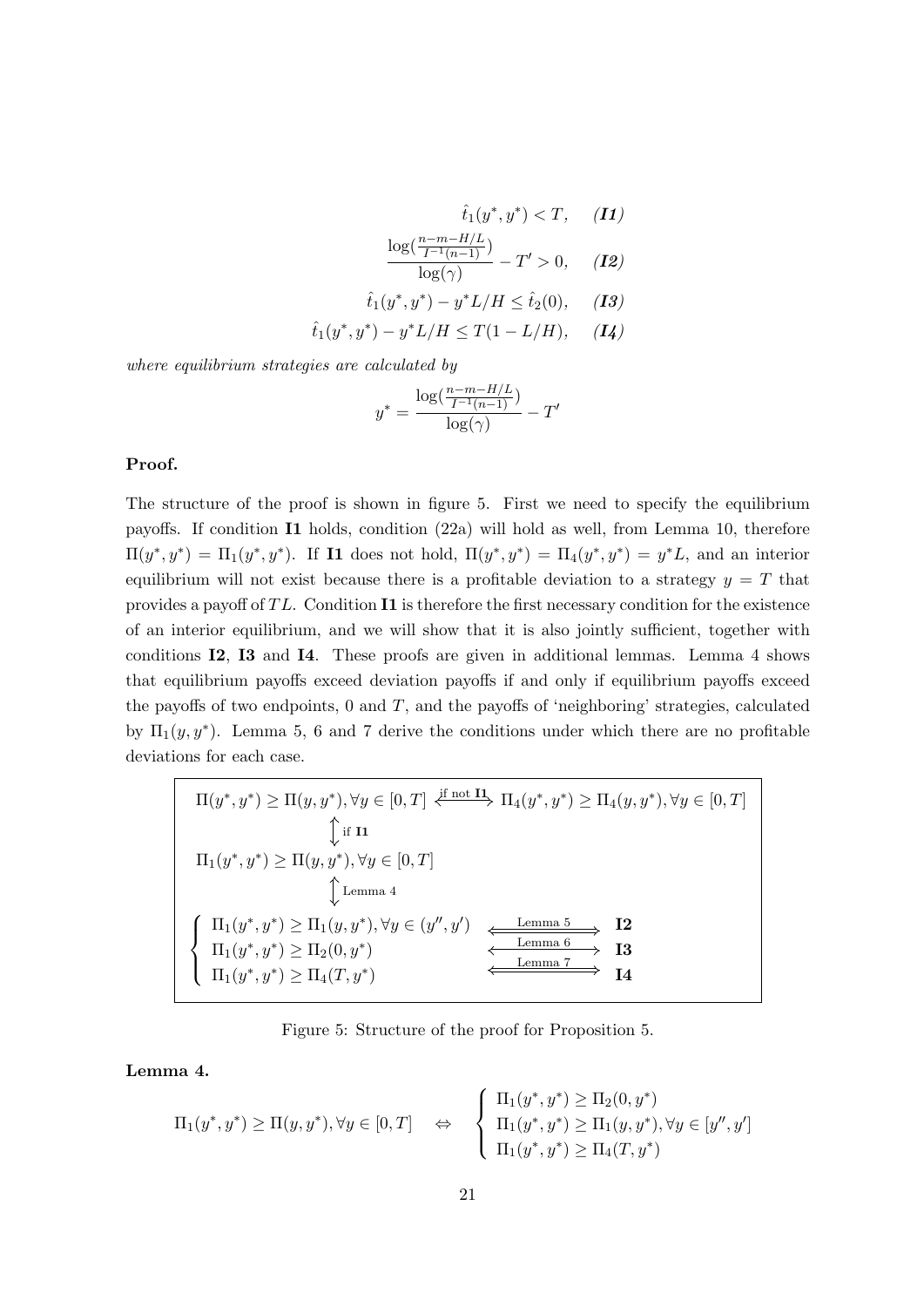If  $\hat{t}_3(y^*) \leq T$ ,  $y' = \hat{t}_3(y^*)$ , otherwise y' solves  $\hat{t}_1(y', y^*) = T$ . If  $\hat{t}_2(0) > y^*$ ,  $y'' = 0$ , otherwise  $y''$  solves  $\hat{t}_2(y'') = y^*$ .

Proof: see Appendix [A.2.](#page-36-0)

<span id="page-22-0"></span>**Lemma 5.**  $\Pi_1(y^*, y^*) \ge \Pi_1(y, y^*)$ ,  $\forall y \in (y'', y')$ , if and only if condition **I2** is satisfied.

$$
\frac{\log(\frac{n-m-H/L}{I^{-1}(n-1)})}{\log(\gamma)} - T' > 0, \qquad (12)
$$

Proof: see Appendix [A.2.](#page-36-0)

Lemma [5](#page-22-0) specifies conditions under which there are no profitable deviations to strategies in the interval  $[y'', y']$ . In addition, equilibrium payoffs must be higher than the payoffs from choosing  $y = 0$  and  $y = T$ . Conditions under which there are no incentives to deviate to such strategies are specified in Lemma [6](#page-22-1) and Lemma [7.](#page-22-2)

<span id="page-22-1"></span>**Lemma 6.**  $\Pi_1(y^*, y^*) \ge \Pi_2(0, y^*)$  if and only if condition I3 is satisfied:

$$
\hat{t}_1(y^*, y^*) - y^* L/H \leq \hat{t}_2(0),
$$
 (13)

Proof: see Appendix [A.2.](#page-36-0)

<span id="page-22-2"></span>**Lemma 7.**  $\Pi_1(y^*, y^*) \ge \Pi_4(T, y^*)$  if and only if condition  $I$ 4 is satisfied:

$$
\hat{t}_1(y^*, y^*) - y^* L/H \le T(1 - L/H), \qquad (I4)
$$

Proof: see Appendix [A.2.](#page-36-0)

Taken together, Lemmas [5,](#page-22-0) [6](#page-22-1) and [7](#page-22-2) prove Proposition [5.](#page-20-0) Conditions **I1, I2, I3** and **I4** are jointly sufficient because if all of them are satisfied there are no incentives to deviate to any strategy in  $[0, T]$ . If one of these conditions is violated, there will be a strategy in some region that exceeds the equilibrium payoff.

#### ■

# **3.6.2** Corner Solution  $y^* = 0$

In a second type of a symmetric sophisticated player equilibrium all sophisticated players switch to A at the start of the game, so that equilibrium strategies are  $y^* = y^* = 0$ .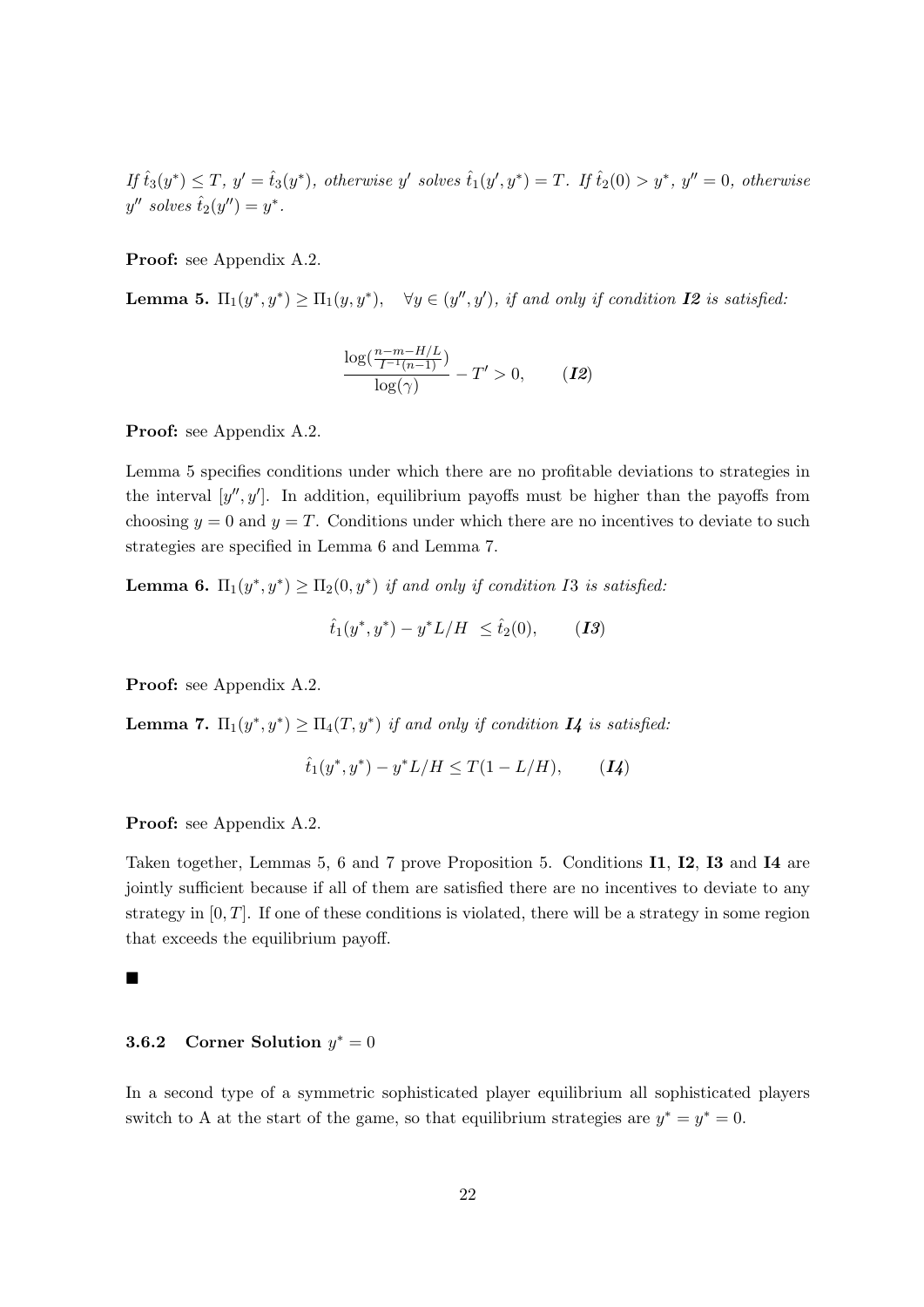<span id="page-23-0"></span>**Proposition 6.** A combination of strategies  $(0,0)$  is a sophisticated player equilibrium ("teaching equilibrium") if and only if conditions  $T1$  and  $T2$  are satisfied:

$$
\frac{n-m-H/L}{n-1} \le \gamma^{T'} I^{-1}, \quad (T1)
$$
  
 $\hat{t}_1(0,0) \le T(1-L/H), \quad (T2)$ 

<span id="page-23-1"></span>Proof.

$$
\Pi(0,0) \geq \Pi(y,0), \forall y \in [0,T] \stackrel{\text{if } \hat{t}_1(0,0) > T}{\iff} \Pi_4(0,y^*) \geq \Pi(y,y^*), \forall y \in [0,T]
$$
\n
$$
\begin{aligned}\n\varphi &\text{if } \hat{t}_1(0,0) \leq T \\
\text{if } \hat{t}_1(0,0) \leq T\n\end{aligned}
$$
\n
$$
\begin{aligned}\n\Pi_1(0,0) &\geq \Pi(y,0), \forall y \in [0,T] \\
\varphi &\text{Lemma 8}\n\end{aligned}
$$
\n
$$
\begin{aligned}\n\Pi_1(0,0) &\geq \Pi_1(y,0), \forall y \in [0,y') \xrightarrow{\text{Lemma 8}} \text{Lemma 9} \\
\text{Lemma 9}\n\end{aligned}
$$

Figure 6: Structure of the proof for Proposition [6.](#page-23-0)

Structure of the proof is shown in figure [6](#page-23-1) and is similar to the proof of the interior equilibrium. The teaching equilibrium exists if [\(23\)](#page-20-1) is satisfied for  $y^* = 0$ :

$$
\Pi(0,0) \ge \Pi(y,0), \quad \forall y \in [0,T]
$$

If  $\hat{t}_1(0,0) > T$ , condition [\(22d\)](#page-19-2) is satisfied and equilibrium payoffs are determined by  $\Pi(0,0) =$  $\Pi_4(0,0) = 0$ , while deviation payoffs are determined by  $\Pi(y,0) = yL$ . Then a teaching equilibrium would not exist because there is a profitable deviation to strategy  $y = T$  that provides a payoff of TL. If  $\hat{t}_1(0,0) \leq T$ , equilibrium payoffs are calculated by  $\Pi_1(0,0)$ . Condition  $\hat{t}_1(0,0) \leq T$  is therefore necessary for the existence of an interior equilibrium. We do not list this condition separately because it is implied by T2.

Deviation payoffs are determined in a similar way to the deviation payoffs for an interior equilibrium. Payoffs for a small  $y \in [0, t']$  are calculated by  $\Pi_1(y, 0)$ , where y' solves  $\hat{t}_1(y', 0)$  = T. If the deviation is larger, that is  $y \in [t',T]$ , myopic player would never switch to A and deviation profits would be calculated by  $\Pi_4(y,0) = yL$ . All strategies in this interval would be dominated by strategy  $y = T$  that provides a payoff of TL. Overall, there are two requirements that need to be satisfied for a teaching equilibrium to exist. First, equilibrium payoffs should be higher than the payoffs from any other  $y \in [0, y')$ , calculated by  $\Pi_1(y, 0)$ . We will derive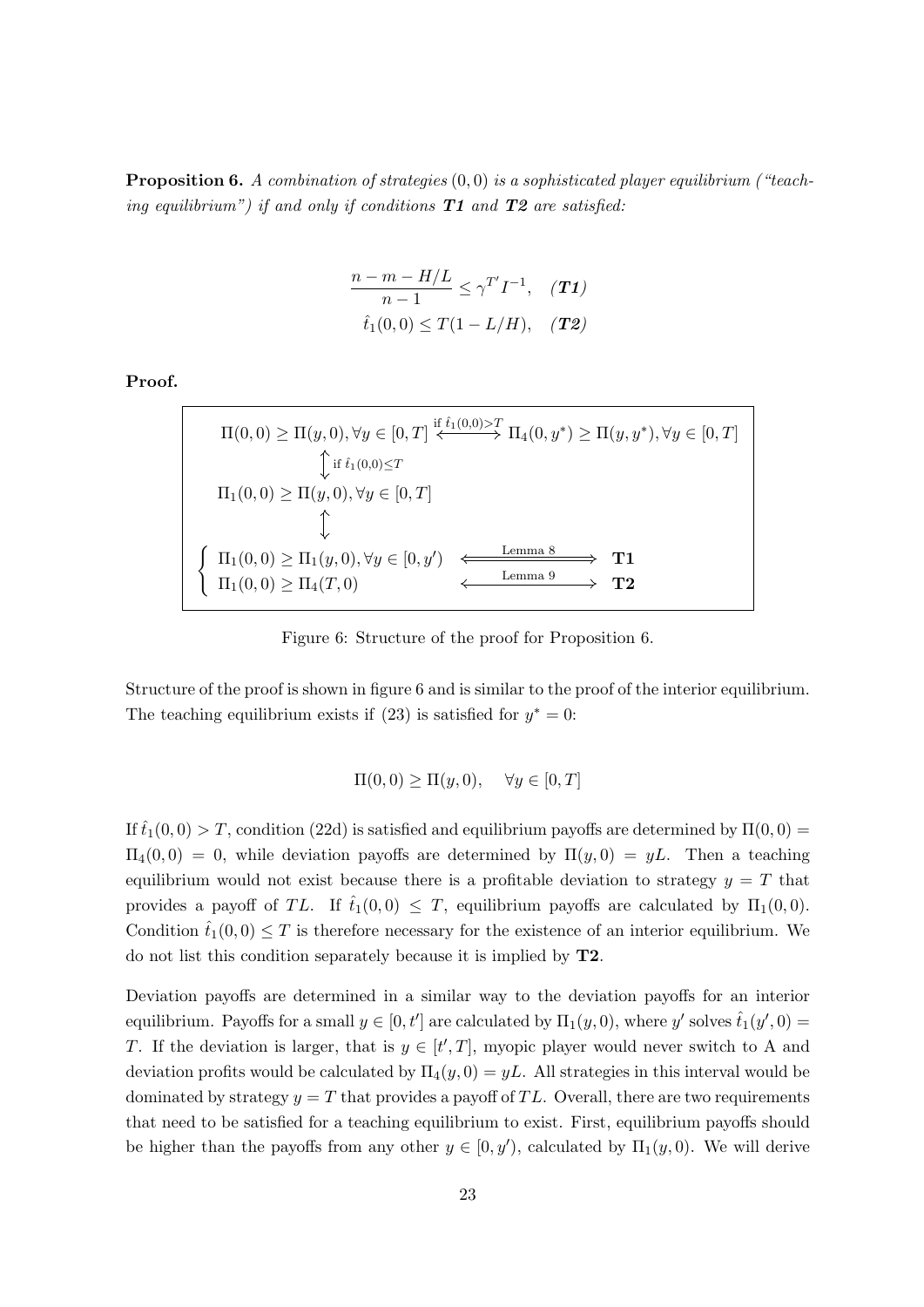the conditions under which this requirement is satisfied in Lemma [8.](#page-24-0) Second, equilibrium payoffs should be higher than the payoff of strategy  $y = T$ ; we will derive the conditions for this requirement in Lemma [9.](#page-24-1)

<span id="page-24-0"></span>**Lemma 8.**  $\Pi_1(0,0) \ge \Pi_1(y,0)$ ,  $\forall y \in [0, y')$  if and only if condition **T1** is satisfied.

$$
\frac{n-m-H/L}{n-1}\leq \gamma^{T'}I^{-1} \quad (T1)
$$

where y' solves  $\hat{t}_1(y',0) = T$ .

Proof: see Appendix [A.2.](#page-36-0)

<span id="page-24-1"></span>**Lemma 9.**  $\Pi_1(0,0) \geq \Pi_4(T,0)$  if and only if condition **T2** is satisfied:

$$
\hat{t}_1(0,0) \leq T(1 - L/H)
$$
 (T2)

#### Proof.

Deviation payoffs are calculated from [\(22d\)](#page-19-2):  $\Pi_4(T,0) = TL$ . There are no incentives to deviate if

$$
\Pi_1(0,0) \ge \Pi_4(T,0) \quad \Leftrightarrow \quad \hat{t}_1(0,0) \le T(1-L/H)
$$

#### $\blacksquare$

If both T1 and T2 hold, equilibrium payoffs are calculated by  $\Pi_1(0,0)$  and there are no incentives to deviate neither to neighbouring strategies nor to strategy  $y = T$ . If one of these conditions is violated, there would be profitable deviation and a teaching equilibrium would not exist.

#### $\blacksquare$

# **3.6.3** Corner Solution  $y^* = T$

In the third type of a symmetric sophisticated player equilibrium all sophisticated players choose B for the entire duration of the game, that is  $y^* = \bar{y}^* = T$ .

<span id="page-24-2"></span>**Proposition 7.** A combination of strategies  $(T, T)$  is a sophisticated player equilibrium ("delay equilibrium") if and only if condition  $\mathbf{D1}$  is satisfied:

$$
\hat{t}_2(0) \ge T(1 - L/H) \qquad (D1)
$$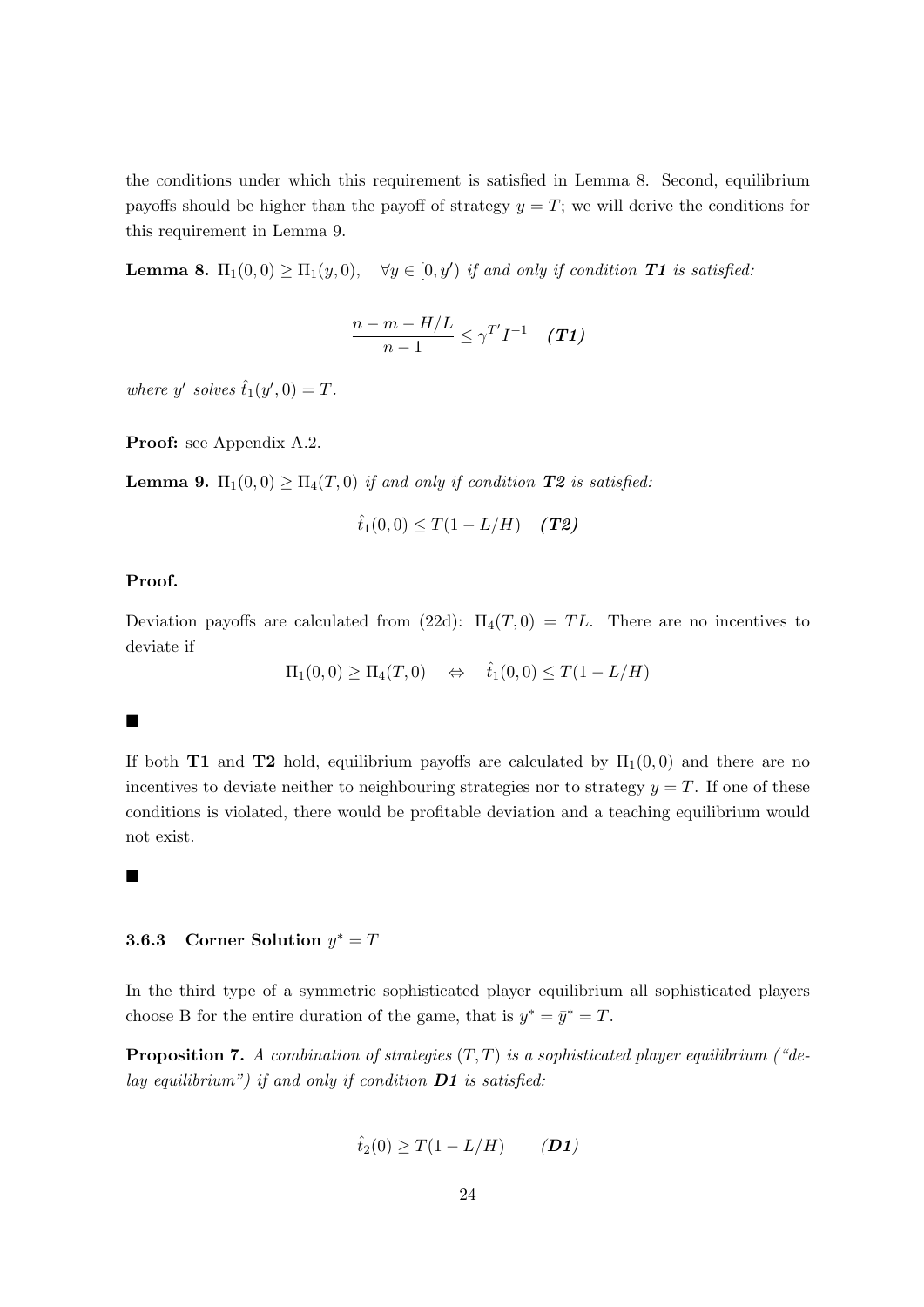<span id="page-25-0"></span>
$$
\Pi(T,T) \geq \Pi(y,T), \forall y \in [0,T]
$$
\n
$$
\uparrow
$$
\n
$$
\Pi_4(T,T) \geq \Pi(y,T), \forall y \in [0,T]
$$
\n
$$
\uparrow
$$
\n
$$
\Pi_4(T,T) \geq \Pi_2(0,T)
$$
\n
$$
\Leftrightarrow \textbf{D1}
$$
\n
$$
\Pi_4(T,T) \geq \Pi_4(y,T), \forall y \in [y',T] \iff \text{Always satisfied}
$$

Figure 7: Structure of the proof for Proposition [7.](#page-24-2)

## Proof.

If there is a symmetric equilibrium with  $y^* = T$ , it must hold that:

$$
\Pi(T, T) \ge \Pi(y, T), \quad \forall y \in [0, T]
$$

The structure of the proof is shown in figure [7.](#page-25-0) Condition [\(22d\)](#page-19-2) is satisfied, therefore equilibrium payoffs are  $\Pi(T,T) = \Pi_4(T,T) = TL$ . Deviation payoffs  $\Pi(y,T)$  are calculated either as  $\Pi_4(y,T)$  if  $y \in [y',T]$  or as  $\Pi_2(y,T)$  if  $y \in [0,y')$ , where y' solves  $\hat{t}_2(y') = T$ . In the former case  $\Pi_4(y,T) = yL$ , which is less that the payoff of TL provided by strategy  $y = T$ , therefore the delay equilibrium would exist. In the latter case deviation payoffs are equal to:

$$
\Pi(y,T) = \Pi_2(y,T) = yL + (T - \hat{t}_2(y))H
$$

Lemma [3](#page-18-1) implies that  $argmax_y(\Pi_2(y,T)) = 0$ , that is the most profitable deviation is to strategy  $y = 0$ . There will be no incentives to deviate to this strategy if the following holds:

$$
\Pi_4(T,T) \ge \Pi_2(y,T) \quad \Leftrightarrow
$$
  
\n
$$
TL \ge (T - \hat{t}_2(0))H \quad \Leftrightarrow
$$
  
\n
$$
\hat{t}_2(0) \ge T(1 - L/H)
$$

If this condition is satisfied, there will be no incentives to deviate to  $y = 0$  and there would be no other profitable deviations, therefore a delay equilibrium would exist. If this condition is not satisfied, payoffs could be increased by choosing strategy  $y = 0$ .

■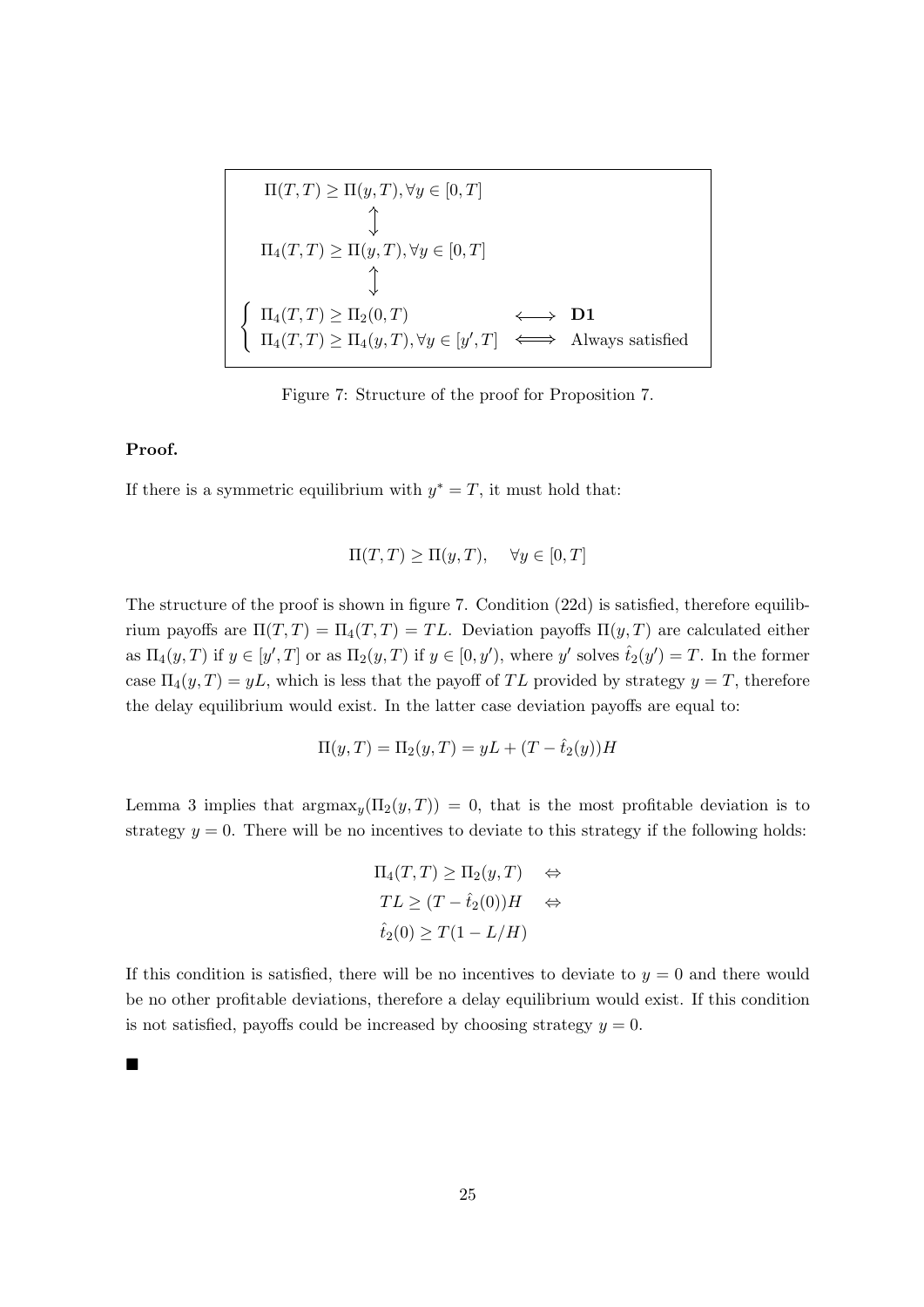Table 1: Summary of the types of symmetric Nash equilibria that may exist, speed of transition to the efficient state and the conditionsthat need to be satisfied for the particular type of equilibrium to exist.

| Equilibrium          | Teaching                              | Interior                                                                                                                      | Delay                   |
|----------------------|---------------------------------------|-------------------------------------------------------------------------------------------------------------------------------|-------------------------|
| Equilibrium strategy | $y^* = 0$                             | $y^* = \frac{\log(\frac{n-m-H/L}{I^{-1}(n-1)})}{\log(n)} - T'$                                                                | $y^* = T$               |
| Speed of transition  | $\hat{t}(y^*, y^*) = \hat{t}_1(0, 0)$ | $\hat{t}(y^*, y^*) = \hat{t}_1(y^*, y^*)$                                                                                     | $\hat{t}(y^*, y^*) > T$ |
| Equilibrium payoffs  | $\Pi(0,0)=(T-\hat{t}_1(0,0))H$        | $\left  \begin{array}{lll} \Pi(y^*,y^*) & = & y^*L \ + \ (T \ - \ \end{array} \right  \ \Pi(T,T) = TL \ \hat{t}_1(y^*,y^*))H$ |                         |

# Existence conditions

<span id="page-26-0"></span>

| No deviation to neigh-<br>bouring strategies | <b>T1:</b> $\frac{n-m-H/L}{n-1} \leq \gamma^{T'} I^{-1}$ | <b>I2:</b> $y^* > 0$                                                                                       |                |
|----------------------------------------------|----------------------------------------------------------|------------------------------------------------------------------------------------------------------------|----------------|
| No deviation to $y=0$                        |                                                          | <b>I3:</b> $\hat{t}_1(y^*, y^*) - y^* L/H \leq \hat{t}_2(0) \Big  \lim_{\hat{t} \to 0^+} T(1 - L/H) \Big $ | $\hat{t}_2(0)$ |
| No deviation to $y = T$                      | <b>T2:</b> $\hat{t}_1(0,0) \leq T(1-L/H)$                | <b>I1:</b> $\hat{t}_1(y^*, y^*) < T$<br><b>I4:</b> $\hat{t}_1(y^*, y^*) - y^*L/H \le$<br>$T(1-L/H)$        |                |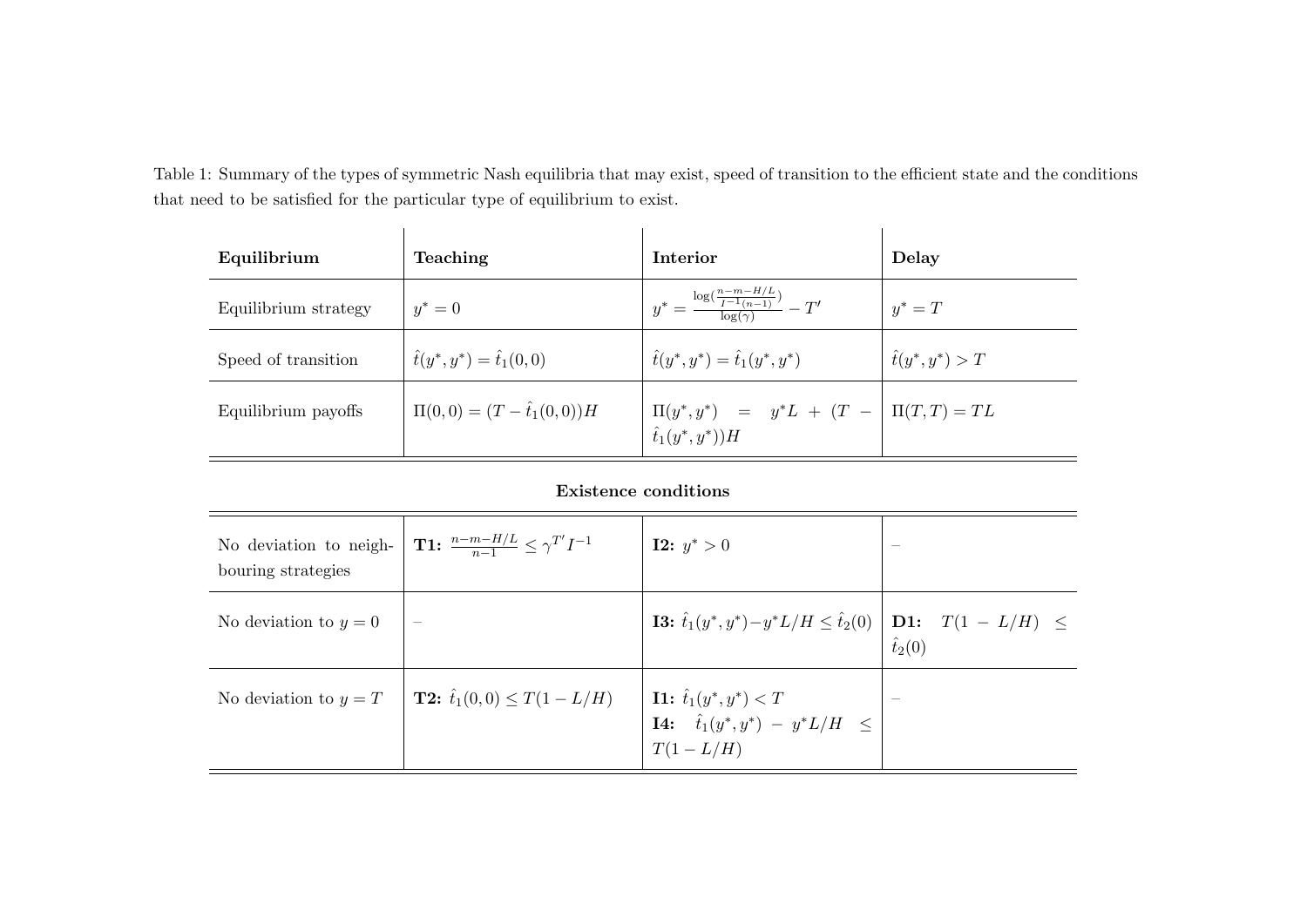# 4 Summary and Comparative Statics

Overall, three types of symmetric Nash equilibria can exist: in a "teaching" equilibrium all sophisticated players play A for the entire duration of the game and myopic players switch to A at some time  $\hat{t}_1(0,0)$ ; in a "delay" equilibrium all sophisticated players choose B for the entire duration of the game, and myopic players never switch to A; in an interior equilibrium sophisticated players start by playing B and switch to A at time  $y^*$  while myopic players switch to A at time  $\hat{t}_1(y^*, y^*)$ . Table [1](#page-26-0) summarizes all the conditions that need to be satisfied for each type of equilibrium to exist. Depending on the combination of parameters, it is possible that multiple equilibria will exist at the same time or that no symmetric equilibrium will exist.

We would like to make theoretical predictions about how the path of play depends on the game parameters, but precise predictions cannot be made due to the multiplicity of equilibria. Therefore we separately investigate how the factors of interest affect the existence conditions of each type of equilibria and the speed of transition to an efficient state. The factors that we consider are the length of planning horizon of sophisticated players  $(T)$ , the number of myopic players  $(m)$  and the strength of initial lock-in  $(T')$ .

# 4.1 Planning Horizon of the Sophisticated Players

The first parameter of interest is  $T$ , the length of the planning horizon for sophisticated players.

<span id="page-27-0"></span>Proposition 8. If sophisticated players have a longer planning horizon, then:

- 1. The speed of transition in any equilibrium is not affected.
- 2. Teaching equilibrium exists for a larger set of values of other parameters.
- 3. Interior equilibrium exists for a larger set of values of other parameters.
- 4. Delay equilibrium exists for a smaller set of values of other parameters.

#### Proof.

Part 1 follows from the definition of the switching period, which depends only on myopic players who do not take future payoffs into account. For part 2, note that only condition T2 depends on the planing horizon, and  $T2$  is satisfied for a larger set of parameters when  $T$ is higher. For part 3, note that conditions I2 and I4 depend on the length of the planning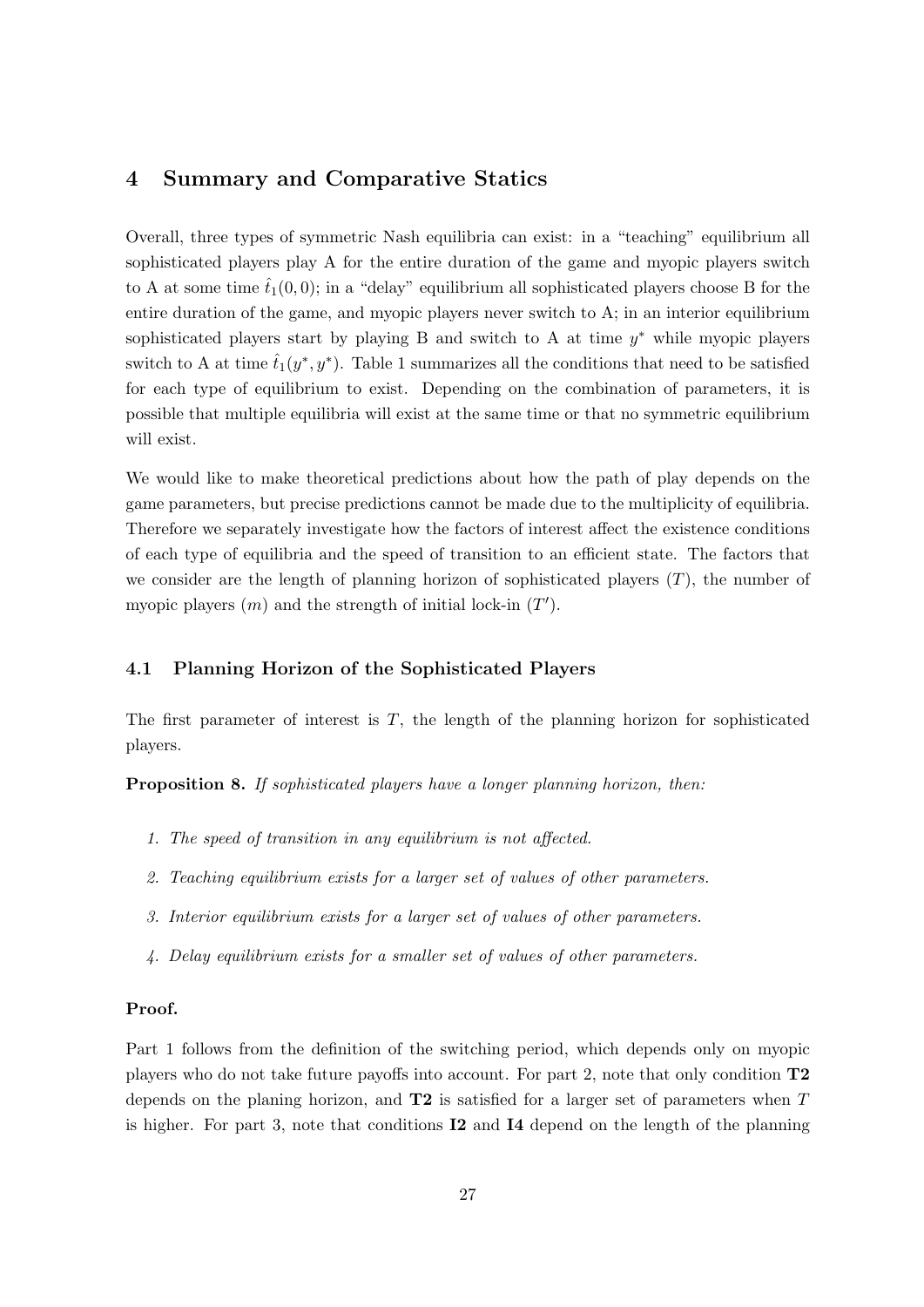horizon, and both are satisfied for a larger set of parameters when T is larger. Part 4 holds because condition  $\mathbf{D1}$  is satisfied for a smaller set of parameters when T is larger.

#### 4.2 Player Composition

П

The second variable of interest is  $m$ , the number of myopic players, which reflects a different aspect of sophistication than the length of the planning horizon. Instead of making sophisticated players more sophisticated, we look at the effect of replacing some myopic players with sophisticated ones, while keeping the total number of players constant.

<span id="page-28-0"></span>Proposition 9. If there are more sophisticated players, then:

- 1. Transition is faster in the interior and in the teaching equilibria.
- 2. The effect on the existence of a teaching equilibrium or an interior equilibrium is ambiguous:
	- (a) there are more incentives to deviate to neighboring action plans
	- (b) there are less incentives to never choose A.
- 3. There is no change in the existence of the delay equilibrium.

#### Proof.

This proof as well as other proofs on comparative statics rely on additional lemmas presented in Appendix [A.3.](#page-44-1) For part 1, see Lemmas [11](#page-45-0) and [12.](#page-46-0) To see part 2 for the teaching equilibrium, note that both condition **T1** and condition **T3** depend on player composition. A smaller number of myopic players leads to **T1** being satisfied for a smaller set of values of other parameters. On the other hand, a smaller number of myopic players makes condition T2 satisfied for a larger set of parameters because  $\hat{t}_1(0,0)$  is increasing in m (see Lemma [11\)](#page-45-0). For the interior equilibrium, all four conditions depend on the number of sophisticated players. Incentives to deviate to neighbouring strategies are determined by condition **I2**, which is satisfied for a smaller set of parameters when there are more sophisticated players. To see it, notice that  $\frac{\partial y^*}{\partial m} > 0$  (Lemma [12\)](#page-46-0), therefore as m decreases so does  $y^*$ , therefore **I2** is less likely to be satisfied. Incentives to deviate to corner solutions are determined by conditions I1, I3 and I4, all of which are satisfied for a larger set of parameters when there are more sophisticated players. Conditions I3 and I4 are satisfied for a larger set of parameters because  $\frac{\partial f_1(y^*,y^*)}{\partial m} > \frac{\partial y^*}{\partial m} > \frac{\partial y^*}{\partial m} L/H$  (see Lemma [14\)](#page-47-0). Condition **I1** is also satisfied for a larger set of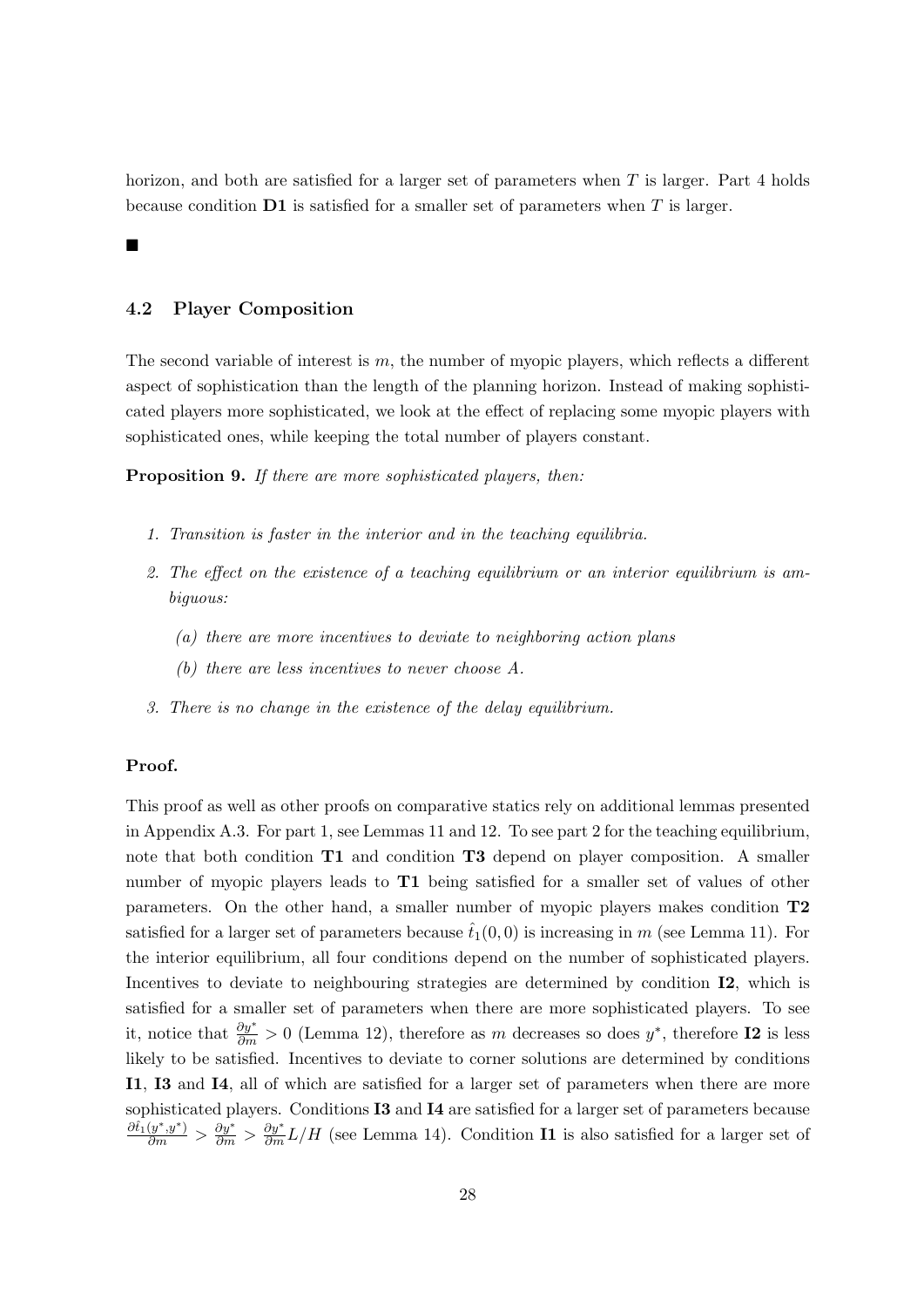parameters because  $\frac{\partial \hat{t}_1(y^*,y^*)}{\partial m} > 0$ , from Lemma [12.](#page-46-0) Part 3 holds because outcomes in the delay equilibrium are not affected by the number of myopic players.

#### $\blacksquare$

The finding that an increase in the number of sophisticated players can reduce the incentives to use strategic teaching may sound counterintuitive, but it is a result of decreased delay costs as the number of teaching players grows. When the number of sophisticated players is large and all of them are choosing A in the teaching equilibrium, the decision of a single sophisticated player to delay teaching has only a small negative effect on the transition period, making freeriding an attractive alternative that could lead to a break-down of a teaching equilibrium. But if a teaching equilibrium does exist, a larger number of sophisticated players would make transition faster.

#### 4.3 Length of the History of Inefficient Coordination

The third factor that we look at is the strength of the initial lock-in to an inefficient state, measured by the length of history of inefficient coordination,  $T'$ .

<span id="page-29-0"></span>**Proposition 10.** If the history of inefficient coordination is longer, then:

- 1. Transition is slower in the teaching equilibrium but faster in an interior equilibrium.
- 2. Teaching equilibrium exists for a smaller set of parameter values
- 3. The effect on the existence of an interior equilibrium is ambiguous
- 4. Delay equilibrium exists for a smaller set of parameter values.

## Proof.

Part 1 holds because the derivative of  $\hat{t}_1(0,0)$  with respect to T' is positive while the derivative of  $\hat{t}_1(y^*, y^*)$  is negative, as shown in Lemma [11](#page-45-0) and Lemma [12.](#page-46-0) For part 2, parameter  $T'$ affects conditions **T1** and **T2**. An increase in  $T'$  leads to **T1** being satisfied for a smaller set of parameter values, because  $\gamma^{T'}$  goes down. Condition T2 is also less likely to be satisfied because of an increase in  $\hat{t}_1(0,0)$ . For part 3, notice that an increase in T' satisfies conditions I1, I3 and I4 for a larger set of parameter values, but satisfies condition I2 for a smaller set of parameter values. Condition I1 is satisfied for a larger set of parameter values because  $\frac{\partial \hat{t}_1(y^*,y^*)}{\partial T'} \leq 0$ . Conditions **I3** and **I4** are also satisfied for a larger set of parameter values because  $\frac{\partial \hat{t}_1(y^*,y^*)}{\partial T'} = \frac{\partial y^*}{\partial T'} < \frac{\partial y^*}{\partial T'}L/H$  and  $\frac{\hat{t}_2(0)}{\partial T'} > 0$ , from Lemma [11,](#page-45-0) [12](#page-46-0) and [13.](#page-47-1) Condition **I2** is satisfied for a smaller set of parameters because  $\frac{\partial y^*}{\partial T'} < 0$ , from Lemma [14.](#page-47-0)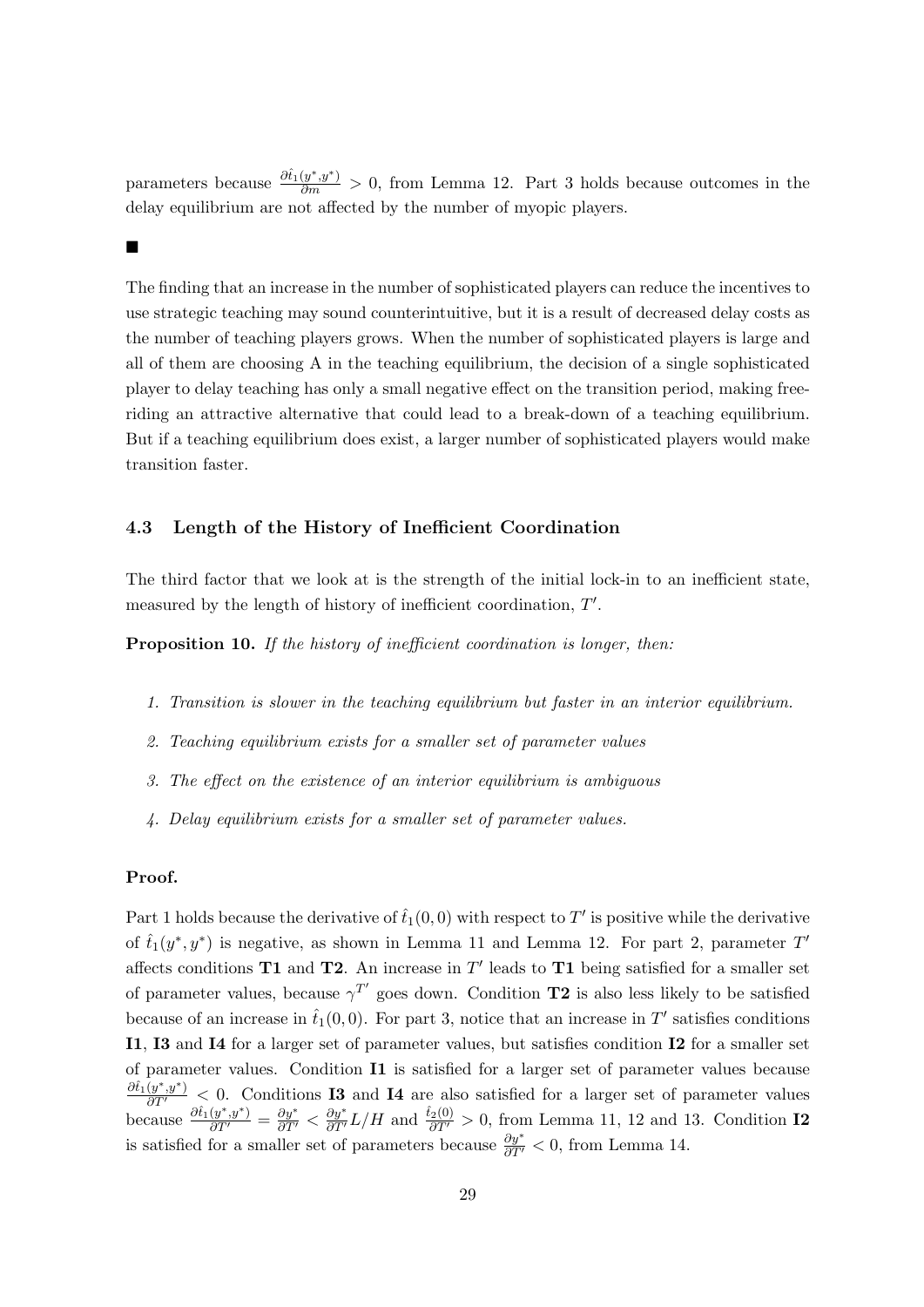$\blacksquare$ 

Part 1 of Proposition [10](#page-29-0) states that the history of inefficient coordination affects the transition speed in opposite ways in the teaching and in the interior equilibrium. The opposite sign of this effect is a result of changes of the equilibrium strategy in the interior equilibrium. If the equilibrium strategy in an interior equilibrium was held constant, a longer history of inefficient coordination would lead to a slower transition. However, to offset an increased history of inefficient coordination, in an equilibrium sophisticated players have to start teaching earlier. Lemma [12](#page-46-0) shows that the latter effect is even stronger than the former.

# 5 Conclusion

In this paper we present a model that combines the notion of strategic and farsighted players, favored by game-theoretic solution concepts, with a notion of adaptive players, favored by learning models. We assume two types of players: myopic players make choices based on observed history of play while sophisticated players have correct beliefs about the actions of all other players, plan ahead and choose actions that maximize the sum of payoff flows. To make predictions in this modified game we propose a new solution concept based on a Nash equilibrium between sophisticated players who take the learning process of the myopic players into account.

This solution concept is applied to a critical mass coordination game in which play has converged to an inefficient state. The construction of a sophisticated player equilibrium involves several steps. Proposition [1](#page-9-2) shows that myopic players will choose the efficient action if their beliefs exceed a certain threshold. Furthermore, in the sophisticated player equilibrium myopic players will switch from an inefficient to the efficient action at most once. The single switch and the assumption that there are sufficiently many myopic players means that the efficient state is absorbing, therefore the switching time is the only information needed for sophisticated players to calculate their payoffs. Proposition [3](#page-15-1) shows exactly how the switching time of myopic players can be calculated if beliefs were formed using weighted fictitious play. The switching time depends on the strategies taken by sophisticated players, which could prescribe many switches from one action to the other. The task of finding the switching time of the myopic players is therefore greatly simplified by Proposition [2,](#page-12-1) which shows that only the sophisticated player strategies prescribing at most one switch from the inefficient to the efficient action survive the elimination of strictly dominated strategies, allowing a strategy to be identified by the switching time.

The ability to anticipate the speed of a transition allows sophisticated players to calculate how their payoffs depend on their own strategies and on the strategies chosen by other sophis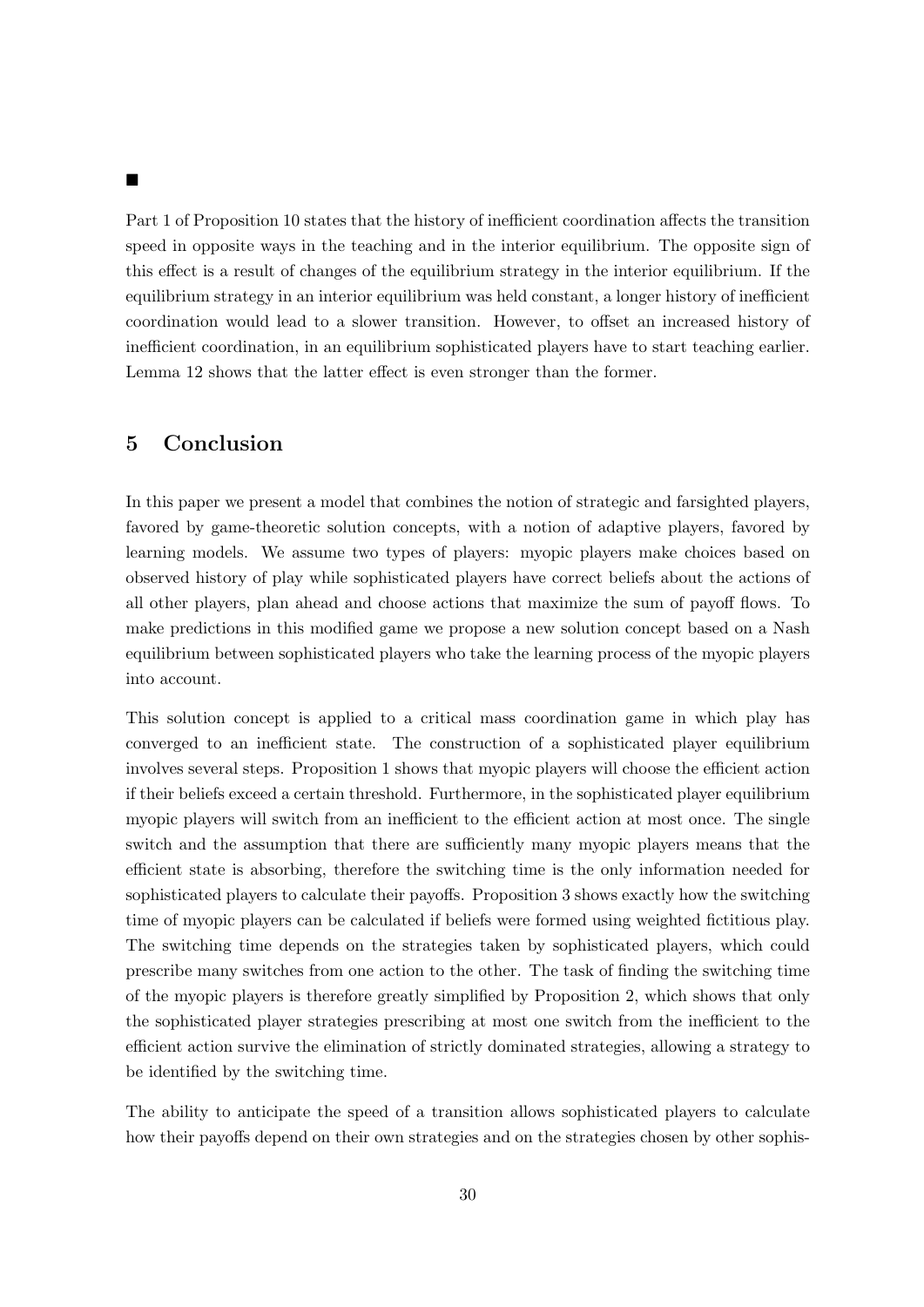ticated players. The mapping from strategies to payoffs specified in Proposition [4](#page-18-2) is used to identify strategy profiles in which all sophisticated players are best responding to each other. Three types of symmetric equilibria are possible: sophisticated players may play the efficient action right away, they may switch to the efficient action later or they may never switch. In the first two cases myopic players eventually start playing the efficient action, while in the third case all players choose the inefficient action. Which types of equilibria exist and how long the transition to an efficient state takes depends on the game parameters, as specified in Propositions [5,](#page-20-0) [6](#page-23-0) and [7.](#page-24-2) Finally, Propositions [8,](#page-27-0) [9](#page-28-0) and [10](#page-29-0) show how these existence conditions depend on the history of inefficient coordination, length of the planning horizon of sophisticated players and the player composition. As the planing horizon of sophisticated players increases, teaching and interior equilibria exist for a larger set of parameters, while the delay equilibrium exists for a smaller set of parameters. A larger number of sophisticated players leads to faster transition to the efficient state in an interior or in a delay equilibrium, but the effect on the existence conditions is ambiguous: there are more incentives to deviate to neighboring strategies, but less incentives to deviate to corner solutions. Finally, we show that a longer history of observed inefficient coordination leads to a slower transition in a teaching equilibrium and to a smaller set of parameters under which a teaching equilibrium exists, while the set of parameters under which the delay equilibrium exists is larger. On the other hand, the transition to an efficient state in an interior equilibrium is faster, because a longer history of inefficient coordination forces sophisticated players to start teaching earlier.

The problem that motivated this paper was the lack of a suitable theoretical model that could be used to make predictions in a game in which inefficient conventions have already been established. A small change in the assumptions – instead of assuming all players to be farsighted we assume that some players are learning from history – leads to large differences in theoretical predictions. Not only can the new model be used to model inefficient conventions through the beliefs of myopic players, but it also reduces the set of predictions to only three types of equilibria, in contrast to almost limitless predictions made by standard solution concepts.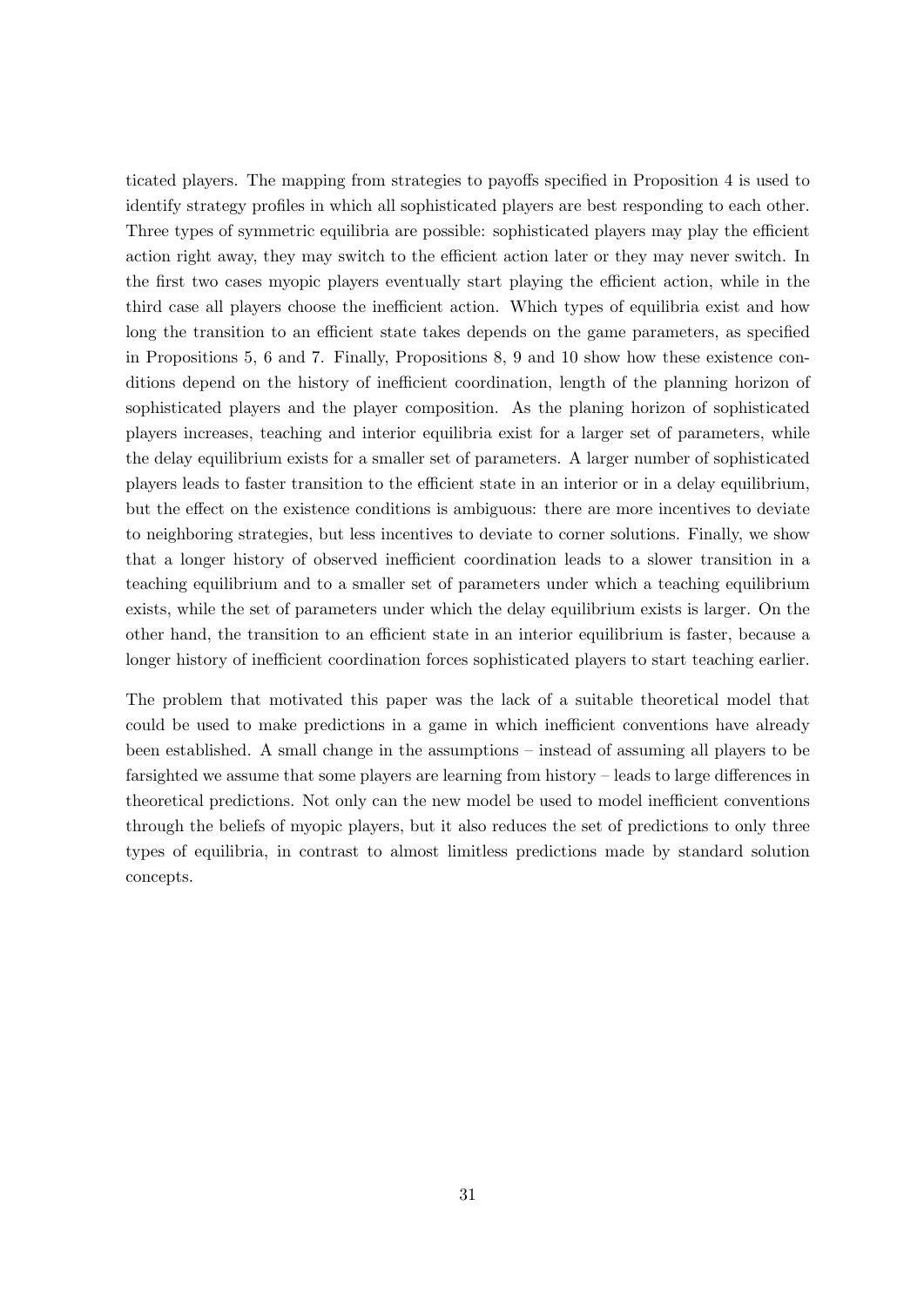# References

- <span id="page-32-10"></span>Acemoglu, D. and Jackson, M. O. (2011). History, expectations, and leadership in the evolution of social norms. Technical report, National Bureau of Economic Research.
- <span id="page-32-0"></span>Arthur, W. B. (1989). Competing technologies, increasing returns, and lock-in by historical events. The economic journal, pages 116–131.
- <span id="page-32-3"></span>Camerer, C. (2003). Behavioral game theory: Experiments in strategic interaction. Princeton University Press.
- <span id="page-32-7"></span>Camerer, C. F., Ho, T.-H., and Chong, J.-K. (2002a). Sophisticated experience-weighted attraction learning and strategic teaching in repeated games. Journal of Economic Theory, 104(1):137–188.
- <span id="page-32-8"></span>Camerer, C. F., Ho, T. H., Chong, J.-K., and Weigelt, K. (2002b). Strategic teaching and equilibrium models of repeated trust and entry games.
- <span id="page-32-12"></span>Cheung, Y.-W. and Friedman, D. (1997). Individual learning in normal form games: Some laboratory results. Games and Economic Behavior, 19(1):46–76.
- <span id="page-32-13"></span>Crawford, V. P. (1995). Adaptive dynamics in coordination games. Econometrica: Journal of the Econometric Society, pages 103–143.
- <span id="page-32-5"></span>Devetag, G. (2005). Precedent transfer in coordination games: An experiment. Economics Letters, 89(2):227–232.
- <span id="page-32-6"></span>Dolan, P. and Galizzi, M. M. (2015). Like ripples on a pond: behavioral spillovers and their implications for research and policy. Journal of Economic Psychology, 47:1–16.
- <span id="page-32-9"></span>Ellison, G. (1997). Learning from personal experience: One rational guy and the justification of myopia. Games and Economic Behavior, 19(2):180–210.
- <span id="page-32-2"></span>Fudenberg, D. and Levine, D. K. (1998). The theory of learning in games, volume 2. MIT press.
- <span id="page-32-1"></span>Goodman, N. (1983). Fact, fiction, and forecast. Harvard University Press.
- <span id="page-32-4"></span>Kamijo, Y., Ozono, H., and Shimizu, K. (2015). Overcoming coordination failure using a mechanism based on gradualism and endogeneity. Experimental Economics, pages 1–16.
- <span id="page-32-11"></span>Mengel, F. (2014). Learning by (limited) forward looking players. Journal of Economic Behavior & Organization, 108:59–77.
- <span id="page-32-14"></span>Monderer, D. and Shapley, L. S. (1996). Fictitious play property for games with identical interests. journal of economic theory, 68(1):258–265.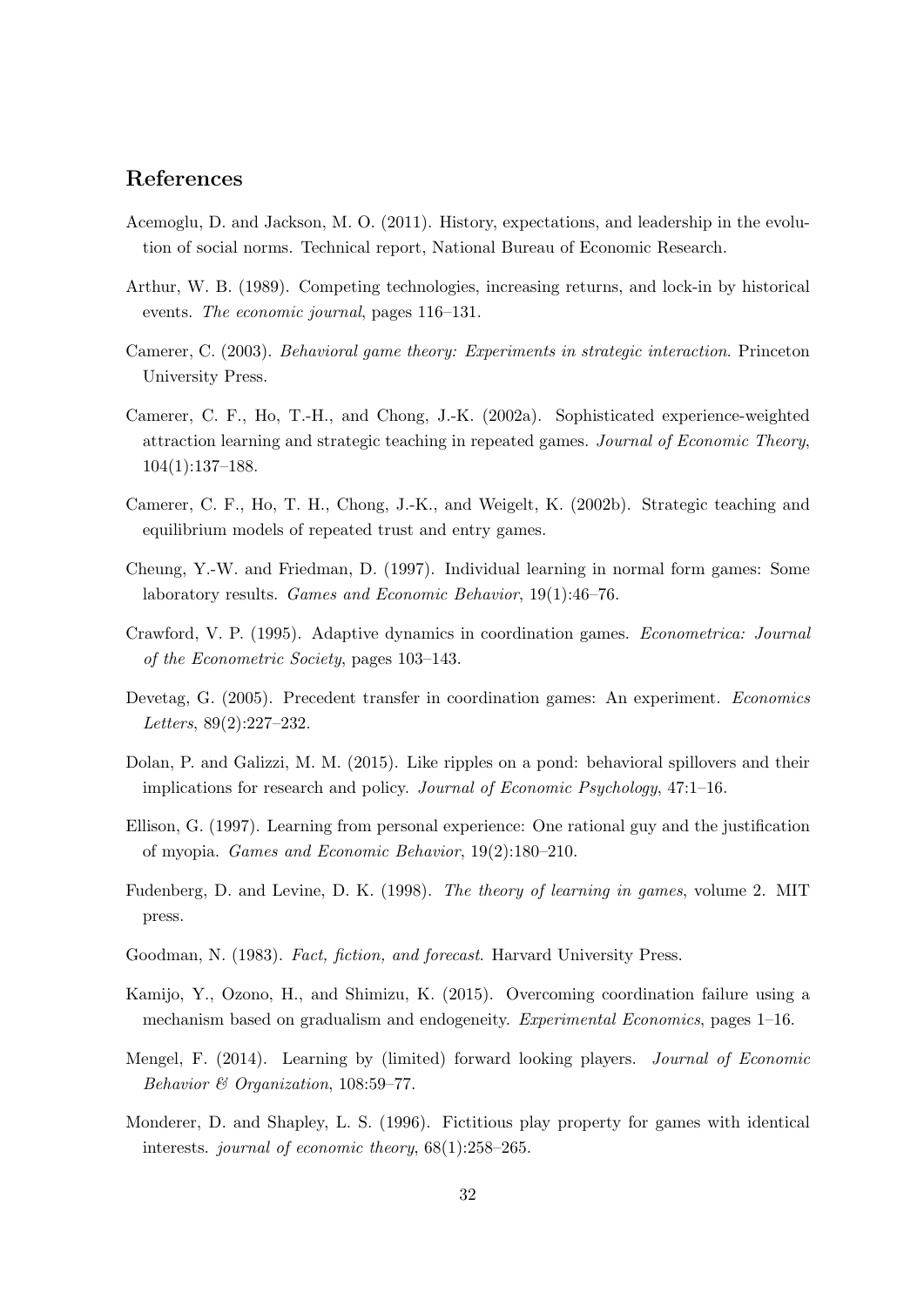- <span id="page-33-0"></span>North, D. C. (1990). Institutions, institutional change and economic performance. Cambridge university press.
- <span id="page-33-4"></span>Rapoport, A. (1985). Provision of public goods and the MCS experimental paradigm. American Political Science Review, 79(01):148–155.
- <span id="page-33-5"></span>Rapoport, A. and Eshed-Levy, D. (1989). Provision of step-level public goods: Effects of greed and fear of being gypped. Organizational Behavior and Human Decision Processes, 44(3):325–344.
- <span id="page-33-2"></span>Romero, J. (2015). The effect of hysteresis on equilibrium selection in coordination games. Journal of Economic Behavior & Organization, 111:88–105.
- <span id="page-33-3"></span>Schipper, B. C. (2011). Strategic control of myopic best reply in repeated games. Available at SSRN 1804667.
- <span id="page-33-1"></span>Van Huyck, J. B., Battalio, R. C., and Beil, R. O. (1990). Tacit coordination games, strategic uncertainty, and coordination failure. The American Economic Review, 80(1):234–248.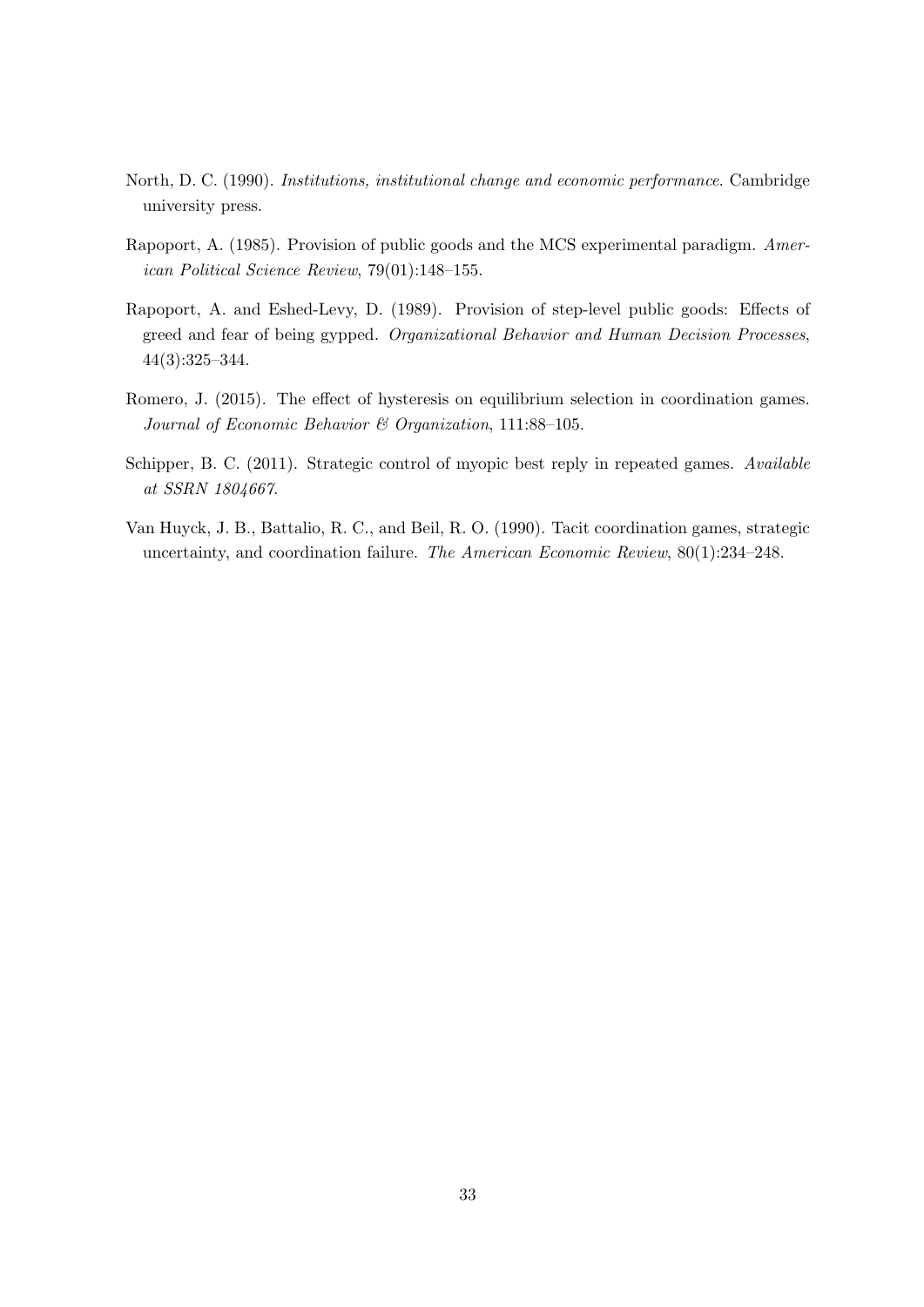# <span id="page-34-0"></span>A Appendix

# <span id="page-34-1"></span>A.1 Proof of Case 2 and Case 3 of Proposition [3](#page-15-1)

Case 2:  $y < \hat{t} < \bar{y}$ 



Figure 8: Illustration of the second case, where  $y < \hat{t}(y, \bar{y}) \leq \bar{y}$ . The height of the figure shows the fraction of players choosing action A or action B, the width shows the passage of time. The first sophisticated player switches from B to A in period  $y$ , other (n-m-1) sophisticated players switch in period  $\bar{y}$  and the myopic players switch in period  $\hat{t}$ .

The second possibility is that  $\hat{t}(y, \bar{y}) \leq \bar{y}$ , that is myopic players switch to A earlier than  $(n - m - 1)$  sophisticated players. In this case the actual value of  $\bar{y}$  will have no influence on the switching period of myopic players, as they will never observe any of the  $(n - m - 1)$ sophisticated players choosing A. Therefore the switching period will be a function only of the strategy chosen by a single sophisticated player. At time  $t \in (y, \hat{t})$  beliefs of a myopic player *i* are  $x_i(t)$ :

$$
x_i(t) = \frac{\int_{k=0}^{t-y} \gamma^k \left(\frac{1}{n-1}\right) dk}{\int_{k=0}^{t+T'} \gamma^k dk} = \frac{\left(\gamma^{t-y} - 1\right)\left(\frac{1}{n-1}\right)}{\gamma^{t+T'} - 1}
$$

Player  $i$  will choose A in  $t$  if:

<span id="page-34-2"></span>
$$
x_i(t) \ge I^{-1} \Leftrightarrow
$$
  

$$
\gamma^{t+T'}(\gamma^{-y-T'}\frac{1}{n-1} - I^{-1}) \le \frac{1}{n-1} - I^{-1}
$$
 (24)

If  $\frac{1}{n-1} - I^{-1} \leq 0$ , equation [\(24\)](#page-34-2) is never satisfied. To see this, notice the following relationship that contradicts [\(24\)](#page-34-2):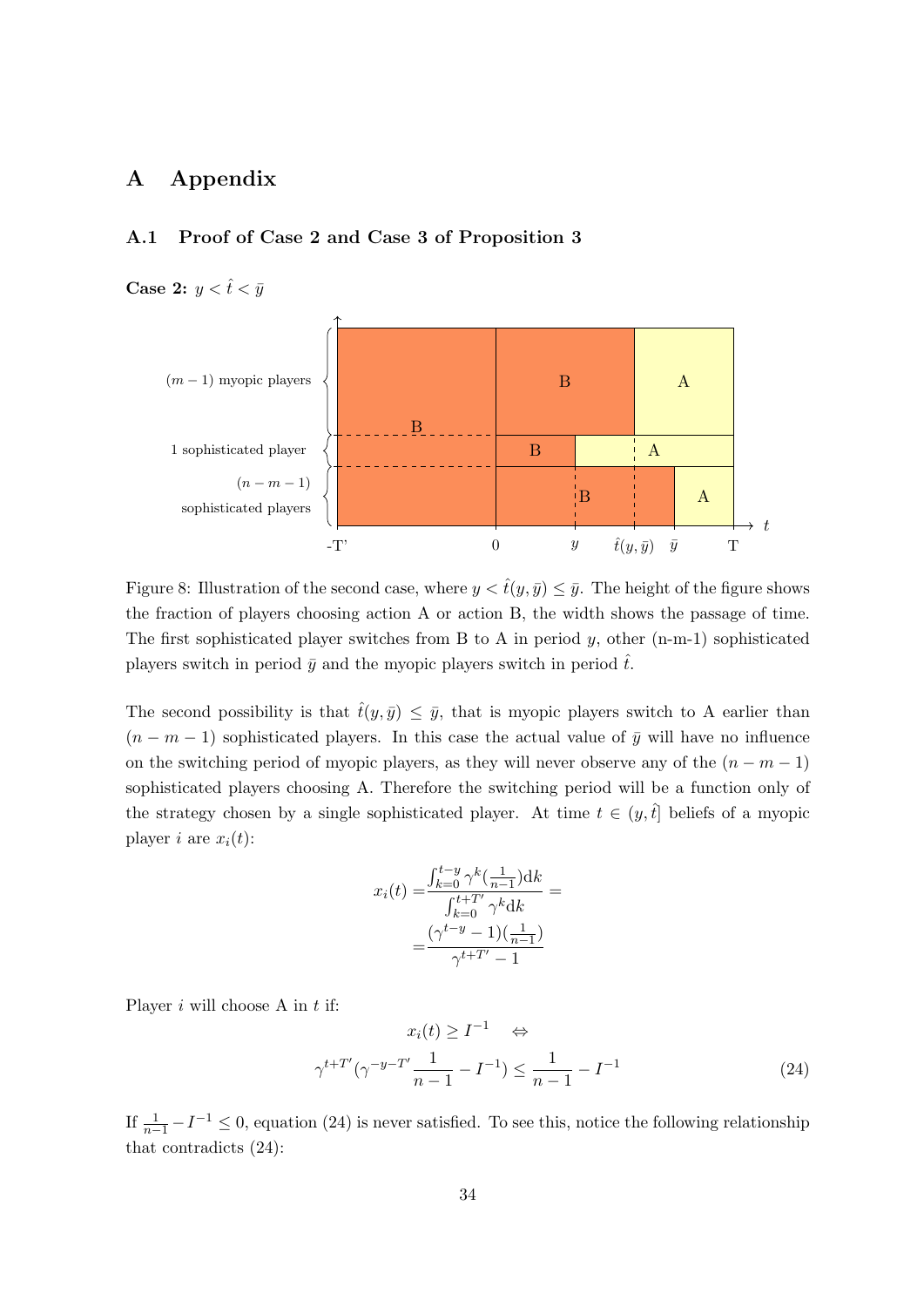$$
\gamma^{t+T'}(\gamma^{-y-T'}\frac{1}{n-1} - I^{-1}) > \gamma^{t+T'}(\frac{1}{n-1} - I^{-1}) \ge \frac{1}{n-1} - I^{-1}
$$

The latter equation holds because  $\gamma^{-y-T'} > 1$ ,  $\gamma^{t+T'} < 1$  and  $\frac{1}{n-1} - I^{-1} \leq 0$ .

Alternatively, if  $\frac{1}{n-1} - I^{-1} > 0$ , [\(24\)](#page-34-2) will be satisfied with equality at time  $\hat{t}_2(y) \in (0, \infty)$  that satisfies:  $\overline{\prime}$ 

$$
\gamma^{-\hat{t}_2(y)} = \frac{\gamma^{-y} \frac{1}{n-1} - \gamma^{T'} I^{-1}}{\frac{1}{n-1} - I^{-1}} \quad \Leftrightarrow
$$

<span id="page-35-0"></span>
$$
\hat{t}_2(y) = \frac{\log(\frac{1}{n-1} - I^{-1}) - \log(\gamma^{-y}\frac{1}{n-1} - \gamma^{T'}I^{-1})}{\log(\gamma)}
$$
\n(25)

 $\hat{t}(y,\bar{y})$  can be calculated using [\(25\)](#page-35-0) only if  $\frac{1}{n-1} - I^{-1} > 0$ , otherwise myopic players would never switch from A to B. The switching period if case 2 applies can be expressed as follows:

$$
\hat{t}(y,\bar{y}) = \begin{cases} \hat{t}_2(y) & \text{if } \frac{1}{n-1} - I^{-1} > 0 \\ \infty & \text{otherwise} \end{cases}
$$
\n(26)

Case 3:  $\bar{y} < \hat{t} < y$ 



Figure 9: Illustration of the third case, where  $\bar{y} < \hat{t}(y, \bar{y}) \leq y$ . Height of the figure shows a fraction of players choosing action A or action B, the width shows the passage of time. The first sophisticated player switches from B to A in period y, other  $(n - m - 1)$  sophisticated players switch in period  $\bar{y}$  and myopic players switch at time  $\hat{t}(y, \bar{y})$ .

The third possibility is that  $\bar{y} < \hat{t}(y, \bar{y}) \leq y$ , that is at first  $(n - m - 1)$  sophisticated players switch to A, then  $m$  myopic players switch and the last sophisticated player may switch some time after the myopic ones. In this case the switching time is a function only of  $\bar{y}$ . At time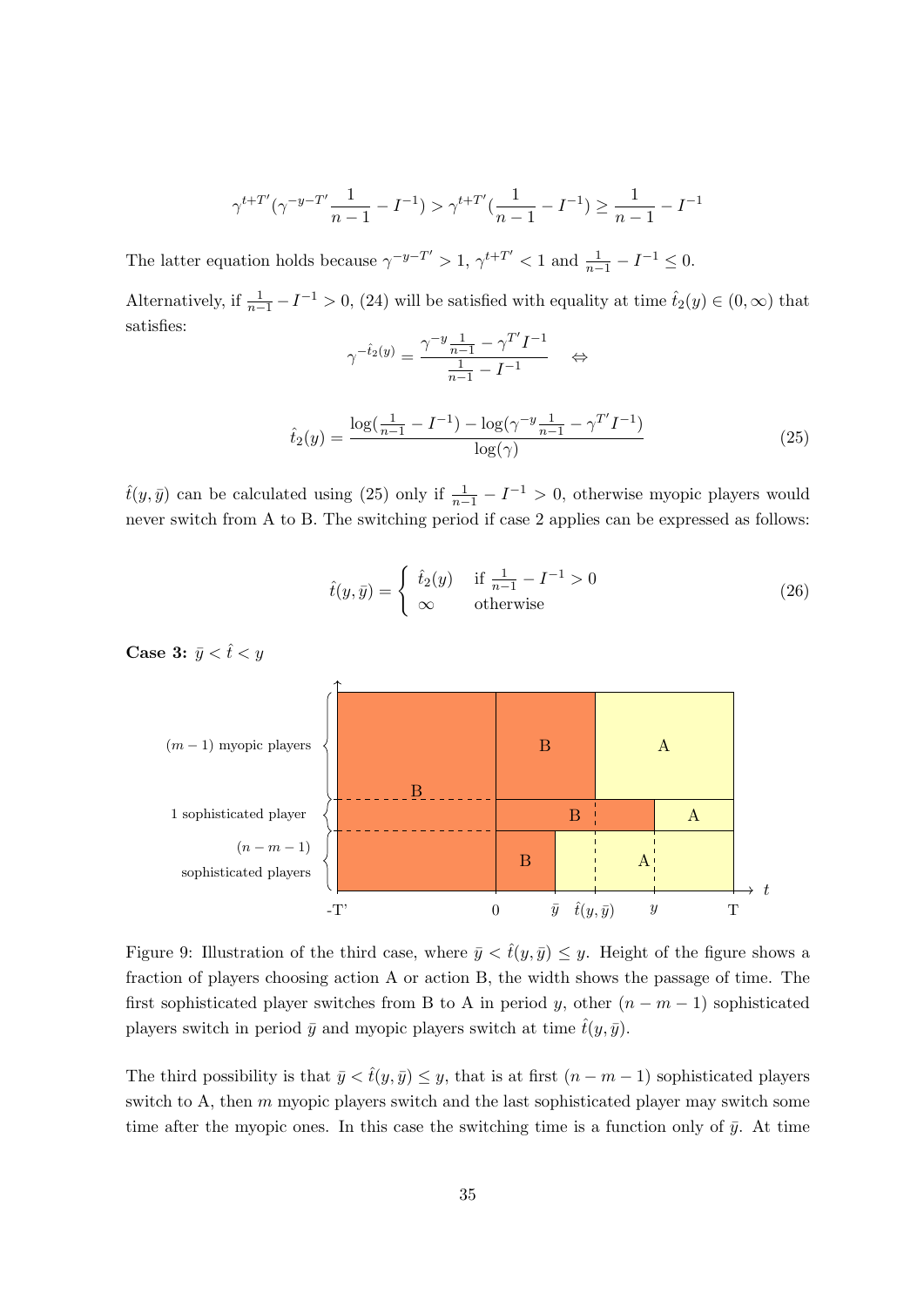$t \in (\bar{y}, \hat{t}(y, \bar{y}))$  beliefs of a myopic player i are  $x_i(t)$ :

$$
x_i(t) = \frac{\int_{k=0}^{t-\bar{y}} \gamma^k(\frac{n-m-1}{n-1}) dk}{\int_{k=0}^{t+T'} \gamma^k dk} = \frac{(\gamma^{t-\bar{y}} - 1)(\frac{n-m-1}{n-1})}{\gamma^{t+T'} - 1}
$$

Player  $i$  will choose A in  $t$  if:

<span id="page-36-1"></span>
$$
x_i(t) \ge I^{-1} \Leftrightarrow
$$
  

$$
\gamma^{t+T'}(\gamma^{-\bar{y}-T'}\frac{n-m-1}{n-1} - I^{-1}) \le \frac{n-m-1}{n-1} - I^{-1}
$$
 (27)

If  $\frac{n-m-1}{n-1} - I^{-1} \leq 0$ , condition [\(27\)](#page-36-1) is never satisfied. To see this, notice the following relationship that contradicts [\(27\)](#page-36-1):

$$
\gamma^{t+T'}(\gamma^{-\bar{y}-T'}\frac{n-m-1}{n-1}-I^{-1}) > \gamma^{t+T'}(\frac{n-m-1}{n-1}-I^{-1}) \ge \frac{n-m-1}{n-1}-I^{-1}
$$

The latter conditions holds because  $\gamma^{-\bar{y}-T'} > 1$ ,  $\gamma^{t+T'} < 1$  and  $\frac{n-m-1}{n-1} - I^{-1} \leq 0$ . Therefore if  $\frac{n-m-1}{n-1} - I^{-1}$  ≤ 0, equation [\(27\)](#page-36-1) is never satisfied and myopic players would choose B at any time t.

Alternatively, if  $\frac{n-m-1}{n-1} - I^{-1} > 0$ , [\(27\)](#page-36-1) will be satisfied with equality at time  $\hat{t}_3(y) \in (0, \infty)$ that satisfies:

$$
\gamma^{-\hat{t}_3(\bar{y})} = \frac{\gamma^{-\bar{y}} \frac{n-m-1}{n-1} - \gamma^{T'} I^{-1}}{\frac{n-m-1}{n-1} - I^{-1}} \Leftrightarrow \tag{28}
$$

<span id="page-36-2"></span>
$$
\hat{t}_3(\bar{y}) = \frac{\log(\frac{n-m-1}{n-1} - I^{-1}) - \log(\gamma^{-\bar{y}}\frac{n-m-1}{n-1} - \gamma^{T'}I^{-1})}{\log(\gamma)}
$$
(29)

 $\hat{t}(y,\bar{y})$  can be calculated using [\(29\)](#page-36-2) only if  $\frac{n-m-1}{n-1} - I^{-1} > 0$ . Therefore, the switching period if case 3 applies can be expressed as follows:

$$
\hat{t}(y,\bar{y}) = \begin{cases} \hat{t}_3(\bar{y}) & \text{if } \frac{n-m-1}{n-1} - I^{-1} > 0 \\ \infty & \text{otherwise} \end{cases}
$$
\n(30)

#### <span id="page-36-0"></span>A.2 Proof of Lemmas

Lemma [1:](#page-11-0) If two action plans of the sophisticated player prescribe the same action, the payoff flow is higher for the action plan with which myopic player beliefs are higher: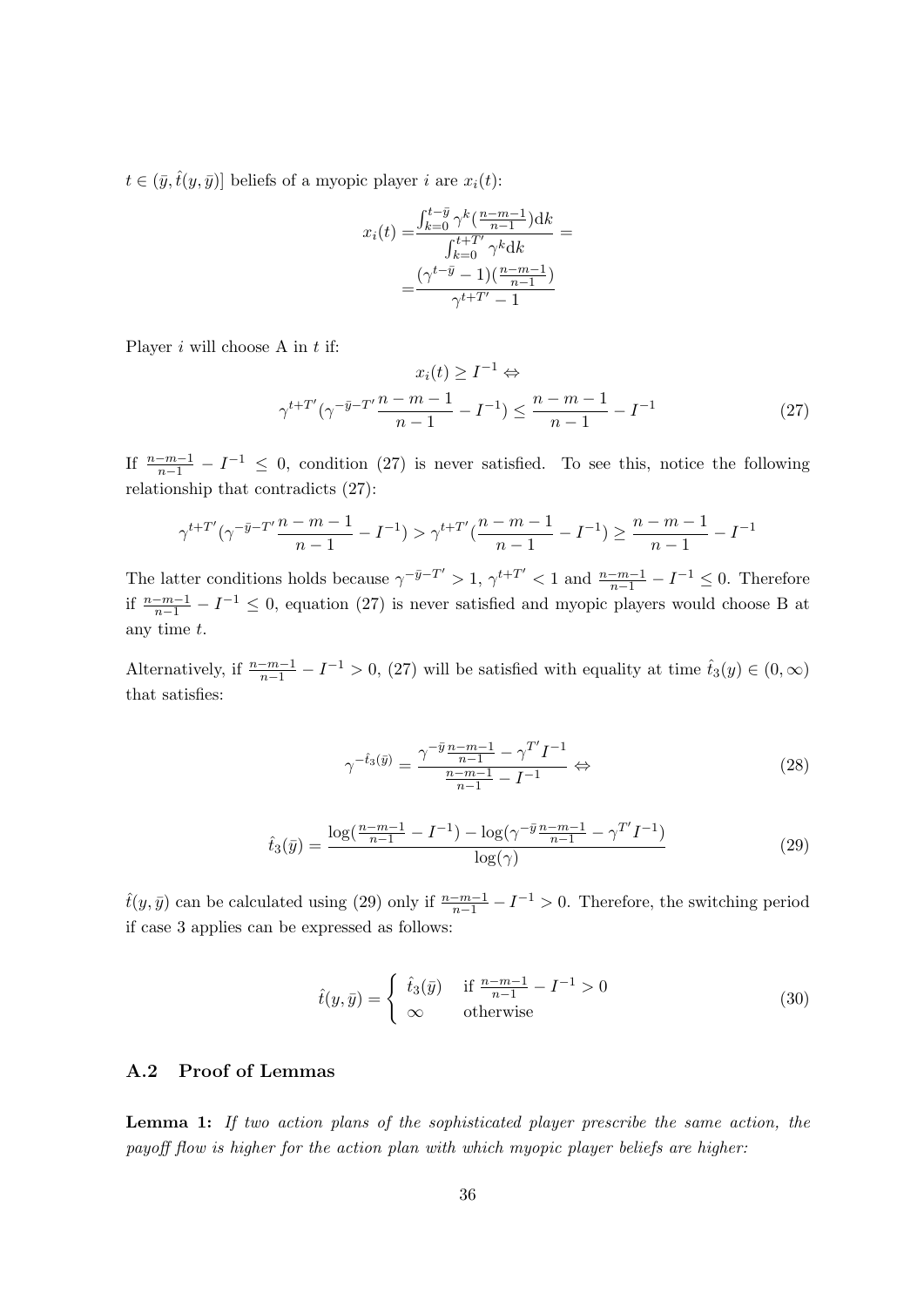$$
\pi[a'_s(t), a_{-s}(t) \times a_i(t, a'_s \times a_{-s})] \ge \pi[a_s(t), a_{-s}(t) \times a_i(t, a_s \times a_{-s})]
$$
  
if  $x(t)' \ge x(t)$  and  $a'_s(t) = a_s(t)$ 

where  $x(t)'$  is the belief held by myopic players if sophisticated player uses action plan  $a'_s$  and  $x(t)$  is the belief if sophisticated player uses action plan  $a_s$ .

#### Proof:

Consider two action plans  $a_s$  and  $a'_s$  that prescribe the same action at time t, but prescribe different actions prior to time  $t$  so that myopic players would hold higher beliefs following the history generated by  $a'_s$ .

From equation [\(7\)](#page-9-3),  $a_i(t, a_s \times a_{-s})$  is weakly increasing in beliefs  $x_i(t)$ , therefore:

$$
a_i(t,a'_s\times a_{-s})\geq a_i(t,a_s\times a_{-s})
$$

Since we hold the action plans of other strategic players constant, a higher tendency to choose A by myopic players increases the total number of other players who choose A at time t. Because  $H > 0$  and  $M \geq 0$ , equation [\(6\)](#page-8-1) implies that payoffs are weakly increasing in the number of other players choosing A, therefore the payoff generated by  $a'_{s}$  must be at least as high as the payoff generated by  $a_s$ :

$$
\pi[a_s'(t),a_{-s}(t)\times a_i(t,a_s'\times a_{-s})]\geq \pi[a_s(t),a_{-s}(t)\times a_i(t,a_s\times a_{-s})]
$$

 $\blacksquare$ 

Lemma [2:](#page-12-0) All action plan profiles for sophisticated players with which myopic players switch from A to B are strictly dominated:

$$
AB_M\cap U_s=\emptyset
$$

#### Proof.

Suppose that  $\times_{s\in S}a_s \in AB_M$ , then there are two points in time  $t_1$  and  $t_2$  with  $t_1 < t_2$  such that myopic players choose A at time  $t_1$  and B at time  $t_2$ . Find the first switching period  $t_s \in (t_1, t_2]$  such that A is chosen in the interval  $[t_1, t_s)$ , but B is chosen at time  $t_s$ . Since all myopic players share the same history, the value of  $t_s$  will be the same for each myopic player so no myopic player will choose A in the interval  $[t_1, t_s)$ . If a myopic player observed all other sophisticated players choosing A in the interval  $[t_1, t_s)$ , the fictitious play rule would imply that  $x_i(t_s) \geq x_i(t_1)$  therefore if A was optimal at time  $t_1$  it will also be optimal at time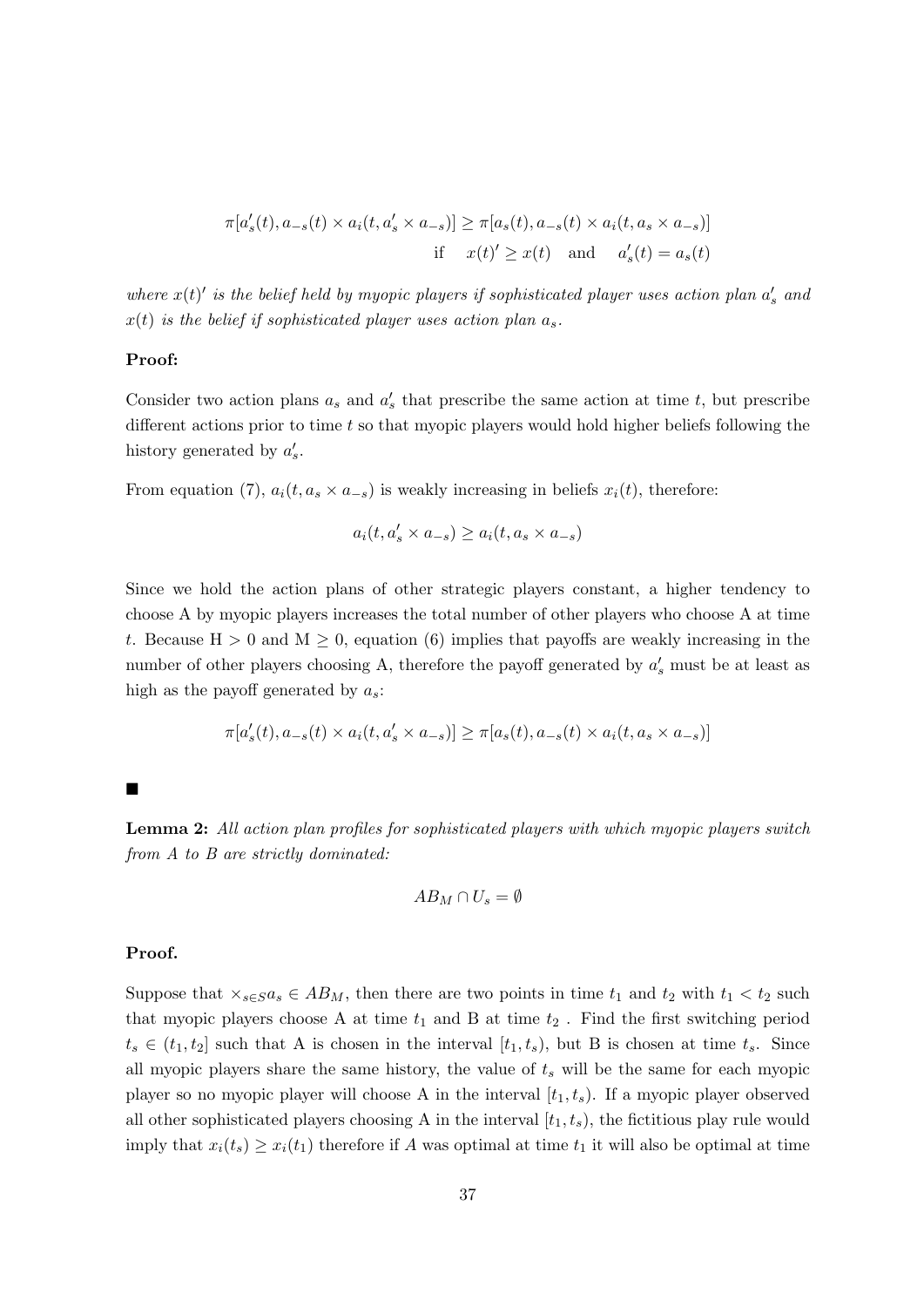$t_s$ , contradicting the definition of  $t_s$ . Therefore if a myopic player chooses B at time  $t_s$ , at least one sophisticated player must be choosing B in the interval  $[t_1, t_s)$ , that is  $a_s(t) = 0$  for some  $s \in S$  and  $t \in [t_1, t_s)$ . Denote the action plan of this sophisticated player by  $\tilde{a}_s$ . We will show that  $\tilde{a}_s$  is dominated by an action plan  $a'_s$  that prescribes A in the entire interval  $[t_1, t_s]$  and is otherwise the same as  $\tilde{a}_s$ . First, the sum of payoff flows generated by  $a'_s$  in the interval  $[t_1, t_s]$  is strictly higher than that generated by  $\tilde{a}_s$  because all myopic players are choosing A in this interval, and therefore Assumption 2 implies that the threshold will be exceeded. Second, payoffs generated in the interval  $(t_s, T]$  will be equal or higher than those of  $\tilde{a}_s$  because myopic players will hold higher beliefs if  $a'_s$  is chosen (due to more A choices being observed) and consequently Lemma [1](#page-11-0) implies that higher beliefs will lead to weakly higher payoffs for the sophisticated player at any time  $t > t_s$ .

#### П

Lemma [3](#page-18-1):  $\frac{\partial \hat{t}_2(y)}{\partial y} > 1$ .

### Proof.

Use the definition of  $\hat{t}_2(y)$  from equation [\(25\)](#page-35-0):

$$
\hat{t}_2(y) = \frac{\log(\frac{1}{n-1} - I^{-1}) - \log(\gamma^{-y}\frac{1}{n-1} - \gamma^{T'}I^{-1})}{\log(\gamma)}
$$

The partial derivative is calculated as follows:

$$
\frac{\partial \hat{t}_2(y)}{\partial y} = \frac{1}{-\log(\gamma)} \times \frac{1}{\gamma^{-y} \frac{1}{n-1} - \gamma^{T'} I^{-1}} \times \gamma^{-y} \frac{-1}{n-1} \log(\gamma) =
$$

$$
= \frac{\gamma^{-y} \frac{1}{n-1}}{\gamma^{-y} \frac{1}{n-1} - \gamma^{T'} I^{-1}} > 1
$$

Ē

Lemma [4:](#page-21-1)

$$
\Pi_1(y^*, y^*) \geq \Pi(y, y^*), \forall y \in [0, T] \quad \Leftrightarrow \quad \begin{cases} \Pi_1(y^*, y^*) \geq \Pi_2(0, y^*) \\ \Pi_1(y^*, y^*) \geq \Pi_1(y, y^*), \forall y \in [y'', y'] \\ \Pi_1(y^*, y^*) \geq \Pi_4(T, y^*) \end{cases}
$$

 $If \hat{t}_3(y^*) \leq T, y' = \hat{t}_3(y^*)$ , otherwise y' solves  $\hat{t}_1(y', y^*) = T$ . If  $\hat{t}_2(0) > y^*$ ,  $y'' = 0$ , otherwise  $y''$  solves  $\hat{t}_2(y'') = y^*$ .

**Proof.** To specify the deviation payoff,  $\Pi(y, y^*)$ , we will first look at deviations upwards  $(y > y^*)$  and then at deviations downwards  $(y < y^*)$ . First, consider a deviation upwards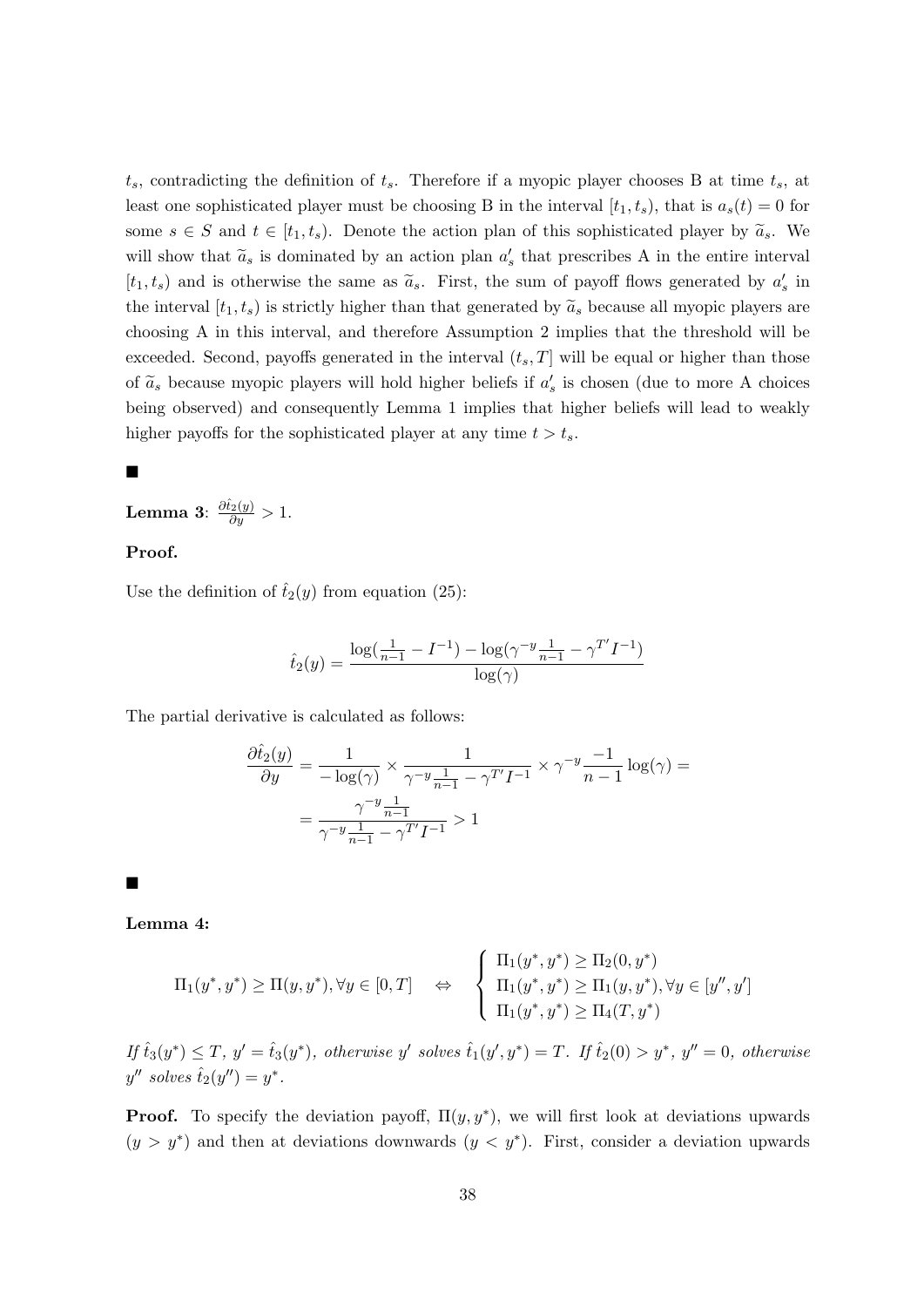to a strategy  $y = y_D > y^*$ . The calculation of payoff  $\Pi(y_D, y^*)$  depends on the size of the deviation: if  $y_D$  is sufficiently small, the payoff is determined by  $\Pi(y_D, y^*) = \Pi_1(y_D, y^*)$ , but if y is large, myopic players may switch to A prior to y (see an illustration in figure [10,](#page-39-0) panel a), or myopic players may never switch to A (figure [10,](#page-39-0) panel b). The first option is possible only if the myopic players switch to A without ever observing player s choose A, that is if  $\hat{t}_3(y^*)$  < T. Then the deviation payoffs for an action plan  $y_D \in (\hat{t}_3(y^*), T]$  are calculated by  $\Pi_3(y_D, y^*)$ . But  $\Pi_3(y, y^*)$  is decreasing in y, thus any strategy in this interval would be strictly dominated by strategy  $y = \hat{t}_3(y^*)$ . In figure [10](#page-39-0) we indicate dominance with an arrow pointing towards the dominant strategy. Checking for profitable deviations upwards therefore only requires checking for potential deviations in the interval  $(y^*, \hat{t}_3(y^*)$ . Also note that  $y_D \leq \hat{t}_3(\bar{y})$  together with condition I1 imply that deviation payoffs for strategies  $y_D \in (0, \hat{t}_3(\bar{y}))$  are equal to  $\Pi_1(y_D, y^*)$ .

The second possibility is that  $\hat{t}_3(y^*) \geq T$ , so that myopic players do not switch prior to T if they observe only  $n - m - 1$  sophisticated players switching at  $y^*$  (see figure [10,](#page-39-0) panel b). Then because  $\hat{t}_1(T, y^*) = \hat{t}_3(y^*) > T$ ,  $\hat{t}_1(y^*, y^*) < T$  (from condition **I1**) and  $\hat{t}_1(\cdot, y^*)$  is continuous, there must be a number  $y' \in (y^*, T)$  such that  $\hat{t}_1(y', y^*) = T$ . If  $y_D \in (y^*, y']$ , [\(22a\)](#page-19-2) is satisfied and  $\Pi(y_D, y^*) = \Pi_1(y_D, y^*)$ , because  $\hat{t}_1(y, y^*) \leq T$ ,  $\hat{t}_2(y_D) > y_D > y^*$  and  $\hat{t}_3(y^*) > T > y^*$ . The payoff from any  $y_D > y'$  is determined by  $\Pi_4(y, y^*) = yL$ , and thus all strategies  $y_D \in (y', T]$  are dominated by  $y_D = T$ . Overall, to check for the existence of an interior equilibrium it is sufficient to compare equilibrium payoffs to the payoffs from  $y_D \in (y^*, y') \cup T$ .

<span id="page-39-0"></span>

| Panel (a): $\hat{t}_3(y^*) \leq T$ |                   | Panel (b): $\hat{t}_3(y^*) > T$ |                      |                   |   |       |       |      |     |
|------------------------------------|-------------------|---------------------------------|----------------------|-------------------|---|-------|-------|------|-----|
| $\Pi(y_D, y^*) = \Pi_2(y_D, y^*)$  | $\Pi_3(y_D, y^*)$ | $\Pi_2(y_D, y^*)$               | $\Pi_1(y_D, y^*)$    | $\Pi_4(y_D, y^*)$ |   |       |       |      |     |
| 0                                  | $y''$             | $y^*$                           | $\hat{t}_3(\bar{y})$ | $T$               | 0 | $y''$ | $y^*$ | $y'$ | $T$ |

Figure 10: Calculation of deviation payoffs,  $\Pi(y_D, y^*)$  for every possible value of  $y_D$ . Green dashed line and green ticks mark undominated strategies. Red arrows mark dominated strategies and the arrow points to the dominant strategy.

Now consider a possible deviation downwards to  $y_D < y^*$ . If  $y_D$  is only slightly below  $y^*$ , the switching period is  $\hat{t}_1(y_D, y^*)$  and the deviation payoffs are  $\Pi_1(y_D, y^*)$ . But if  $y_D$  is low enough, myopic players may switch to A prior to  $y^*$ , at time  $\hat{t}_2(y_D)$ . If this does not happen, that is if  $\hat{t}_2(0) > y^*$ , payoffs from all deviations downwards are calculated by  $\Pi_1(y_D, y^*)$ . Otherwise, if  $\hat{t}_2(0) \leq y^*$ , there will be some value y'' that satisfies  $\hat{t}_2(y'') = y^*$ . For any y below this value, payoffs will be determined by  $\Pi_2(y, y^*)$ . From Lemma [3,](#page-18-1) any  $y \in (0, y'')$  is dominated by  $y = 0$ , therefore to check if there are any profitable deviations downwards it is necessary to compare equilibrium payoffs to payoffs from strategies  $y_D \in (y'', y^*) \cup 0$ .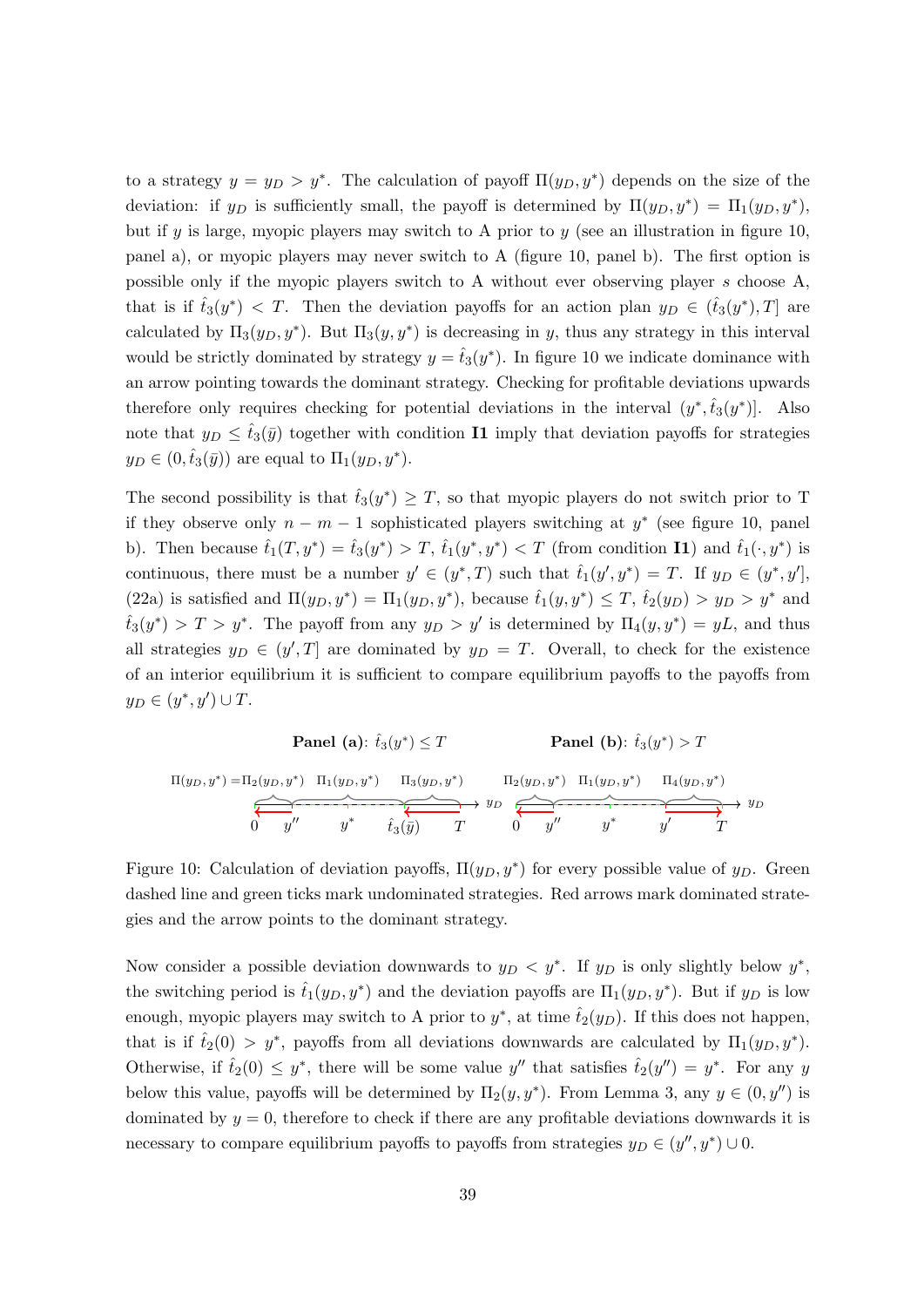**Lemma [5:](#page-22-0)**  $\Pi_1(y^*, y^*) \ge \Pi_1(y, y^*)$ ,  $\forall y \in (y'', y')$ , if and only if condition **I2** is satisfied:

<span id="page-40-0"></span>
$$
\frac{\log(\frac{n-m-H/L}{I^{-1}(n-1)})}{\log(\gamma)} - T' > 0,
$$
 (I2)

## Proof.

We will calculate the first derivative of the profit function and determine under what conditions the derivative at the equilibrium point is equal to 0 and the second derivative is is non-positive, which ensures that the equilibrium is a maximum point and there are no incentives to deviate to strategies in the nearest neighbourhood. Instead of taking the derivative of the profit function, we will first transform it by applying a strictly increasing function  $-\gamma^{(\cdot/H)}$ , which preserves the sign of the derivative when  $\gamma \in (0,1)$ . The transformed payoff function is calculated as follows:

$$
-\gamma^{\Pi(y,y^*)/H} = -\gamma^{yL/H + T}\gamma^{-\hat{t}_1(y,y^*)} =
$$
  
= 
$$
\frac{1}{I^{-1} - \frac{n-m}{n-1}} (\gamma^{y(L/H - 1) + T} \frac{1}{n-1} + \gamma^{yL/H + T - y^*} \frac{n-m-1}{n-1} - \gamma^{yL/H + T + T'} I^{-1}) =
$$
  
= 
$$
\frac{\gamma^{yL/H + T}}{I^{-1} - \frac{n-m}{n-1}} (\gamma^{-y} \frac{1}{n-1} + \gamma^{-y^*} \frac{n-m-1}{n-1} - \gamma^{T'} I^{-1})
$$
(31)

where  $\gamma^{\hat{t}_1(y,y_{-i})}$  has been substituted from [\(19\)](#page-17-2). Differentiate the transformed profit function in  $(31)$  with respect to y to get

$$
\frac{\partial - \gamma^{\Pi(y,y^*)/H}}{\partial y} = \frac{\log(\gamma)}{I^{-1} - \frac{n-m}{n-1}} \times (\gamma^{yL/H + T - y} \frac{1}{n-1} (L/H - 1) +
$$
  
+  $\gamma^{yL/H + T - y^*} \frac{n-m-1}{n-1} L/H - \gamma^{yL/H + T + T'} I^{-1} L/H) =$   
=  $\frac{\log(\gamma) \gamma^{yL/H + T}}{I^{-1} - \frac{n-m}{n-1}} \left( \gamma^{-y} \frac{1}{n-1} (L/H - 1) + \gamma^{-y^*} \frac{n-m-1}{n-1} L/H - \gamma^{T'} I^{-1} L/H \right)$   
(32)

<span id="page-40-1"></span>The first derivative is non-negative if:

## $\blacksquare$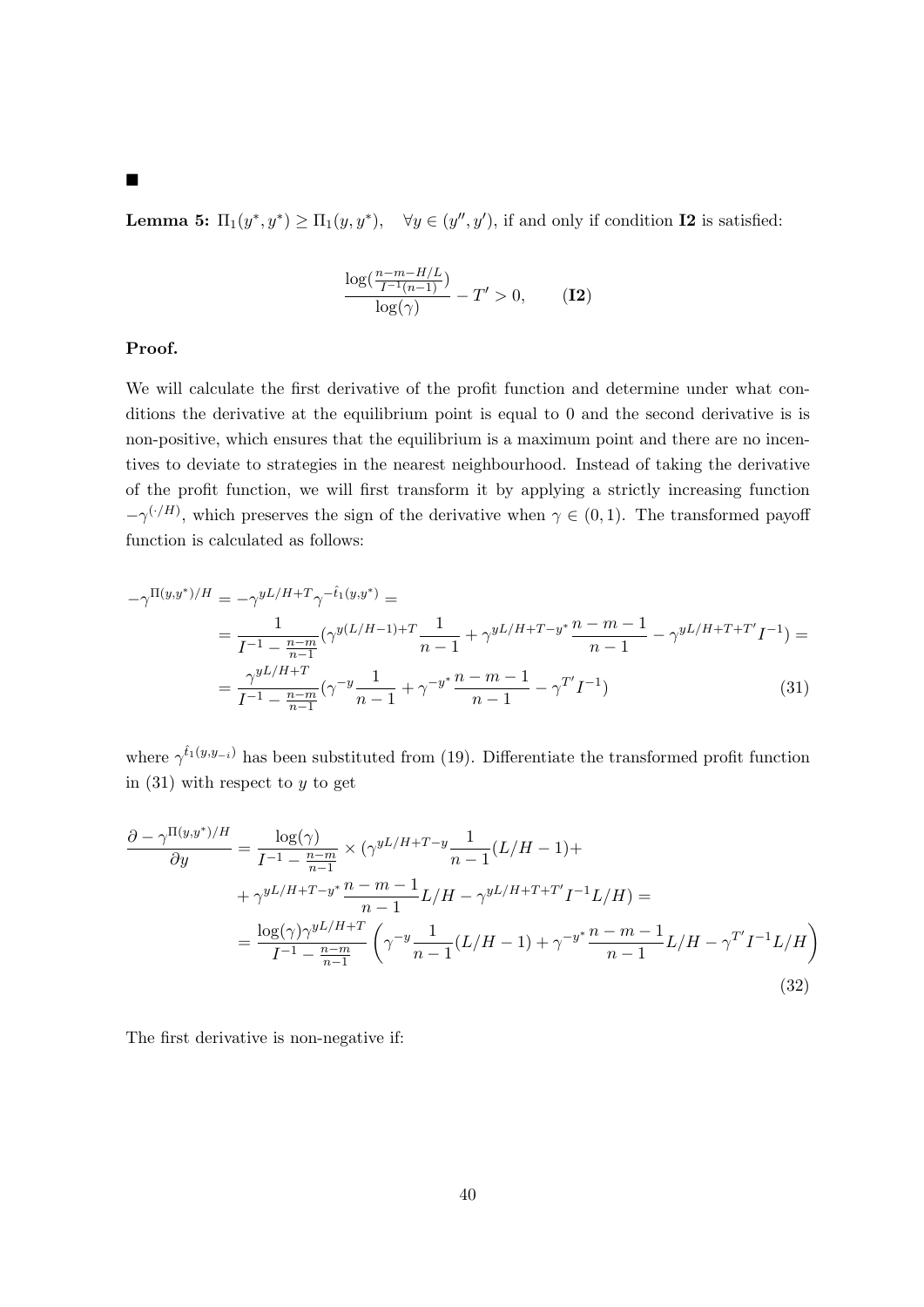$$
\frac{\partial - \gamma^{\Pi(y,y^*)/H}}{\partial y} \ge 0 \quad \Leftrightarrow
$$

$$
\gamma^{-y} \frac{L/H - 1}{n - 1} + \gamma^{-y^*} \frac{n - m - 1}{n - 1} L/H - \gamma^{T'} I^{-1} L/H \ge 0 \quad \Leftrightarrow
$$

$$
\gamma^{-y} \le \frac{\gamma^{-y^*} (\frac{n - m - 1}{n - 1}) - \gamma^{T'} I^{-1}}{\frac{H/L - 1}{n - 1}}
$$
(33)

The first derivative at point  $y = y^*$  is non-negative if:

$$
\frac{\partial - \gamma^{\Pi(y,y^*)/H}}{\partial y}\Big|_{y=y^*} \ge 0 \quad \Leftrightarrow
$$

$$
\gamma^{-y^*} \frac{H/L - 1}{n - 1} \le \gamma^{-y^*} \left(\frac{n - m - 1}{n - 1}\right) - \gamma^{T'} I^{-1} \quad \Leftrightarrow
$$

$$
\gamma^{T'+y^*} \le \frac{n - m - H/L}{I^{-1}(n - 1)} \quad \Leftrightarrow
$$

$$
y^* \ge \frac{\log\left(\frac{n - m - H/L}{I^{-1}(n - 1)}\right)}{\log(\gamma)} - T' \tag{34}
$$

The derivative is equal to 0 only if  $y^*$  satisfies [\(34\)](#page-41-0) with equality:

<span id="page-41-1"></span><span id="page-41-0"></span>
$$
y^* = \frac{\log(\frac{n-m-H/L}{I^{-1}(n-1)})}{\log(\gamma)} - T'
$$
\n(35)

There will be at most one  $y^*$  that satisfies [\(35\)](#page-41-1) for any given set of parameters, therefore there can be at most one interior equilibrium in a given game, and the equilibrium strategy is determined by equation [\(35\)](#page-41-1). A necessary condition for the existence of an interior equilibrium is  $0 < y^* < T$ . But note that condition **I1** from Proposition [5](#page-20-0) implies that  $y^* < T$  because  $y^* < \hat{t}_1(y^*, y^*)$ , therefore the only additional condition is that  $y^* > 0$ .

## Condition I2:

$$
\frac{\log(\frac{n-m-H/L}{I^{-1}(n-1)})}{\log(\gamma)}-T'>0
$$

The second derivative is obtained by differentiating  $(32)$  with respect to y:

$$
\frac{\partial^2 - \gamma^{\Pi(y,y^*)/H}}{\partial y^2} = \frac{\log(\gamma)^2 \gamma^{yL/H+T}}{I^{-1} - \frac{n-m}{n-1}} \times (\gamma^{-y} \frac{1}{n-1} (L/H - 1)^2 +
$$

$$
+ \gamma^{-y^*} \frac{n-m-1}{n-1} (L/H)^2 - \gamma^{T'} I^{-1} (L/H)^2)
$$
(36)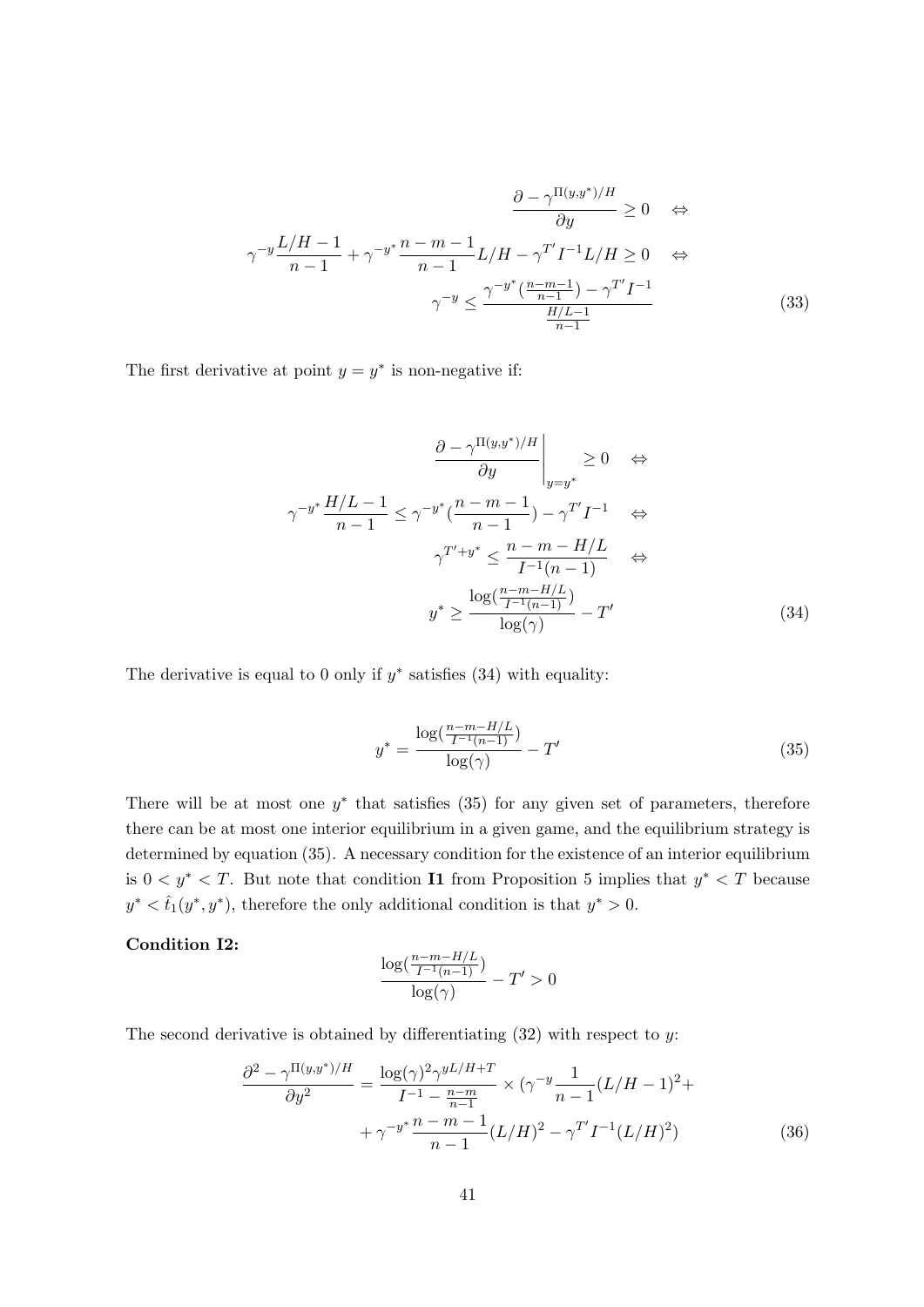The second order derivative is negative if:

$$
\frac{\partial^2 - \gamma^{\Pi(y,y^*)/H}}{\partial y^2} < 0 \quad \Leftrightarrow
$$

$$
\gamma^{-y} \frac{1}{n-1} (L/H - 1)^2 + \gamma^{-y^*} \frac{n-m-1}{n-1} (L/H)^2 - \gamma^{T'} I^{-1} (L/H)^2 > 0 \tag{37}
$$

If condition I2 is satisfied, the expression of  $y^*$  in [\(35\)](#page-41-1) can be used to rewrite [\(37\)](#page-42-0) as follows:

<span id="page-42-1"></span><span id="page-42-0"></span>
$$
\gamma^{y^*-y} > \frac{L}{L-H} \tag{38}
$$

Because  $L < H$  and  $\gamma \in (0, 1)$ , condition [\(38\)](#page-42-1) is satisfied for all y. The first order condition is therefore both necessary and sufficient for  $y = y^*$  to be a local maximum point. Moreover, equation [\(38\)](#page-42-1) states that the second derivative is negative not only at  $y = y^*$ , but also for any other value of y. Since the first derivative is equal to 0 at point  $y = y^*$ , and it is decreasing at all y, the payoff function must be increasing at any point  $y < y^*$  and decreasing at any point  $y > y^*$ . Continuity of the profit function therefore implies that  $y = y^*$  is not only a local, but also a global maximum in the interval  $(y'', y)$  as long as condition **I2** is satisfied.

 $\blacksquare$ 

**Lemma [6:](#page-22-1)**  $\Pi_1(y^*, y^*) \geq \Pi_2(0, y^*)$  if and only if condition *I*3 is satisfied:

$$
\hat{t}_1(y^*, y^*) - y^* L/H \le \hat{t}_2(0), \quad (13)
$$

## Proof.

Use the profit specification in [\(13\)](#page-15-0) to get the following expressions for the two profit functions:

$$
\Pi_1(y^*, y^*) = yL + (T - \hat{t}_1(y^*, y^*))H
$$

$$
\Pi_2(0, y^*) = (T - \hat{t}_2(0))H
$$

There are no incentives to deviate to  $y = T$  if the former expression exceeds the latter:

$$
\Pi_1(y^*, y^*) \ge \Pi_2(0, y^*) \quad \Leftrightarrow \quad \hat{t}_1(y^*, y^*) - y^* L / H \le \hat{t}_2(0)
$$

 $\blacksquare$ 

**Lemma [7:](#page-22-2)**  $\Pi_1(y^*, y^*) \ge \Pi_4(T, y^*)$  if and only if condition **I4** is satisfied:

$$
\hat{t}_1(y^*, y^*) - y^* L/H \le T(1 - L/H), \qquad (14)
$$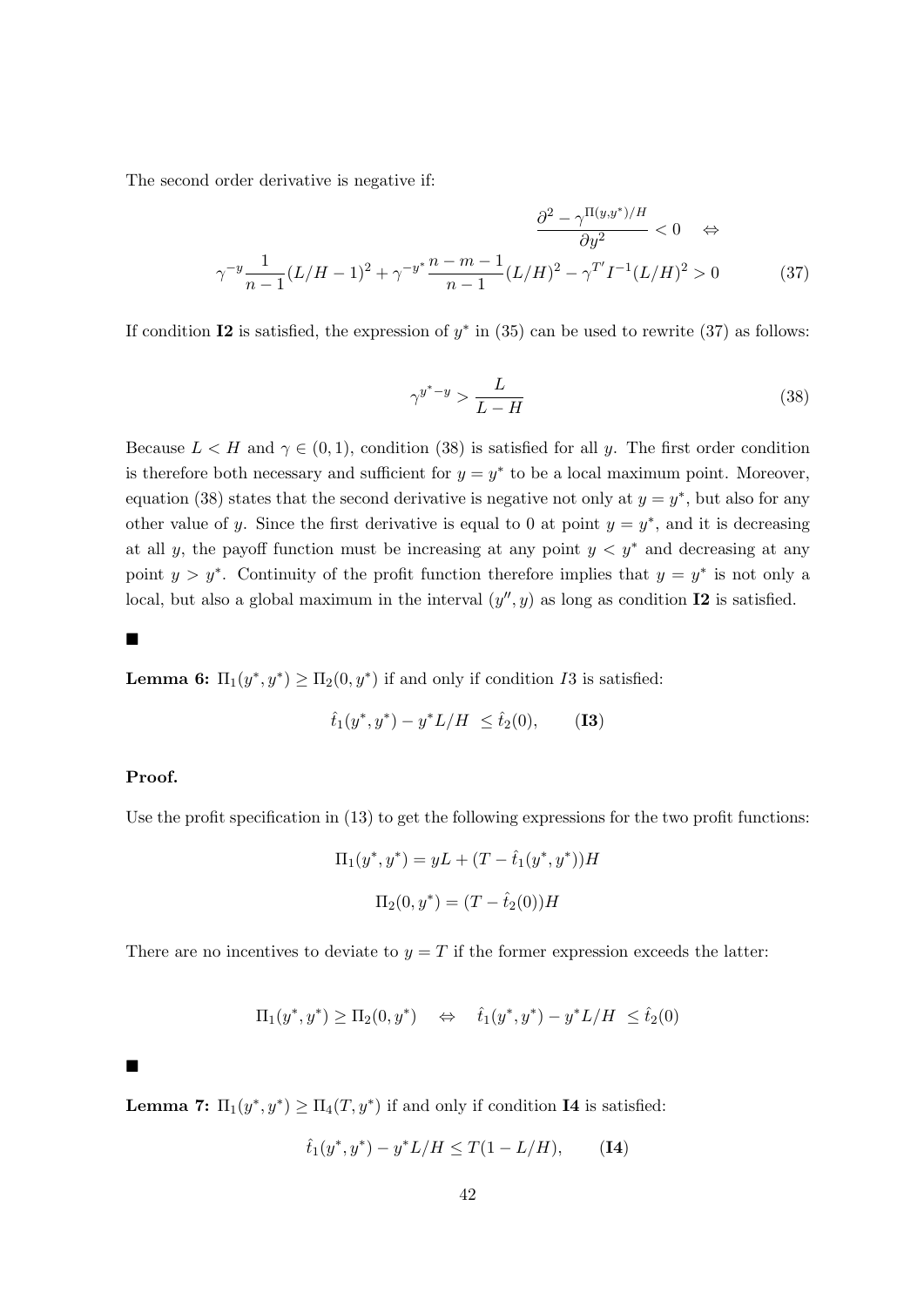# Proof.

From [\(13\)](#page-15-0), deviation payoffs are as follows:

$$
\Pi_4(T, y^*) = TL
$$

There are no incentives to deviate to  $y = T$  if

$$
\Pi_1(y^*, y^*) \ge \Pi_4(T, y^*) \quad \Leftrightarrow \quad \hat{t}_1(y^*, y^*) - y^*L/H \le T(1 - L/H)
$$

 $\blacksquare$ 

**Lemma [8:](#page-24-0)**  $\Pi_1(0,0) \ge \Pi_1(y,0)$ ,  $\forall y \in [0, y')$  if and only if condition **T1** is satisfied:

$$
\frac{n-m-H/L}{n-1} \leq \gamma^{T'} I^{-1} \quad (T1)
$$

where y' solves  $\hat{t}_1(y', 0) = T$ .

#### Proof.

Payoffs for any  $y \in [0, y')$  are calculated the following way, from equation [\(22a\)](#page-19-2):

<span id="page-43-1"></span><span id="page-43-0"></span>
$$
\Pi_1(y,0) = yL + (T - \hat{t}_1(y,0))H
$$
\n(39)

A necessary condition for the payoff to be maximized at  $y = 0$  is the non-positive sign of the first derivative of [\(39\)](#page-43-0) with respect to y at  $y = 0$ . We first apply a strictly increasing function  $-\gamma^{(·/H)}$  to the payoff function an then differentiate the transformed function with respect to y to obtain the following condition:

$$
\frac{\partial -\gamma^{\Pi_{1}(y,0)/H}}{\partial y} \le 0 \quad \Leftrightarrow
$$

$$
\frac{\log(\gamma)\gamma^{T}}{I^{-1} - \frac{n-m}{n-1}} \times \gamma^{-y} \left(\frac{1}{n-1}(L/H - 1) + \frac{n-m-1}{n-1}L/H - \gamma^{T'}I^{-1}L/H\right) \le 0 \quad \Leftrightarrow
$$

$$
\gamma^{-y} \frac{1}{n-1}(L/H - 1) + \frac{n-m-1}{n-1}L/H - \gamma^{T'}I^{-1}L/H \le 0 \tag{40}
$$

Inequality [\(40\)](#page-43-1) must hold for  $y = 0$ :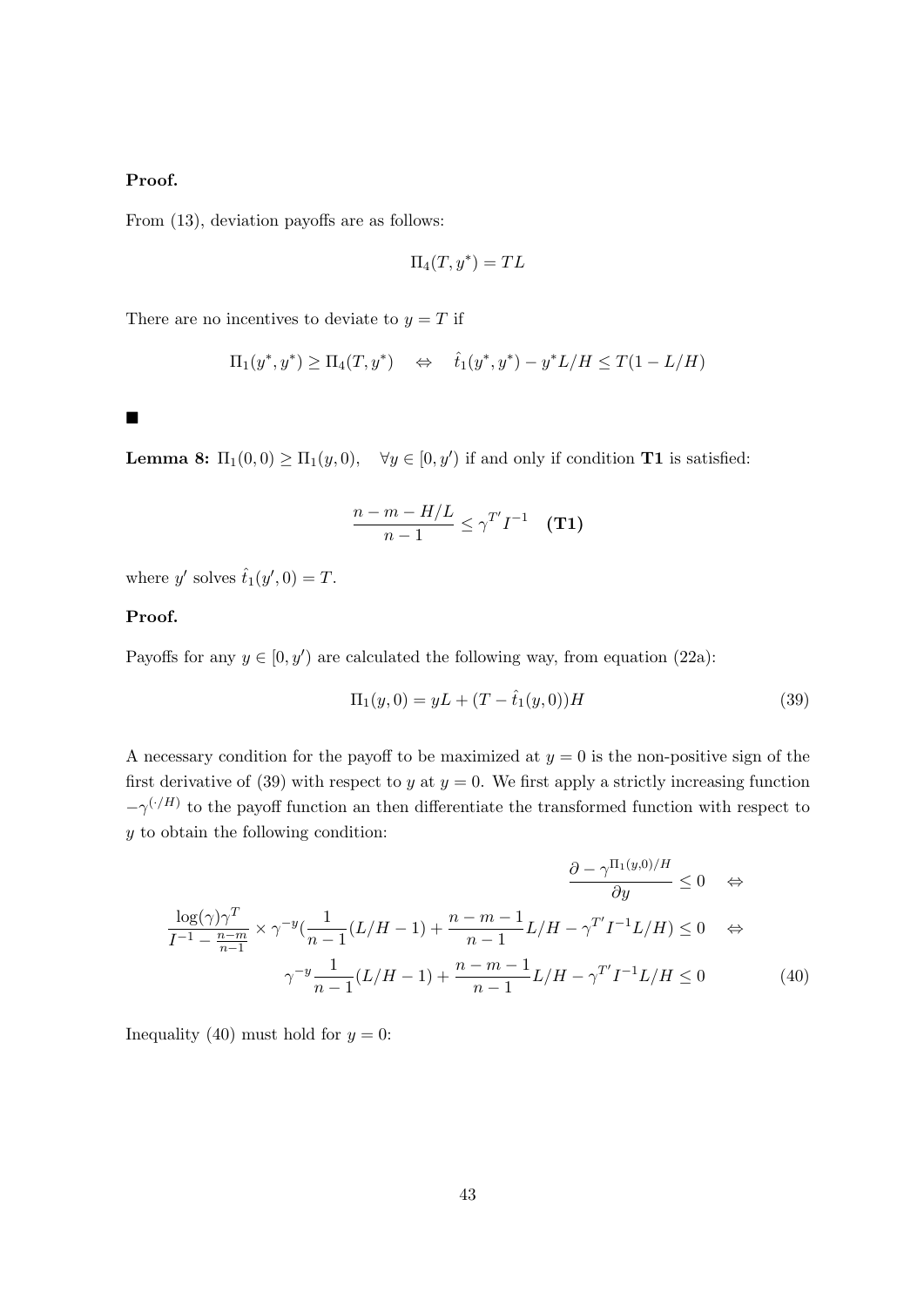$$
\frac{\partial - \gamma^{\Pi_1(y,0)/H}}{\partial y}\Big|_{y=0} \le 0 \quad \Leftrightarrow
$$

$$
\frac{1}{n-1}(L/H - 1) + \frac{n-m-1}{n-1}L/H - \gamma^{T'}I^{-1}L/H \le 0 \quad \Leftrightarrow
$$

$$
L/H\frac{n-m}{n-1} - \frac{1}{n-1} \le \gamma^{T'}I^{-1}L/H \quad \Leftrightarrow
$$

$$
\frac{n-m-H/L}{n-1} \le \gamma^{T'}I^{-1} \tag{41}
$$

To obtain the second derivative, differentiate the the left-hand side of  $(40)$  with respect to y and simplify to get:

$$
\frac{\partial^2 - \gamma^{\Pi_1(y,0)/H}}{\partial y^2} = \frac{1}{n-1} (L/H - 1)(-1) \log \gamma
$$

Note that the second derivative is always negative because  $\gamma \leq 1$  and  $H > L$ . If condition **T1** is satisfied, the first derivative will be non-positive at point  $y = 0$ , and it will non-positive for any  $y \in (0, t')$ . Payoffs would therefore be maximized by choosing  $y = 0$ . If **T1** does not hold, the first derivative is positive at point  $y = 0$  and profits could be increased by choosing  $y > 0$ .

#### $\blacksquare$

<span id="page-44-0"></span>Lemma 10.  $\hat{t}_1(y, \bar{y}) \leq \hat{t}_2(y)$  and  $\hat{t}_1(y, \bar{y}) \leq \hat{t}_3(\bar{y})$ 

## Proof.

Note that  $\hat{t}_1(y, \bar{y})$  is increasing both in y and in  $\bar{y}$ , from equation [\(20\)](#page-18-0). If y is held constant, at any given time t the maximum value of  $\hat{t}_1(y, \bar{y})$  will be reached at  $\bar{y} = t$ . Substituting  $\bar{y} = t$ into equation [\(17\)](#page-17-0) reduces it to equation [\(24\)](#page-34-2), thus  $\max_{\bar{y}} \hat{t}_1(y, \bar{y}) = \hat{t}_2(y)$ . Likewise, setting  $y = t$  in equation [\(17\)](#page-17-0) reduces it to equation [\(27\)](#page-36-1), thus  $\max_y \hat{t}_1(y, \bar{y}) = \hat{t}_3(\bar{y})$ . Therefore  $\hat{t}_1(y,\bar{y})$  can never exceed  $\hat{t}_2(y)$  or  $\hat{t}_3(\bar{y})$ .

#### $\blacksquare$

## <span id="page-44-1"></span>A.3 Comparative Statics

#### A.3.1 Speed of Transition in the Teaching Equilibrium

We will prove the effect of the parameter changes on the general function  $\hat{t}_1(y, y)$ , and all results will of course hold for the special case  $y = 0$ .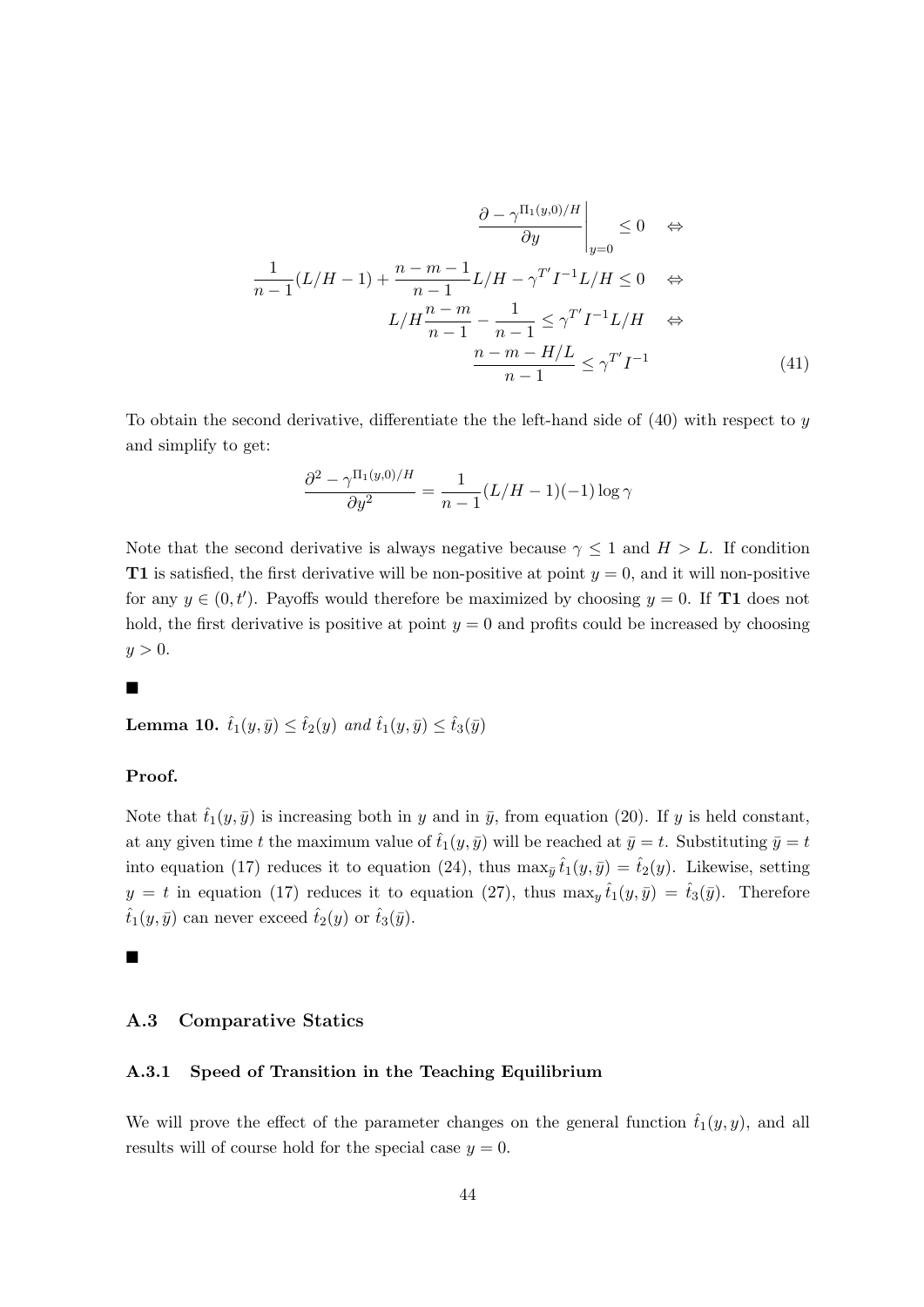<span id="page-45-0"></span>Lemma 11. Speed of transition to the efficient state in a teaching equilibrium depends on the parameter values the following way:

1.  $\frac{\partial \hat{t}_1(y,y)}{\partial y} > 0$ 2.  $\frac{\partial \hat{t}_1(y,y)}{\partial m} > 0$ 3.  $\frac{\partial \hat{t}_1(y,y)}{\partial T'} > 0$ 

# Proof.

Ē

Assume that a teaching equilibrium exists, so that  $\hat{t}_1(0,0) < T$  and  $\frac{n-m}{n-1} > I^{-1}$ . We will show how the speed of transition in this type of equilibrium respond to changes in parameter values. The switching period  $\hat{t}_1(y, y)$  is calculated using equation [\(20\)](#page-18-0):

<span id="page-45-1"></span>
$$
\hat{t}_1(y,y) = \frac{1}{-\log(\gamma)} \left[ \log(\gamma^{-y}\frac{n-m}{n-1} - \gamma^{T'}I^{-1}) - \log(\frac{n-m}{n-1} - I^{-1}) \right]
$$
(42)

1. Derivative with respect to y:

$$
\frac{\partial \hat{t}_1(y, y)}{\partial y} = \frac{\frac{n-m}{n-1}}{\frac{n-m}{n-1} - \gamma^{y+T'} I^{-1}}\tag{43}
$$

 $\frac{\partial \hat{t}_1(y,y)}{\partial y} > 0$  because  $\frac{n-m}{n-1} > I^{-1}$  and  $\gamma \in (0,1)$ .

2. Derivative with respect to m:

$$
\frac{\partial \hat{t}_1(y,y)}{\partial m} = -\frac{1}{\log(\gamma)} \frac{1}{n-1} \left( \frac{1}{\frac{n-m}{n-1} - I^{-1}} - \frac{1}{\frac{n-m}{n-1} - \gamma^{T'+y} I^{-1}} \right) =
$$

$$
= -\frac{1}{\log(\gamma)} \frac{1}{n-1} \frac{I^{-1} (1 - \gamma^{T'+y})}{\left( \frac{n-m}{n-1} - I^{-1} \right) \left( \frac{n-m}{n-1} - \gamma^{T'+y} I^{-1} \right)} \tag{44}
$$

 $\frac{\partial \hat{t}_1(y,y)}{\partial m} > 0$  because  $\frac{n-m}{n-1} > I^{-1}$  and  $\gamma \in (0,1)$ .

3. Derivative with respect to T':

$$
\frac{\partial \hat{t}_1(y,y)}{\partial T'} = -\frac{1}{\log(\gamma)} \frac{1}{\gamma^{-y} \frac{n-m}{n-1} - \gamma^{T'} I^{-1}} \times -I^{-1} \gamma^{T'} \log(\gamma) \tag{45}
$$

 $\frac{\partial \hat{t}_1(y,y)}{\partial T'} > 0$  because  $\frac{n-m}{n-1} > I^{-1}$  and  $\gamma \in (0,1)$ .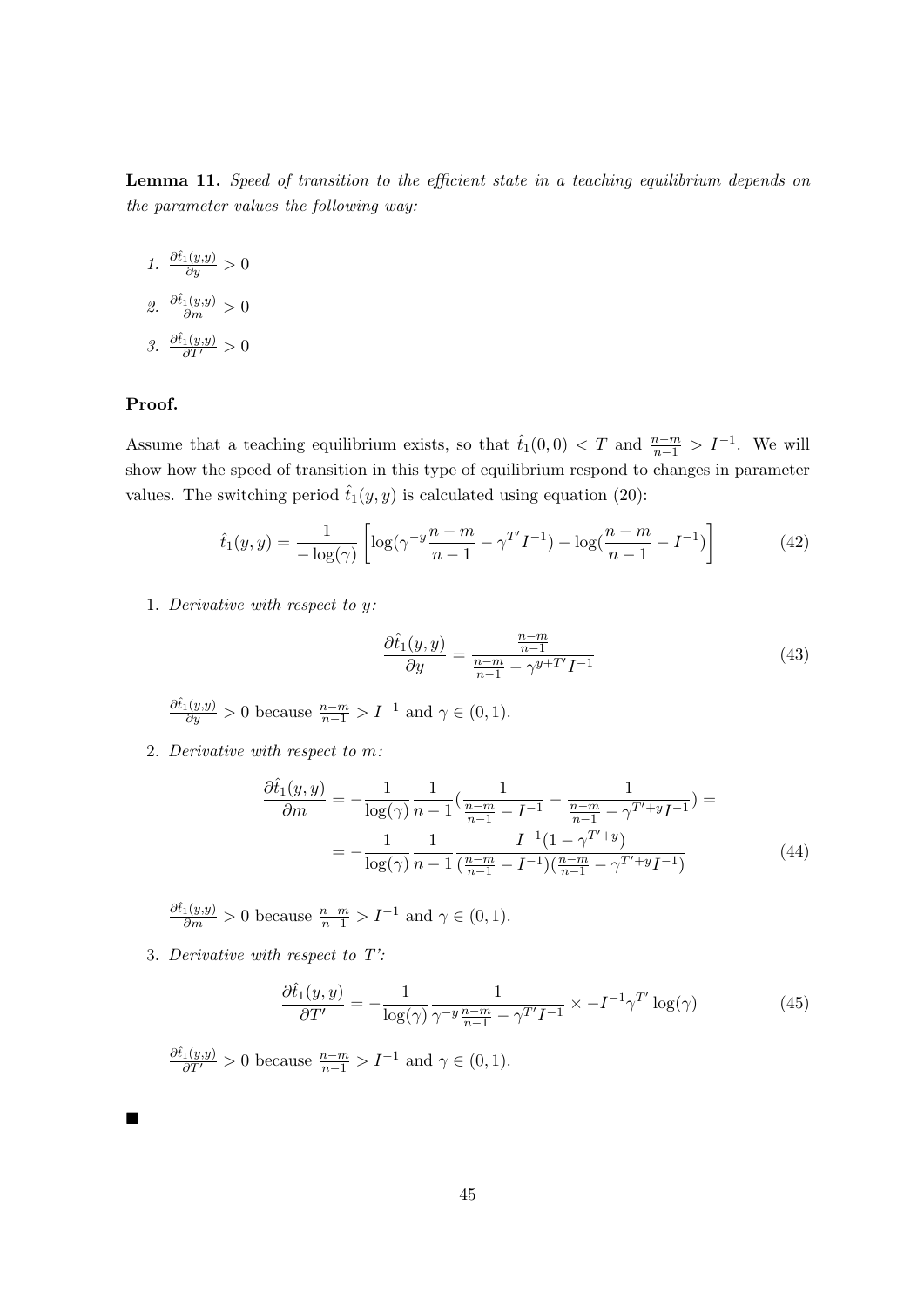#### A.3.2 Speed of Transition in the Interior Equilibrium

<span id="page-46-0"></span>Lemma 12. Speed of transition to the efficient state in an interior equilibrium depends on the parameter values the following way:

1. 
$$
\frac{\partial \hat{t}_1(y^*, y^*)}{\partial m} > 0
$$
  
2. 
$$
\frac{\partial \hat{t}_1(y^*, y^*)}{\partial T'} = -1
$$

#### Proof.

Assume that an interior equilibrium exists, so that  $\hat{t}_1(y^*, y^*) < T$  and  $\frac{n-m}{n-1} > I^{-1}$ . In an interior equilibrium changes in parameter values affect both the equilibrium strategies of sophisticated players and the switching period of myopic players, holding the strategies of sophisticated players constant. To measure the total effect we substitute the expression of  $y^*$ from equation [\(35\)](#page-41-1) into [\(42\)](#page-45-1) to obtain the following result:

$$
\hat{t}_1(y^*, y^*) = \frac{1}{-\log(\gamma)} \left[ \log \left( \frac{I^{-1}(n-1)\gamma^{T'}}{n-m - H/L} \frac{n-m}{n-1} - \gamma^{T'} I^{-1} \right) - \log \left( \frac{n-m}{n-1} - I^{-1} \right) \right] =
$$
\n
$$
= \frac{1}{-\log(\gamma)} \left[ \log(H/L) + \log(\gamma^{T'}) + \log(I^{-1}) - \log(n-m - H/L) - \log \left( \frac{n-m}{n-1} - I^{-1} \right) \right]
$$

1. Derivative with respect to m:

<span id="page-46-1"></span>
$$
\frac{\partial \hat{t}_1(y^*, y^*)}{\partial m} = -\frac{1}{\log(\gamma)} \left( \frac{1}{n - m - H/L} + \frac{n - 1}{\frac{n - m}{n - 1} - I^{-1}} \right) \tag{46}
$$

 $\frac{\partial f_1(y^*,y^*)}{\partial m} > 0$  because  $\frac{n-m}{n-1} > I^{-1}$ ,  $\gamma \in (0,1)$  and  $n-m-H/L > 0$  (if an interior equilibrium exists).

2. Derivative with respect to  $T'$ :

$$
\frac{\partial \hat{t}_1(y^*, y^*)}{\partial T'} = -1 \tag{47}
$$

 $\blacksquare$ 

#### A.3.3 Speed of Transition if One Player is Teaching

Here we will calculate how the parameters of interest affect  $\hat{t}_2(0)$ , which measures the transition speed if a single sophisticated player always plays A while all others play B. This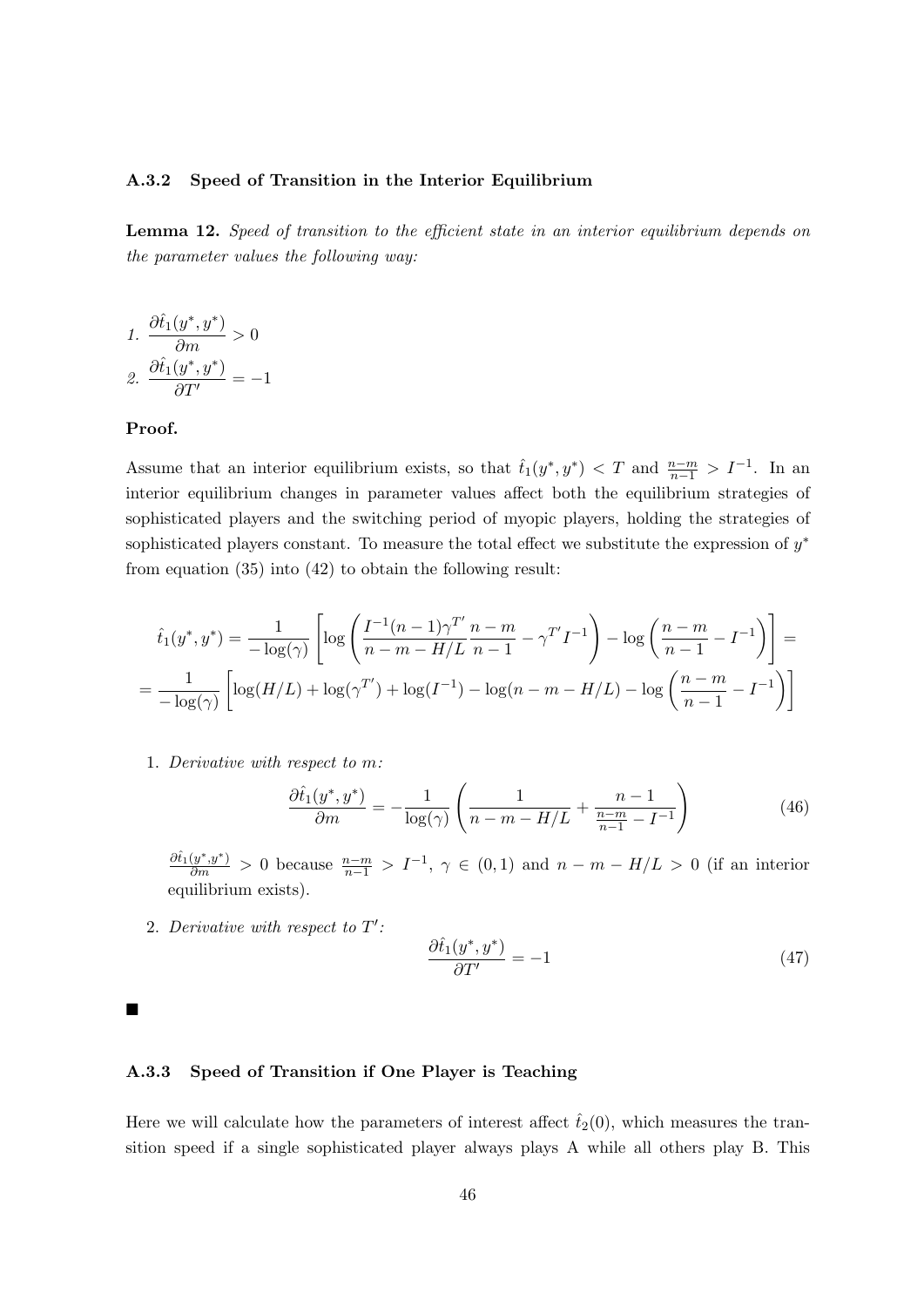derivative is necessary for Proposition [9](#page-28-0) and Proposition [10](#page-29-0) because the existence of a delay equilibrium depends on  $\hat{t}_2(0)$ 

<span id="page-47-1"></span>Lemma 13. Speed of transition to the efficient state if only one sophisticated player is choosing A depends on the parameter values the following way:

1. 
$$
\frac{\partial \hat{t}_2(0)}{\partial m} = 0
$$
  
2. 
$$
\frac{\partial \hat{t}_2(0)}{\partial T'} > 0
$$

# Proof.

Suppose that  $\hat{t}_2(0) < T$ , which holds only if  $\frac{1}{n-1} > I^{-1}$ . Then  $\hat{t}_2(0)$  is calculated the following way, from expression [25:](#page-35-0)

$$
\hat{t}_2(0) = \frac{\log(\frac{1}{n-1} - I^{-1}) - \log(\frac{1}{n-1} - \gamma^{T'} I^{-1})}{\log(\gamma)}
$$
(48)

1. Derivative with respect to m:

$$
\frac{\partial \hat{t}_2(0)}{\partial m} = 0\tag{49}
$$

2. Derivative with respect to  $T'$ :

$$
\frac{\partial \hat{t}_2(0)}{\partial T'} = \frac{\gamma^{T'I^{-1}}}{\frac{1}{n-1} - \gamma^{T'} I^{-1}}\tag{50}
$$

 $\frac{\partial \hat{t}_2(0)}{\partial T'} > 0$  because  $\frac{1}{n-1} > I^{-1}$ .

П

## A.3.4 Equilibrium Strategies in the Interior Equilibrium

Another variable if interest is the strategy used by sophisticated players in an interior equilibrium,  $y^*$ , which has an effect on the existence conditions of the interior equilibrium.

<span id="page-47-0"></span>Lemma 14. The strategies used by sophisticated players in an interior equilibrium depend on parameter values the following way: